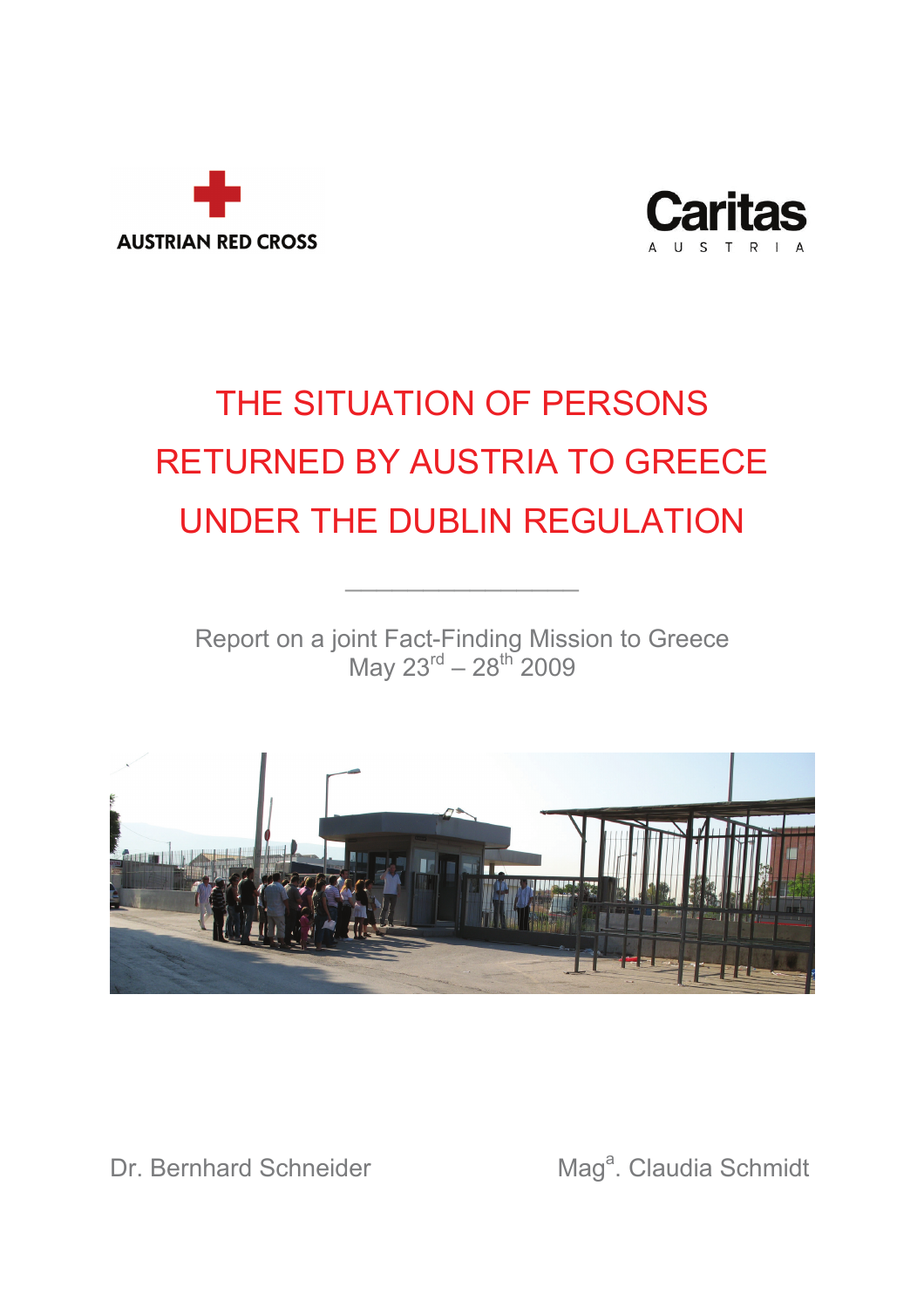## **Acknowledgements**

The authors of this report would like to express their gratitude towards all those who have been instrumental in the organisation and implementation of this Fact-Finding Mission.

Above all we would like to thank Caritas Athens, specifically Mrs. Maria Begoña Castiella Kalliga, the Hellenic Red Cross, specifically Ms. Katerina Vryoni and her colleagues in the Social Welfare Division, the Greek Council for Refugees, specifically Ms. Mariela Michailidou, and Mrs. Irma Surenian from Caritas Austria for their invaluable organisational support.

We would also like to thank all our interview partners for their time, patience and their openness when answering our many questions.

Finally, we are very grateful to Ms. Vanessa Prinz and Ms. Agnes Cermak of Austrian Red Cross who significantly improved the quality of this report by their proof-reading and useful suggestions.

Claudia Schmidt Bernhard Schneider

Vienna, August 17<sup>th</sup> 2009.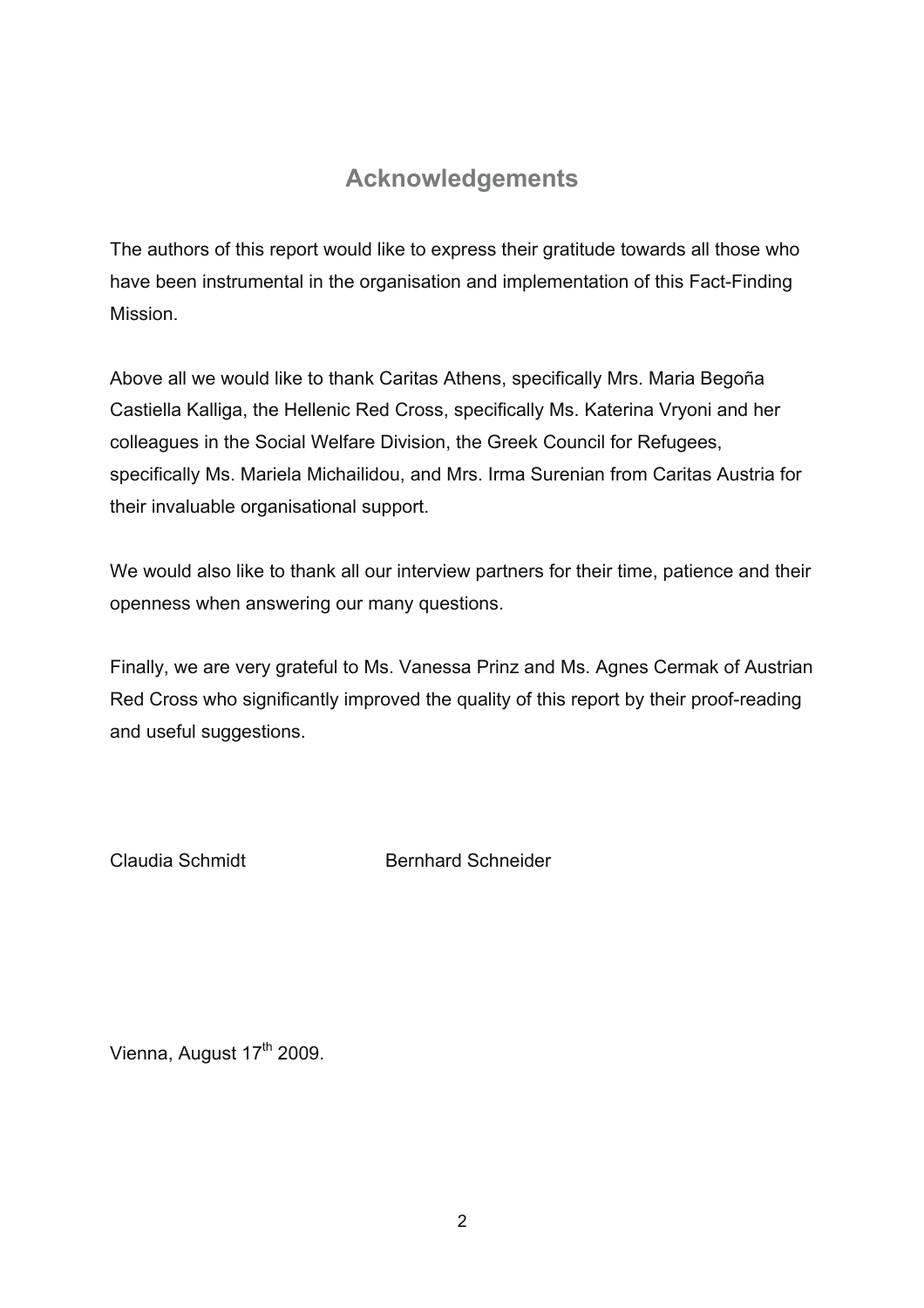# **Table of Contents**

| Abbreviations                                                    | 5  |
|------------------------------------------------------------------|----|
| I. Introduction                                                  | 6  |
| II. Methodology                                                  | 6  |
| III. Summary of the Main Findings                                | 8  |
| 1. Access to the Greek Asylum Procedure                          | 8  |
| 2. Accommodation (especially for Vulnerable Groups)              | 9  |
| 3. Government Support for Asylum Seekers                         | 10 |
| 4. Access to the Labour Market                                   | 12 |
| 5. Legal Situation                                               | 12 |
| 6. Procedure and Recognition Rate                                | 13 |
| 7. Violence and Xenophobia                                       | 14 |
| IV. Interviews                                                   | 16 |
| 1. Interview with Mrs. Maria Begoña Castiella Kalliga,           |    |
| Caritas Athens Refugee Centre, Management Committee Secretary    | 16 |
| 2. Interview with Ms. Constantina Zioga and                      |    |
| Mr. Alexandros Anastasiou, Greek Council for Refugees (GCR)      | 20 |
| 3. Interview with Ms. Danae Christophorides, Ms. Katerina Vryoni |    |
| and Ms. Virginia Pefani, Hellenic Red Cross                      |    |
| Lavrio Refugee Reception Centre (HRC/LRRC)                       | 30 |
| 4. Interview with Ms. Georgia Trismpioti,                        |    |
| amnesty international, Greek section (ai)                        | 36 |
| 5. Interview with Ms. Kalliopi Stefanaki, UNHCR Greece           | 40 |
| 6. Interview with Mr. A., Asylum Seeker from Nigeria             | 50 |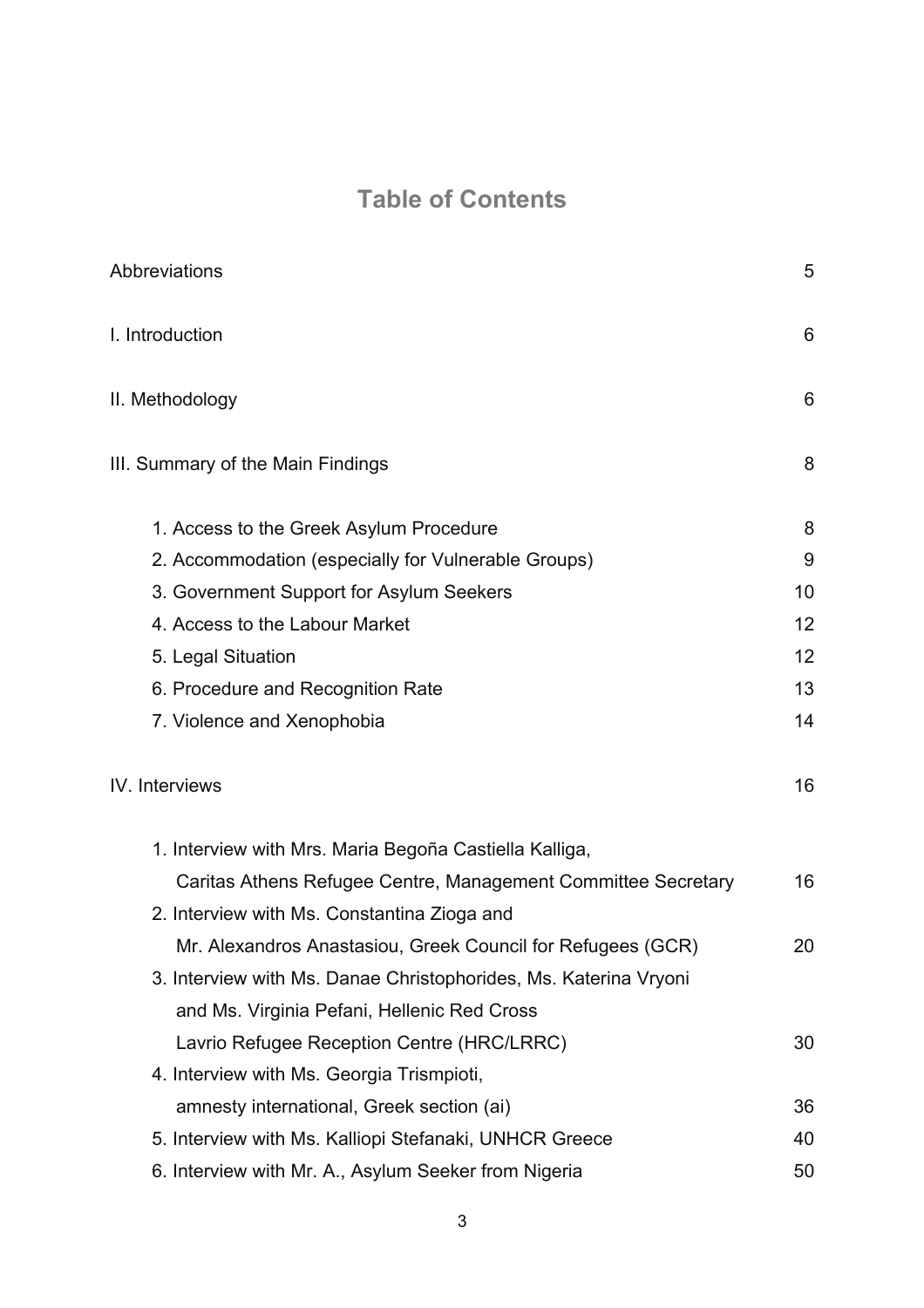| 7. Interview with Family B., Asylum Seekers from Afghanistan  | 53 |
|---------------------------------------------------------------|----|
| 8. Interview with Mr. C., Asylum Seeker from Afghanistan      | 55 |
| 9. Interview with Mr. D., Asylum Seeker from Afghanistan      | 57 |
| 10. Interview with Mr. E., Asylum Seeker from Afghanistan     | 59 |
| 11. Interview with Family F., Asylum Seekers from Afghanistan | 61 |
| 12. Interview with Family G., Asylum Seekers from Afghanistan | 63 |
| 13. Interview with Family H., Asylum Seekers from Afghanistan | 65 |
| 14. Interview with Mr. I., Asylum Seeker from Afghanistan     | 69 |
| 15. Interview with Mr. J., Asylum Seeker from Afghanistan     | 71 |
| 16. Interview with Mr. K., Asylum Seeker from Afghanistan     | 73 |
| 17. Interview with Mr. L., Asylum Seeker from Afghanistan     | 76 |
| 18. Interview with Mr. M., Asylum Seeker from Afghanistan     | 78 |
| 19. Interview with Family N., Asylum Seekers from Afghanistan | 81 |
|                                                               |    |
| V. On Site Visits                                             | 83 |
|                                                               |    |
| 1. Visit at the Athens Police Aliens Division at              |    |
| Petrou Ralli Street, Saturday, May 23rd 2009, 8.45 am         | 83 |
| 2. Visit of the Hellenic Red Cross                            |    |
| Lavrio Refugee Reception Centre (HRC/LRRC)                    | 85 |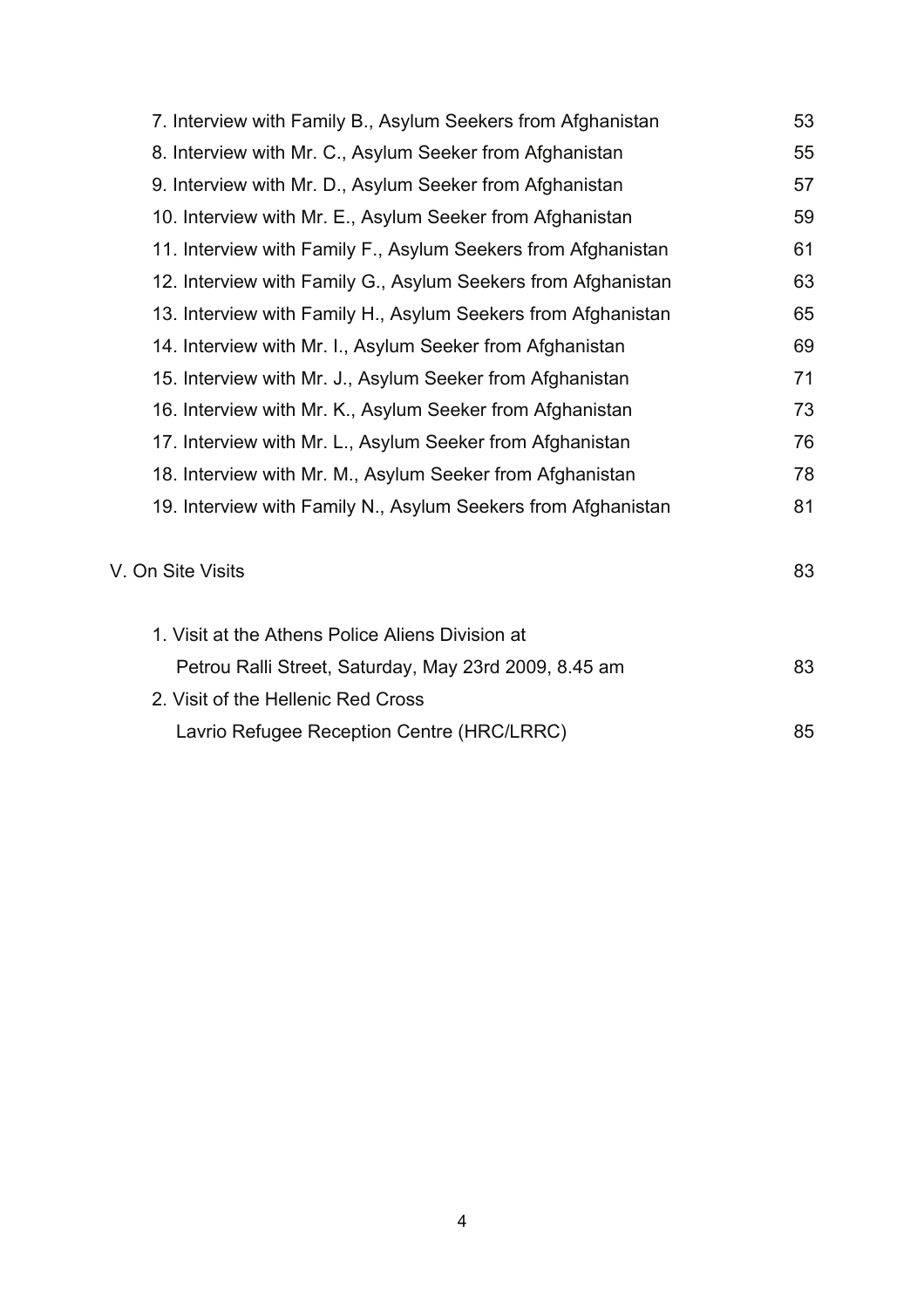## **Abbreviations**

| ai              | amnesty international                                |
|-----------------|------------------------------------------------------|
| <b>BAMF</b>     | Bundesamt für Migration und Flüchtlinge, Deutschland |
| COI             | Country of Origin Information                        |
| CoS             | <b>Greek Council of State</b>                        |
| <b>ECHR</b>     | European Convention on Human Rights                  |
| <b>ERF</b>      | European Refugee Fund                                |
| EU              | European Union                                       |
| <b>GCR</b>      | <b>Greek Council for Refugees</b>                    |
| <b>HRC</b>      | <b>Hellenic Red Cross</b>                            |
| <b>HRC/LRRC</b> | Hellenic Red Cross/Lavrio Refugee Reception Centre   |
| ID              | Identification                                       |
| <b>ISS</b>      | <b>International Social Service</b>                  |
| NGO(s)          | Non-Governmental Organisation(s)                     |
| <b>UMR</b>      | Unaccompanied Minor Refugees                         |
| <b>UNHCR</b>    | United Nations High Commissioner for Refugees        |
| WW <sub>2</sub> | World War 2                                          |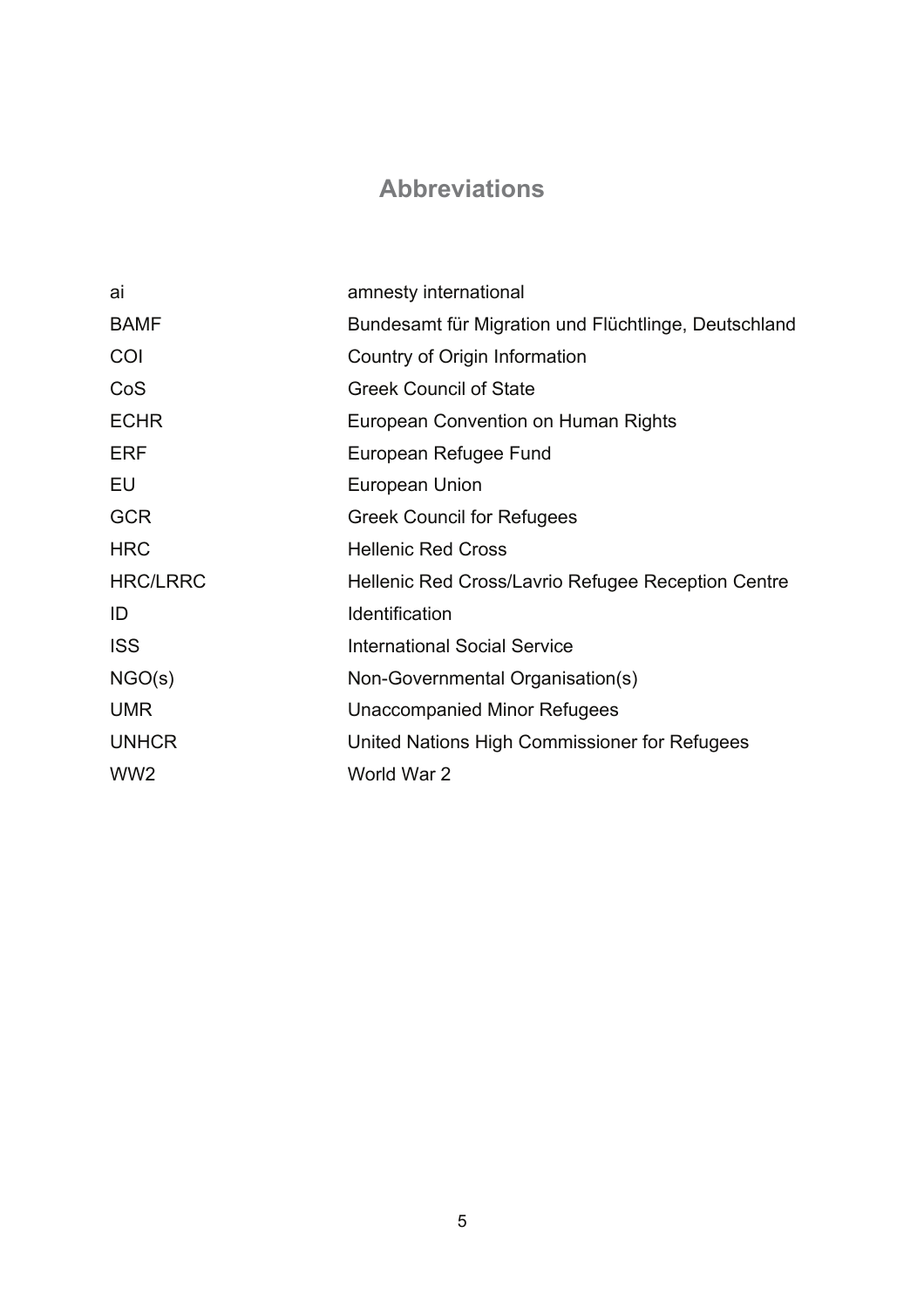## **I. INTRODUCTION**

In the wake of several inconsistent reports issued by governmental and nongovernmental institutions<sup>1</sup> about the Greek asylum system and the situation of asylum seekers in Greece during the end of 2008 and the beginning of 2009, the Austrian Red Cross and Caritas Austria decided to conduct a joint Fact-Finding Mission to Greece to assess the actual situation of persons being returned from Austria to Greece under the Dublin Regulation.

The main reason for this decision was that Austrian authorities are continuously returning foreigners to Greece under the Dublin Regulation, assuming that Greece is complying with EU standards for the reception of asylum seekers, access to the asylum procedure and procedural guarantees. According to some of the previous reports this seems at least doubtful.

## **II. METHODOLOGY**

This Fact-Finding Mission was conducted by Claudia Schmidt (Caritas Austria, Legal Representative of Asylum Seekers before the Austrian Asylum Court) and Bernhard Schneider (Austrian Red Cross, Head of Department for Legal Affairs and Migration) from May  $23^{\text{rd}}$  to  $28^{\text{th}}$  2009.

The information in this report was obtained through qualitative guideline-based faceto-face interviews with 14 asylum seekers (nine single men, five families; one from Nigeria, all others from Afghanistan) who had all been returned to Greece from Austria under the Dublin Regulation. We obtained the contact details of some asylum

<sup>&</sup>lt;sup>1</sup> Among others: Pro Asyl (author: Karl Kopp): 'The Situation in Greece is out of control', November 13th 2008; Pro Asyl (author: Karl Kopp): 'Zur aktuellen Situation von Asylsuchenden in Griechenland', February 19<sup>th</sup> 2009; BAMF – Bundesamt für Migration und Flüchtlinge: 'Dienstreisebericht Griechenland', December 3rd 2008; UNHCR – UN High Commissioner for Refugees: 'Position on the Return of Asylum-Seekers to Greece Under the Dublin Regulation', April 15<sup>th</sup> 2008.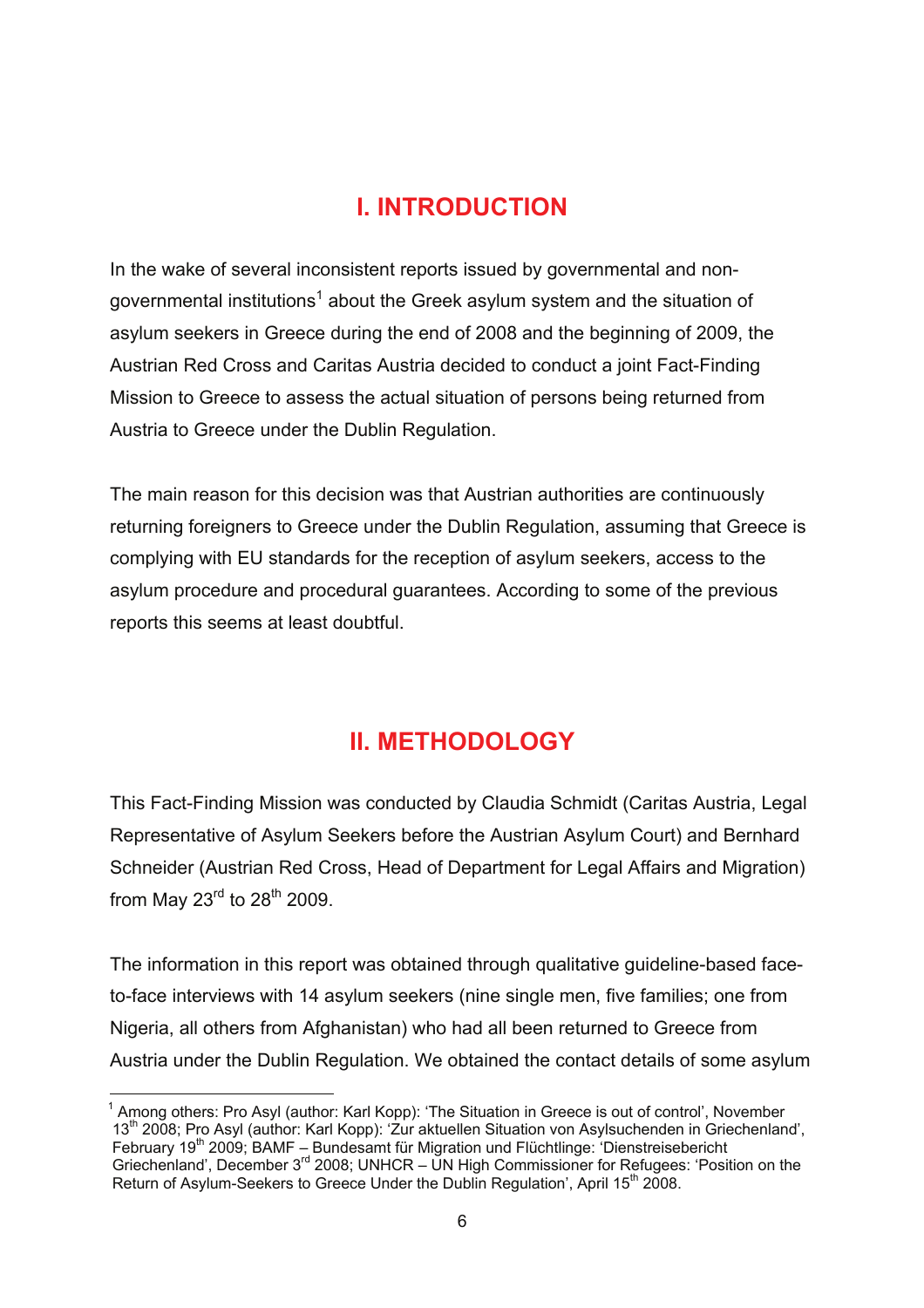seekers from Caritas Vienna, the Hellenic Red Cross and the Greek Council for Refugees, and subsequently employed a snowball system approach by interviewing acquaintances brought along by some of the interviewees.

Additionally, the report contains information received through interviews with representatives of amnesty international Greece (ai), Caritas Athens, the Greek Council for Refugees (GCR), the Hellenic Red Cross (HRC) and UNHCR Greece.

The Fact-Finding Mission and the interviews were carried out in Athens and in the asylum seekers' accommodation facility at Lavrio, operated by the Hellenic Red Cross. Interviews with representatives of the above organisations and the asylum seeker from Nigeria were conducted in English. Interviews with Afghan asylum seekers were conducted with the support of an Afghan volunteer interpreter provided by Caritas Athens.

All transcripts of interviews with representatives of organisations and their publication (see section IV. of this report) have been approved by the respective interview partners. The identities of the interviewed asylum seekers are known to the Mission Team; for reasons of anonymity, their names have been replaced by letters.

All interviews were transcribed literally, the expert interviews were written down mostly in indirect speech.

In addition to the interviews the mission report also includes descriptions of visits to the Hellenic Red Cross Lavrio Refugee Reception Centre and the Aliens Police Division at Petrou Ralli street, Athens.

The main focus of our questions centred around the following topics:

- Access to the asylum procedure, specifically for Dublin returnees
- Reception conditions for asylum seekers, specifically Dublin returnees
- Availability of government support for asylum seekers, specifically Dublin returnees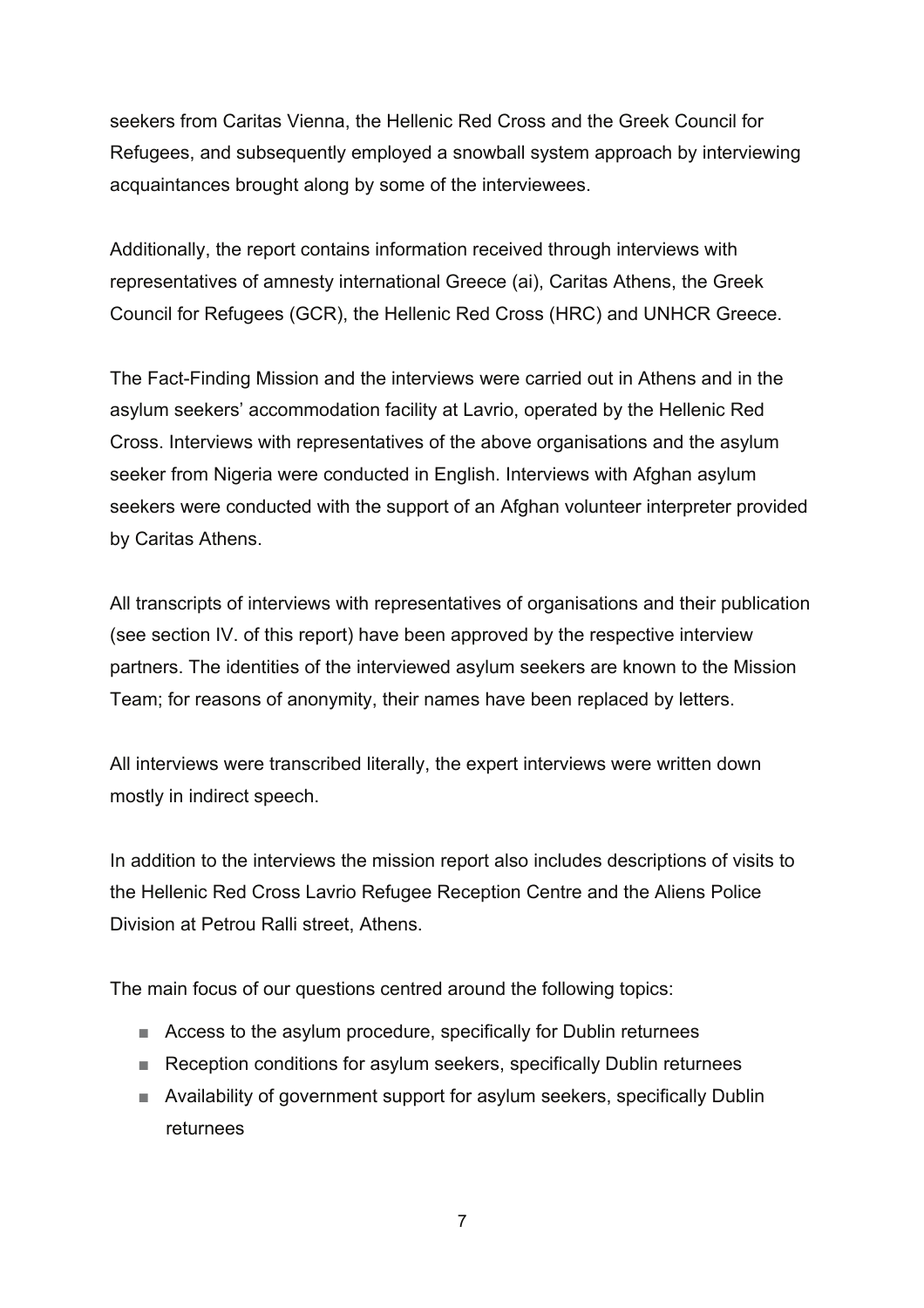### **III. SUMMARY OF THE MAIN FINDINGS**

#### 1. Access to the Greek Asylum Procedure:

Dublin returnees are usually able to lodge their asylum claims at Athens airport and receive their pink cards (asylum seekers' IDs) there within a few days after their arrival. Therefore their access to the Greek asylum procedure seems to be rather easy compared to other migrants<sup>2</sup>. Nevertheless there seem to be other serious problems for these people, mainly caused by lacking procedural guarantees, information, translation and resources for legal counselling. This apparently very frequently leads to a premature abortion of the asylum procedure, a failure to lodge an appeal within the 30 day deadline and other problems<sup>3</sup>.

For other asylum seekers who are not returned to Greece under the Dublin Regulation, getting access to the Greek asylum procedure is still very problematic according to most of our interview partners<sup>4</sup>. From the information we received from our interview partners it seems that in Athens – where the vast majority of asylum applications is lodged<sup>5</sup> – it usually takes several months (depending on nationality and presumed vulnerability $6$ ) of repeated queuing at the Petrou Ralli Police Division to lodge an asylum claim. It seems very likely that many migrants never get access to the procedure<sup>7</sup>. So far two to three persons have been killed in the turmoil during the selection process<sup>8</sup>.

 $2$  See interviews with amnesty international Greece, UNHCR and all asylum seekers except Mr. L who seems to have been denied the pink card after his return from Austria.

<sup>&</sup>lt;sup>3</sup> See interviews with Caritas Athens, GCR, amnesty international Greece, UNHCR Greece and all interviewed asylum seekers.

<sup>&</sup>lt;sup>4</sup> See Mrs. Maria Begoña Castiella Kalliga, Caritas Athens, and Mr. O during the On Site Visit at Petrou Ralli Police Division; see also interviews with GCR, UNHCR Greece, amnesty international Greece, Family B, Family H, Mr. J and Mr. K.

<sup>5</sup> See interview with GCR.

<sup>&</sup>lt;sup>6</sup> See interview with UNHCR Greece.

 $7$  See interview with UNHCR Greece.

 $8$  See interviews with UNHCR Greece (3 persons killed), GCR (3 persons killed) and amnesty international Greece (two persons killed).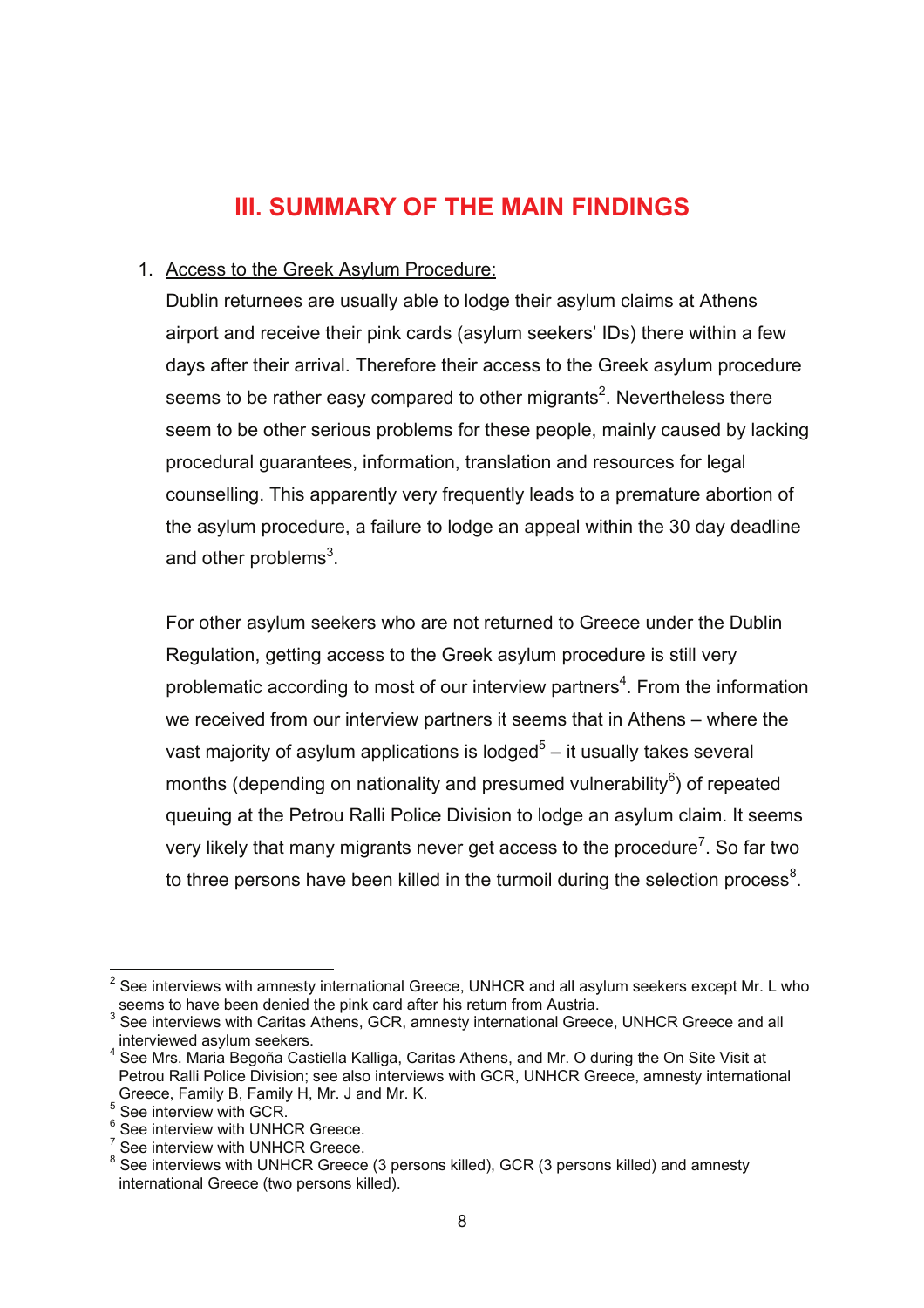#### 2. Accommodation (especially for Vulnerable Groups):

According to our interview partners there are in total about 700 – 1.000 accommodation places for asylum seekers in Greece<sup>9</sup>. About 300 – 330 of these are entirely funded by the Greek government at the Hellenic Red Cross Lavrio Refugee Reception Centre (HRC/LRRC)<sup>10</sup>. The remaining facilities are operated by NGOs, mainly with EU funding<sup>11</sup>.

In 2008 about 20.000 asylum applications were lodged in Greece<sup>12</sup>. At the same time there is a backlog of open asylum procedures of about  $30.000^{13}$ . From these numbers alone it follows that the vast majority<sup>14</sup> of asylum seekers cannot be accommodated by the Greek government. This conclusion was unanimously corroborated by all our interview partners except one (Mr. I) whom we interviewed during our visit of the HRC/LRRC at Lavrio where he was accommodated after being sent there by GCR<sup>15</sup>. Asylum seekers who are not fortunate enough to get accommodated in one of the centres are not accommodated by the Greek government and do not receive any financial assistance by the government to finance private accommodation<sup>16</sup>.

Therefore most asylum seekers are forced to share small rooms with friends or relatives, live in abandoned houses, public gardens, parks or in the streets of Athens, or to spend their nights in so-called 'Afghani hotels'<sup>17</sup>.

Our interview partners basically agreed that only families, small children, single women and sick persons might have a slightly higher chance to receive

 9 See interviews with Caritas Athens, GCR, HRC/LRRC and UNHCR Greece.

<sup>&</sup>lt;sup>10</sup> See interviews with HRC/LRRC and GCR.

<sup>&</sup>lt;sup>11</sup> See interview with GCR.

<sup>&</sup>lt;sup>12</sup> See interview with UNHCR Greece and GCR. According to the latest UNHCR statistics the numbers of asylum applications in 2009 are similar than in 2008.<br><sup>13</sup> See interviews with UNHCR Greece and GCR.<br><sup>14</sup> About 90 percent according to a GCR estimate.

 $15$  See interview with Mr. I; he mentioned that he had to sleep on the floor for about one week at the LRRC before he received a bed there.

<sup>&</sup>lt;sup>16</sup> See interview with UNHCR Greece.

 $17$  See interview with Caritas Athens. According to our interview partners 'Afghani Hotels' are houses in which asylum seekers are allowed to sleep for EUR 100 to 200 per month. Otherwise they provide no hotel facilities whatsoever. Our interview partners suggested that there is overcrowding and no possibility to stay permanently.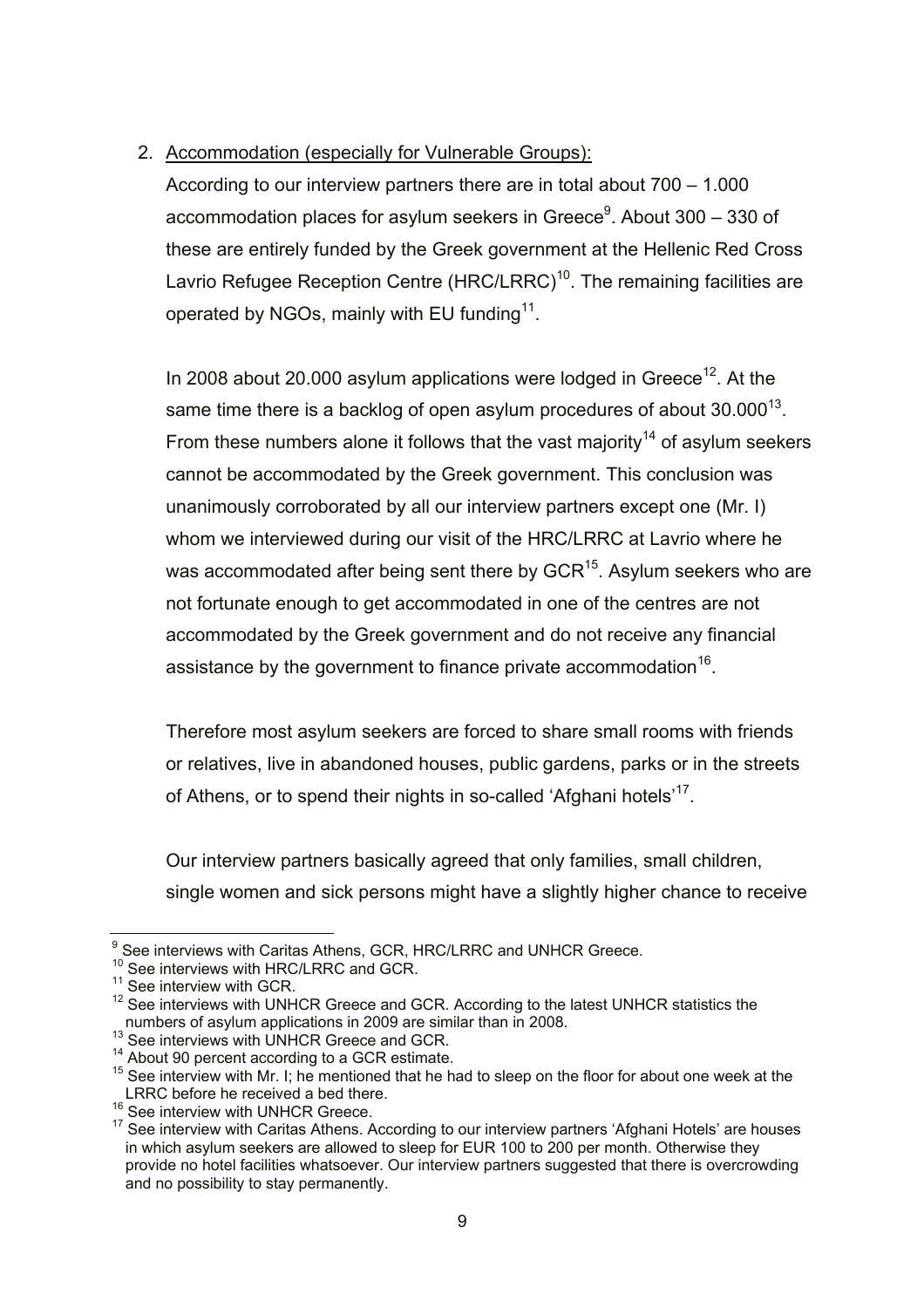accommodation at a centre after a waiting period of at least three to four months $^{18}$ . The chances of single men for accommodation seem to be very low. Many are never accommodated<sup>19</sup>.

Dublin returnees are facing the same problems concerning accommodation as other asylum seekers. There is no prioritization of Dublin cases<sup>20</sup>.

The Greek police at Athens airport is supposed to cooperate closely with the HRC/LRRC. However, at the time of the interview there were only three families and three single men registered at the Lavrio Centre who were Dublin returnees<sup>21</sup>. Greek law does not provide a legal remedy to asylum seekers who are not accommodated<sup>22</sup>.

Accommodation facilities for Unaccompanied Minor Refugees (UMR) seem to be in place, but they can only guarantee housing and food. There does not seem to be any age-adequate care or education for the minors and the centres are located in very remote areas $^{23}$ .

#### 3. Government Support for Asylum Seekers:

Basic needs of those asylum seekers and Dublin returnees who are accommodated at the HRC/LRRC or another asylum seeker centre seem to be covered. However, all those who are not accommodated in one of the centres – according to a GCR estimate, this applies to 90 percent of all asylum seekers – do not receive any financial allowance, food, clothing or other material support from the Greek government $^{24}$ . Some NGOs like Caritas Athens and other church institutions try to provide free food to asylum seekers via soup kitchens, food parcels and other means.

<sup>1</sup> <sup>18</sup> See interviews with GCR and UNHCR Greece.

<sup>&</sup>lt;sup>19</sup> See interviews with GCR, amnesty international Greece, HRC/LRRC, UNHCR Greece and all asylum seekers except Mr. I.<br><sup>20</sup> See interview with UNHCR Greece.

 $21$  See interview with HRC/LRRC.<br> $22$  See interview with amnesty international Greece.

 $23$  See interviews with GCR, ai and UNHCR Greece.

 $24$  See interviews with all asylum seekers (except Mr. I) and UNHCR Greece.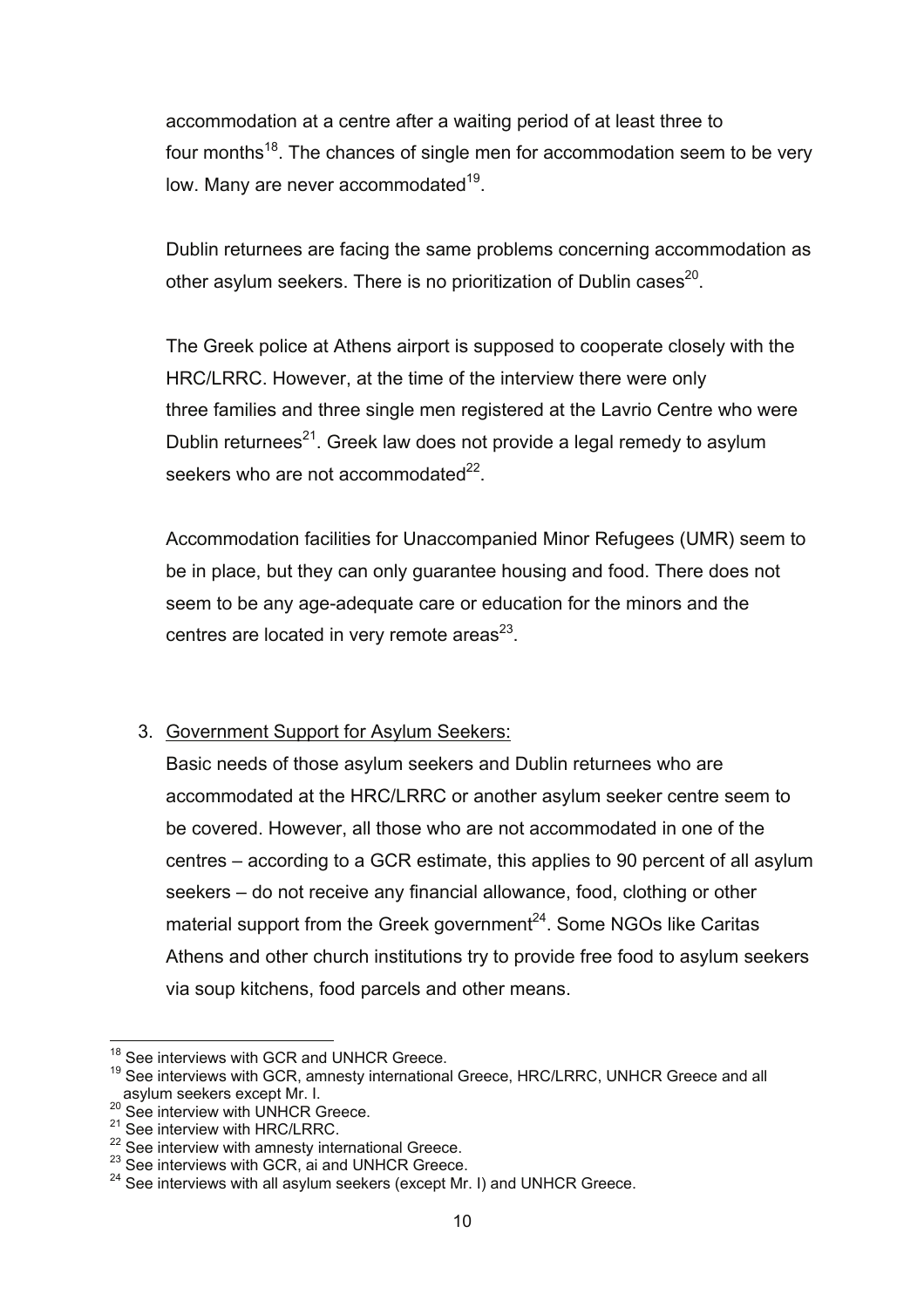According to Greek law, asylum seekers have the same access to the Greek health system as Greek citizens<sup>25</sup>. However, according to many of the interviewed asylum seekers, this possibility seems to be somewhat theoretical as access is said to be severely restricted by the language barrier, a lack of orientation and money for the transportation to the hospital<sup>26</sup>. As far as we could find out, state hospitals do not provide interpreters, and some asylum seekers even claimed to have been refused treatment by hospital staff<sup>27</sup>. As a result, many asylum seekers turn to the few NGOs that are providing medical services (e.g. 'Praksis'). However, due to their very limited resources, there are long waiting periods $^{28}$ .

Migrants whose asylum procedure was terminated due to the lack of an official address are afraid to consult state medical facilities as they could be arrested by the police during or after their visit<sup>29</sup>.

By law, all migrant children in Greece have access to the state education system<sup>30</sup>. The interviewed asylum seeker families with school children however told us that their children are not going to school because of language problems<sup>31</sup>, lack of money<sup>32</sup>, lack of an official address<sup>33</sup> and termination of their asylum procedure $34$ .

There does not seem to be a legal remedy under Greek law for asylum seekers who do not receive government support. Some of the asylum seekers we interviewed even told us that their families were sending them money from Afghanistan so they can survive in Athens $35$ .

<sup>&</sup>lt;sup>25</sup> See interview with Caritas Athens.

<sup>&</sup>lt;sup>26</sup> See interviews with Mr. A, Family B, Family H, Mr. L, Mr. M and Family N.  $^{27}$  See interviews with Mr. C and Mr. L.

<sup>&</sup>lt;sup>28</sup> See interview with Family H.<br><sup>29</sup> See interview with Mr. K.

 $30^{30}$  See interview with Caritas Athens.<br> $31$  See interviews with Family G and Family N.

<sup>&</sup>lt;sup>32</sup> See interview with Family H.<br><sup>33</sup> See interview with Family H.<br><sup>34</sup> See interview with Family F.<br><sup>35</sup> See interviews with Mr. D, Mr. E, Family F and Mr. M.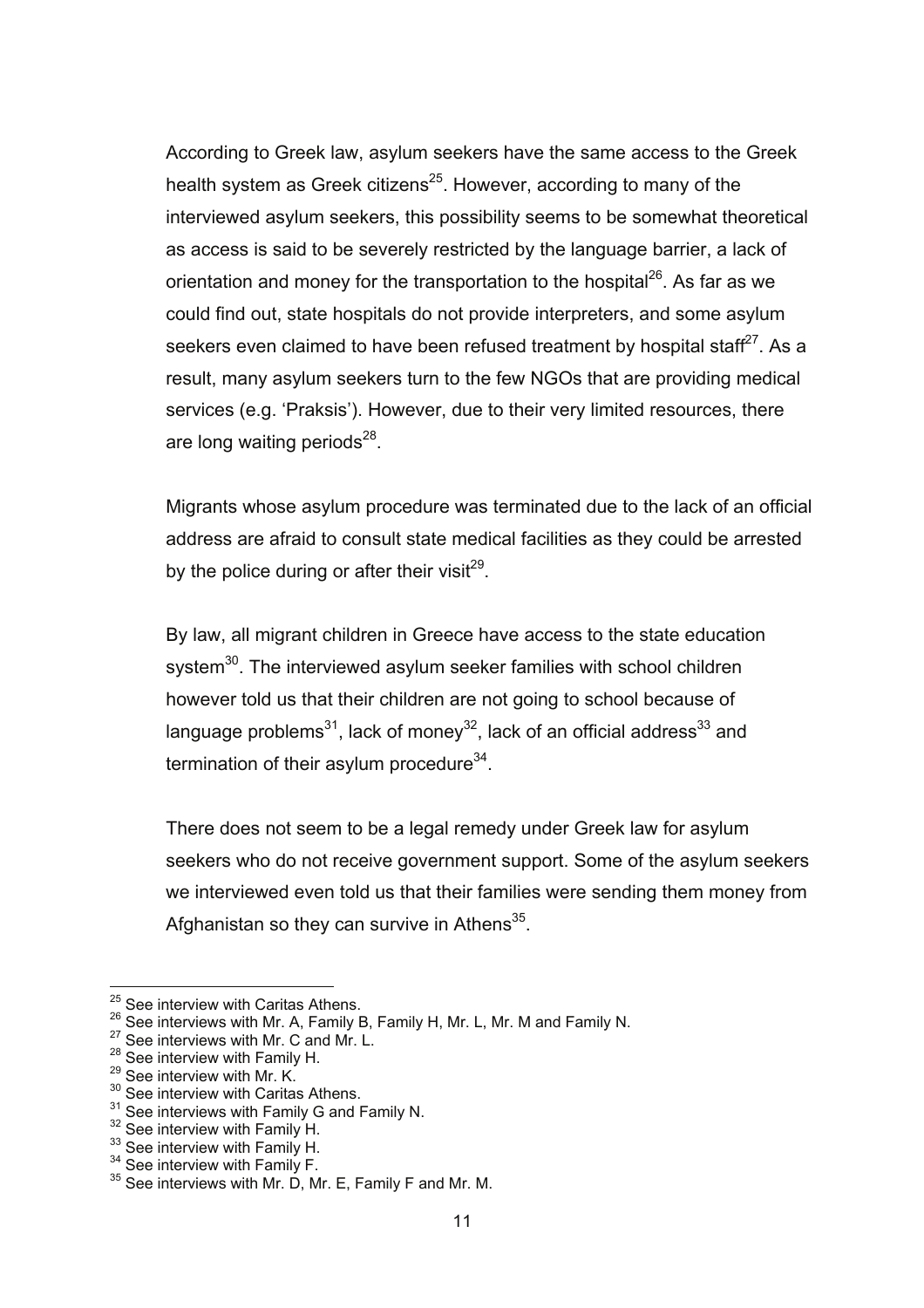#### 4. Access to the Labour Market:

According to Greek law the holders of pink cards (i.e. asylum seekers) can receive a work permit and therefore be legally employed<sup>36</sup>.

In practise there seem to be very low chances at the moment to obtain a regular  $i$ ob<sup>37</sup>. The main reasons seem to be the language barrier, homelessness (an official address is necessary for a work permit<sup>38</sup>) and the economic and financial crisis<sup>39</sup>. The latter seems to have led to a change of policy in some parts of Greece where work permits for asylum seekers are issued only if there is no Greek applicant for a  $job<sup>40</sup>$ . Recognition of foreign degrees or other formal qualifications seems to be very difficult<sup>41</sup>.

As a result most asylum seekers seem to have no work or only very short-term work, mostly illegal and without their full labour rights<sup>42</sup>. The average wage for a full work day (up to twelve hours) seems to be around EUR 20 to 25 $43$ . Sometimes employers refuse to pay asylum seekers after completion of their work $44$ .

#### 5. Legal Situation:

According to our interview partners the Greek asylum law and asylum system is 'fair on paper', but in practise it does not seem to be implemented as it should be<sup>45</sup>. Some of the interviewed asylum seekers shared the impression that 'there is no law in Greece' for asylum seekers $46$ .

<sup>1</sup> <sup>36</sup> See interviews with Caritas Athens, GCR, HRC/LRRC and amnesty international Greece.<br><sup>37</sup> See interview with amnesty international Greece.<br><sup>38</sup> See interview with GCR.

 $38$  See interview with GCR.<br> $39$  See interviews with all asylum seekers.<br> $40$  See interview with GCR.

 $41$  See interview with GCR.<br> $42$  See interviews with GCR and amnesty international Greece.

<sup>&</sup>lt;sup>43</sup> See interviews with GCR and Family G.<br><sup>44</sup> See interviews with Family B and Mr. M.<br><sup>45</sup> See interviews with Caritas Athens, amnesty international Greece, UNHCR Greece and GCR.

<sup>&</sup>lt;sup>46</sup> See interviews with Mr. C. Similar views were expressed by Mr. D and Mr. E.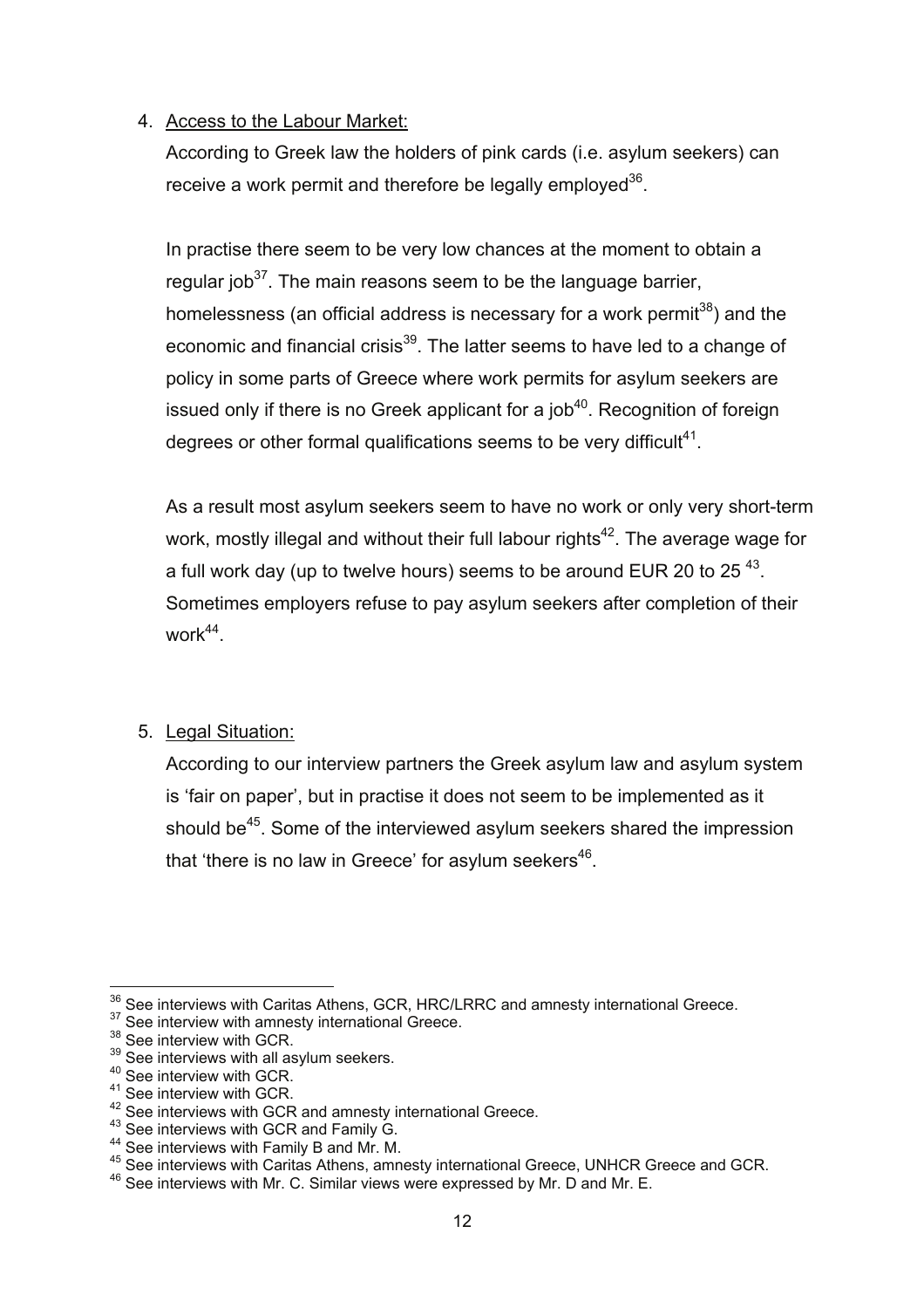Specifically, legal provisions governing  $access^{47}$ , reception<sup>48</sup>, legal services<sup>49</sup> and information<sup>50</sup> do not seem to be (fully) implemented by the authorities.

#### 6. Procedure and Recognition Rate:

According to our interview partners the first instance asylum procedure is conducted by the Greek aliens police. Access is rather restricted<sup>51</sup>. Each police officer is supposed to conduct 20 to 25 interviews per day according to police quidelines<sup>52</sup>. This entails very brief interviews which comprise only about two questions per asylum seeker $53$ .

Dublin returnees are usually only asked to write down a few lines in their own languages about the reason(s) for their flight to Greece. There is usually no interview and no interpretation available at the airport<sup>54</sup>. Some asylum seekers told us that they were not even asked to write down anything<sup>55</sup>. Generally, there does not seem to be nearly enough information – let alone in the mother tongues of the asylum seekers – about the procedure, the possibilities for accommodation and support and for legal counselling<sup>56</sup>.

First instance decisions are standardised, one-page, copy-pasted forms which are issued only in Greek. Country of Origin Information is not collected and used by the first instance. The decisions do not contain any reference to individual asylum cases, and generally state that the asylum seeker migrated for economic reasons and lacks valid grounds for refugee status $57$ .

<sup>1</sup>  $47$  See interviews with UNHCR Greece, GCR, amnesty international Greece, Family B, Family H,

Mr. J, Mr. K and Mr. O during the On Site Visit at Petrou Ralli Street.<br><sup>48</sup> See interviews with all asylum seekers except Mr. I, as well as interviews with GCR, HRC/LRRC, amnesty international Greece and UNHCR Greece.<br>
<sup>49</sup> See interview with GCR.

 $50$  See interviews with all asylum seekers, GCR, UNHCR Greece and amnesty international Greece.<br>  $51$  See interview with GCR, UNHCR Greece and amnesty international Greece.<br>  $52$  See interview with GCR.

<sup>53</sup> See interview with GCR.

<sup>54</sup> See interviews with GCR, amnesty international Greece, Family B, Mr. C, Mr. D, Mr. E, Family G, Family H and Mr. I.<br>
<sup>55</sup> See interviews with Family F, Mr. J, Mr. K, Mr. L, Mr. M and Family N.<br>
<sup>56</sup> See interviews with UNHCR Greece, GCR, amnesty international Greece and all asylum seekers.<br>
<sup>57</sup> See interviews with G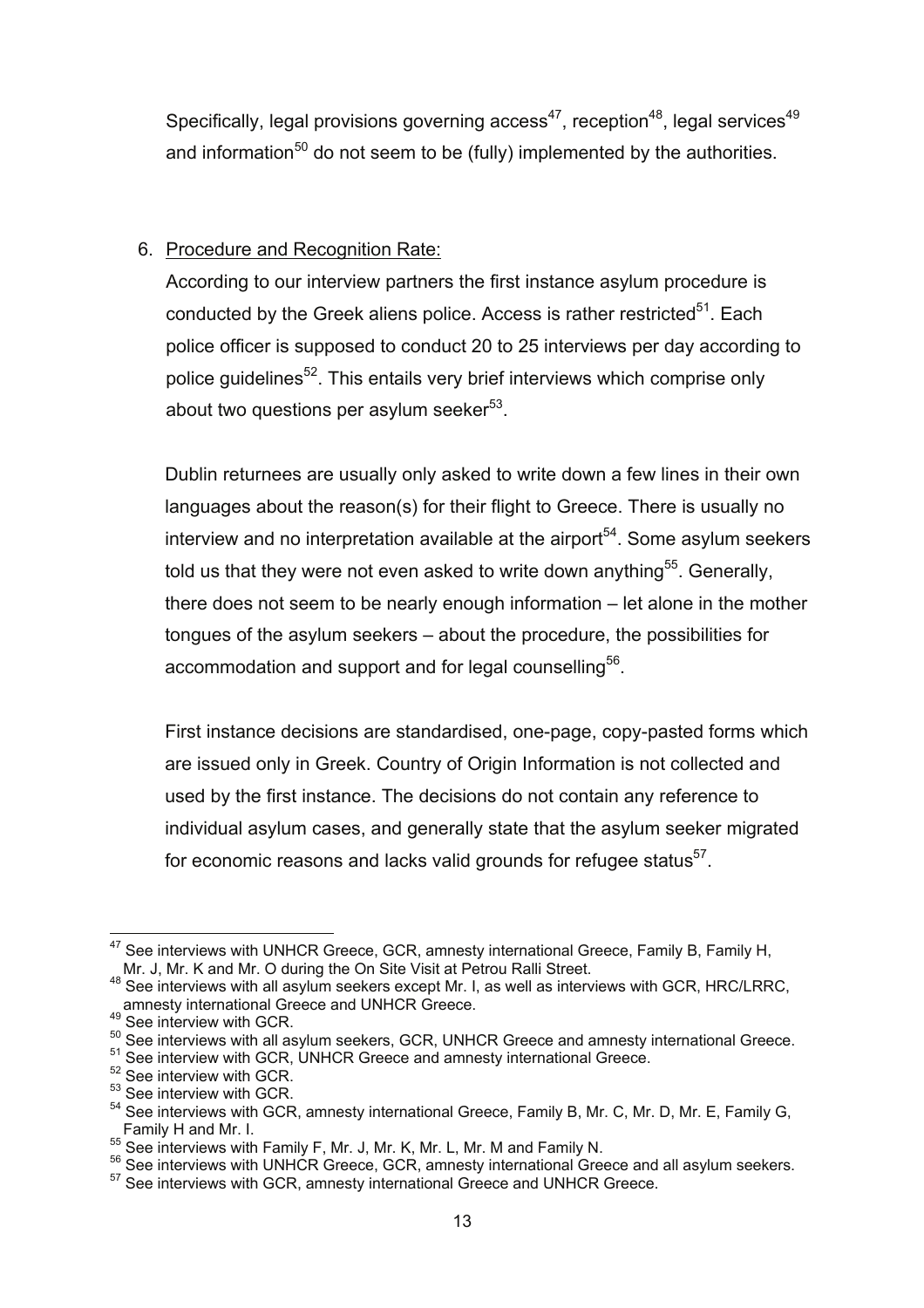In 2008 the recognition rate of the first instance was 0.05 percent<sup>58</sup>.

Until July 20<sup>th</sup> 2009, second instance decisions were taken by the Appeals Board. It consisted of six representatives of ministries and organisations, among them one UNHCR representative and one representative of the Greek Bar Association. The Appeals Board conducted hearings and used Country of Origin Information<sup>59</sup>. According to our interview partners the Appeals Board was the first (and usually only) possibility for asylum seekers to have their claims reviewed on the merits $60$ . Its recognition rate was 10.29 percent in  $2008^{61}$ 

However, the Appeals Board was abolished by presidential decree 81/09 which entered into force on July  $20^{th}$  2009<sup>62</sup>. This means that asylum seekers (Dublin returnees) whose claims have been rejected by the first instance can now only turn to the Greek Council of State (CoS), which was hitherto the third instance asylum authority $^{63}$ . The CoS does not review the substance of asylum claims, it can only annul first instance decisions<sup>64</sup>. Additionally the procedure before the CoS takes many years, requires legal support by a lawyer and is very costly $65$ . This means that in the future the vast majority of asylum seekers might not have the substance of their claims examined and could be unable to afford an appeal to the CoS against the negative first instance decision.

7. Violence and Xenophobia:

Many of the asylum seekers we interviewed told us that they had been verbally abused by the Greek police<sup>66</sup>. The word 'Malaka'<sup>67</sup> seems to be widely

<sup>1</sup> <sup>58</sup> See interview with UNHCR Greece.

<sup>59</sup> See interviews with GCR and UNHCR Greece.

 $60$  See interviews with GCR, amnesty international Greece and UNHCR Greece.

<sup>&</sup>lt;sup>61</sup> See interview with UNHCR Greece.

<sup>&</sup>lt;sup>62</sup> See interviews with GCR and UNHCR Greece.

 $63$  See interview with UNHCR Greece.<br> $64$  See interviews with GCR. UNHCR Greece and amnesty international Greece.

<sup>&</sup>lt;sup>65</sup> See interviews with GCR, amnesty international Greece and UNHCR Greece.

 $66$  See interviews with Family B, Mr. C, Family H, Mr. J and Mr. M.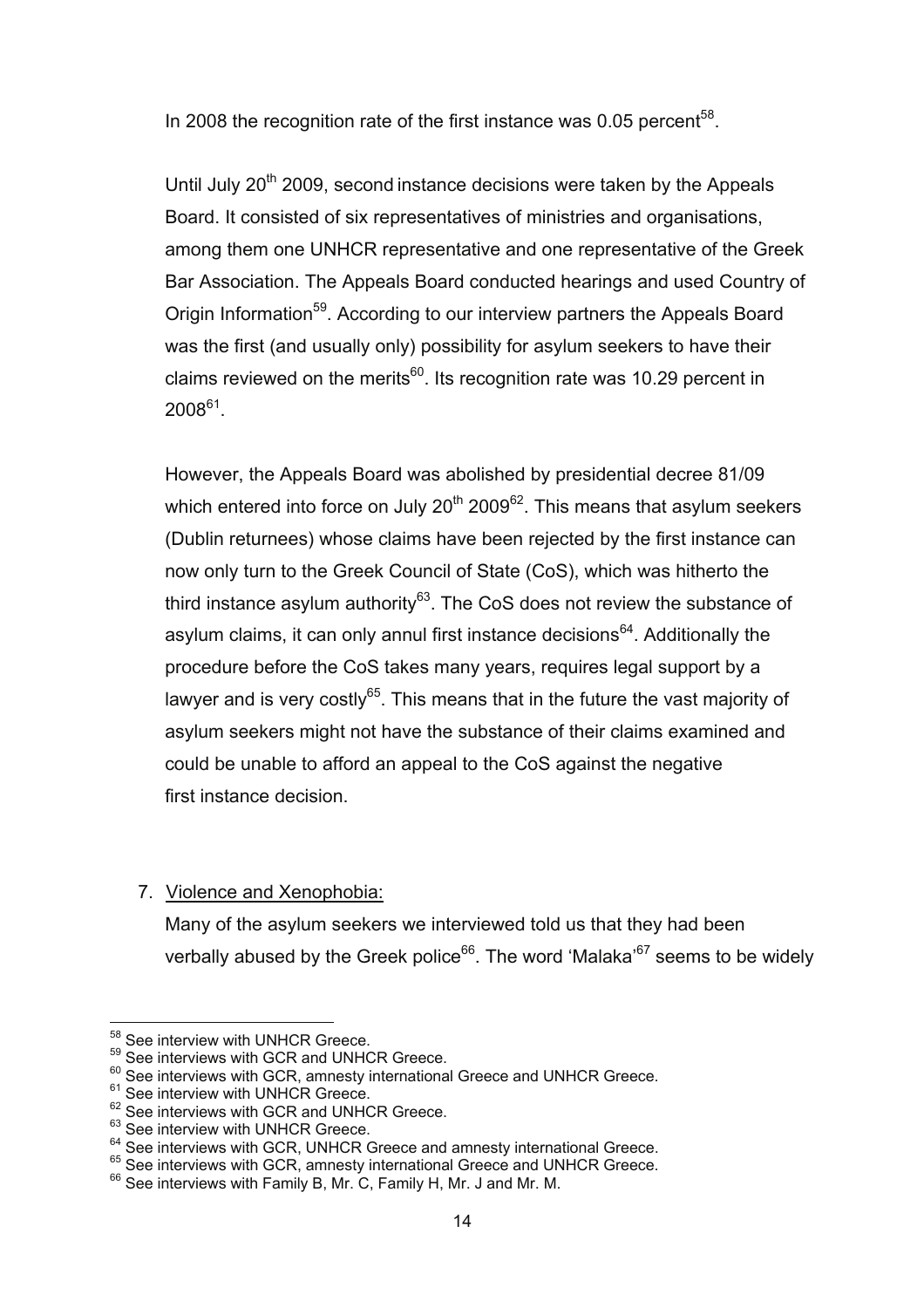used for Afghans by the Greek police. According to the asylum seekers we interviewed this word is regarded as highly demeaning and extremely offending by Afghans.

Some of our interview partners told us that they had experienced degrading treatment. Examples include:

- Asking a policeman at the airport for children's nappies and having to buy them from him for EUR 20<sup>68</sup>.
- Asking a policeman at the airport for a cigarette and then having to watch him lighting and smoking one himself<sup>69</sup>.
- Having the food thrown onto the floor at the Mytilini detention centre after being slightly late for dinner<sup>70</sup>.
- Not receiving any food during the first day at the airport detention  $centre<sup>71</sup>$ .

Regarding physical violence, our interview partners claimed to have been subjected to the following treatment:

- Having the nose broken by a policeman<sup>72</sup>.
- Being slapped in the face when trying to collect their luggage at the airport $73$ .
- Being beaten at the Patra police station and losing one tooth, sometimes being beaten by Greeks<sup>74</sup>.
- **Being beaten in prison and given electric shocks when shouting**<sup>75</sup>.
- Having a door thrown into the face by a policeman at the airport and losing some teeth $^{76}$ .

- 
- <sup>73</sup> See interview with Mr. I.
- <sup>74</sup> See interview with Mr. J.
- <sup>75</sup> See interview with Mr. K.

 $67$  According to Wikipedia, the Greek word 'Malaka' literally means ,'wanker', but can also have meanings like 'arsehole', 'son of a bitch' or 'dick'.<br>
<sup>68</sup> See interview with Family B.<br>
<sup>69</sup> See interview with Family F.<br>
<sup>70</sup> See interview with Family H ('We felt treated like animals, not humans').<br>
<sup>71</sup> See intervi

<sup>&</sup>lt;sup>76</sup> See interview with Family F.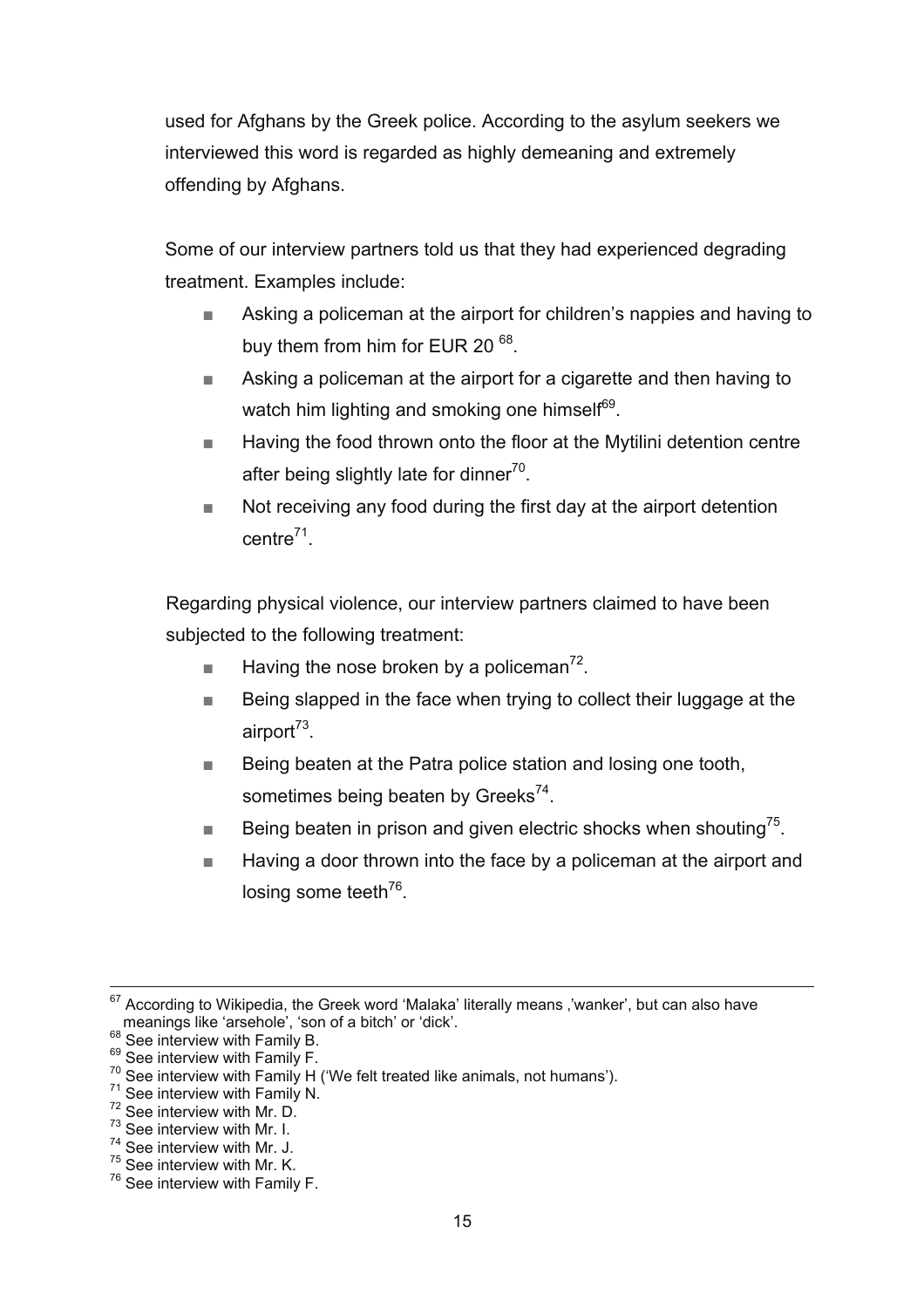## **IV. INTERVIEWS**

**1. Interview with Mrs. Maria Begoña Castiella Kalliga, Caritas Athens Refugee Centre, Management Committee Secretary** 

Mrs. Kalliga has been working for Caritas Athens as a volunteer for four years. Professionally she works as a journalist for the Spanish newspaper ABC.

Caritas Athens is a rather small NGO and has a small office in Athens with a secretary (organizing activities such as blood donations, visits to prisons, help for the elderly etc. ) and a Refugee Centre. This Centre, located in the centre of the city, consists of five staff members and 70 volunteers. The volunteer members of the Board of the Refugee Centre are all Catholics. Some of the remaining volunteers are Muslims. Caritas Athens is not limiting its humanitarian aid to Catholics and Greeks. On the contrary, most of the recipients of its services are irregular migrants or immigrants living in poverty and mostly Muslims.

According to Mrs. Kalliga, migration in Greece has a very strong police and security connotation. Migration issues are dealt with by the Ministry of Interior.

Caritas is providing the following services to migrants:

■ Soup kitchen: Caritas is operating a soup kitchen for foreigners which is open from Mo to Fr and provides lunch meals for 250 persons. The meals are distributed in principle on a "first come – first served" basis (exceptions are made for mothers and children). Clients are mainly from Asia and Africa (from Afghanistan, Somalia, Iran, Iraq, Egypt, Morocco and Guinea), a soup kitchen for Greek citizens is operated by the mayor of Athens. The target group for the soup kitchen consists of recently arrived irregular migrants and asylum seekers without a job. The vast majority are Muslims.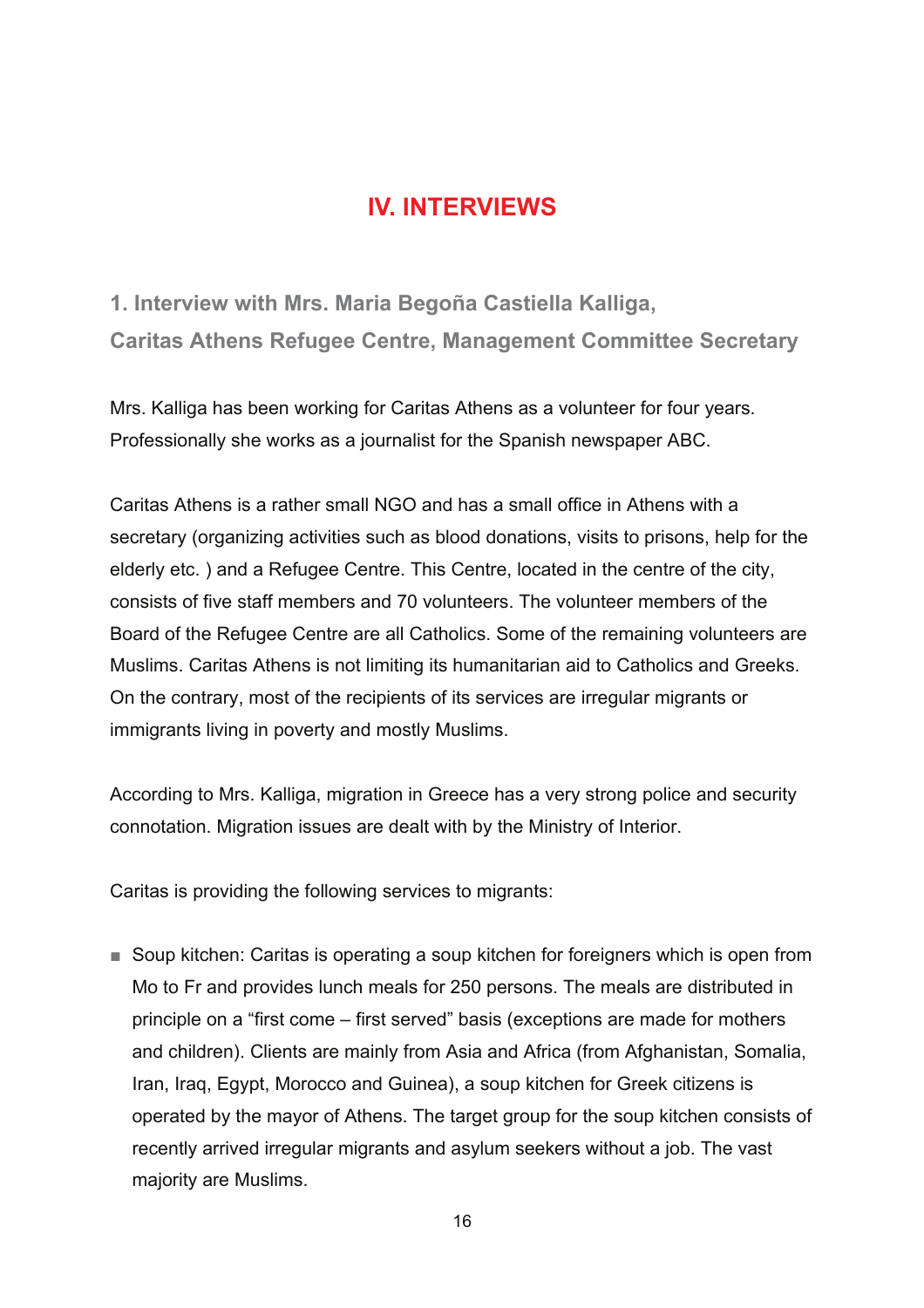- Social counselling: The clients are mainly referred to Caritas by the Greek Council for Refugees (GCR), which does the legal counselling. The target group is the same as with the soup kitchen.
- Free provision of clothes, bed sheets, baby food and baby napkins, about 60 food packages for families per month, vaccinations for about 50 children per year and free Greek and English lessons.
- Specialised legal counselling by two volunteer lawyers. All other legal cases which cannot be covered are referred to the GCR.

State support for migrants:

- Unaccompanied minor asylum seekers are taken to specialised care facilities. According to Mrs. Kalliga they have to stay there until they reach the age of 18. After that they lose their legal status and become irregular. Usually minors seem to be accompanied by family members or other adults.
- Holders of pink cards (asylum seekers) can be employed legally and have (more or less and in theory) the same rights as Greeks. If they do not work, there are only about 300 (certainly less than 1.000) accommodation places in the Athens region (Lavrio camp, an Afghan facility and some places operated by two other NGOs). The rest of these people survive through family and friends, sleep in hostels, parks and abandoned houses.
- Asylum seekers with special health care needs are taken care of by an NGO called 'PRAKSIS' which operates in the Athens area. This activity is co-financed by the government.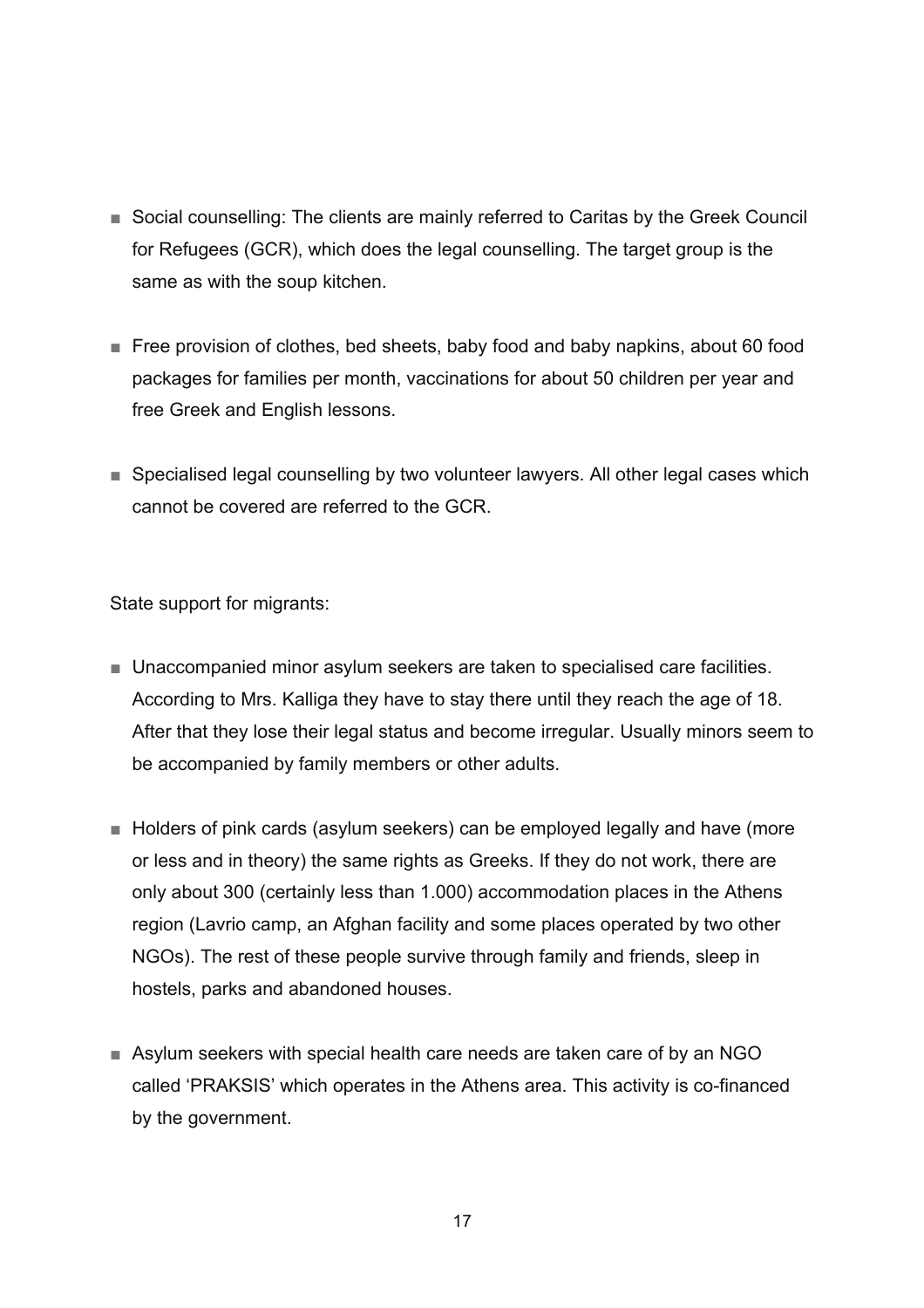- Health Care: Irregular Migrants have access to emergency health care in state hospitals. In theory the hospital medical staff have to report them to the police if they realise their irregular status. In practise this does not seem to be done. Caritas refers irregular migrants who need health care to the NGO 'Doctors of the World'. Holders of pink cards have the same basic state health care scheme as Greek citizens.
- Education: All migrant children have access to the public education system, no matter the legal status of their parents. Education is free of charge and so is the extra teaching provided for foreign school students.

Situation of Dublin returnees: These people are in a very difficult situation. Reopening the asylum procedure is very complex, therefore they need lawyers to represent them. Additionally, they usually arrive by plane and generally the police does not react very friendly to the returnees. In the end they mostly receive a deportation order after completion of the legal procedure.

Situation at Patra harbour: The situation is rapidly deteriorating due to the large number of migrants who want to leave Greece and the serious social problems this situation is causing. As a reaction the government recently decided to close the illegal camp at the outskirts of Patra and to move it to a military installation further away from the city in the near future. The municipality of the city has a soup kitchen for 1.000 persons per day.

The level of xenophobia in Greece is low so far. It is worse at Patra, this is why the government tries to find a solution. After the visit of the mission team77, there was a strong and violent demonstration with protests from the Muslim community in Athens against police intimidation. This followed some incidents with a policeman allegedly stepping on Koran pages during a routine inspection. This protest and other factors made the Government announce new measures in illegal migration and asylum seeker procedures. The fact that in the European Elections the very right wing party LAOS insisted on the subject of migration and got 7.15 percent of the votes, and

<sup>1</sup>  $77$  This part of the text was added by Mrs. Kalliga after the mission visit when she reviewed the interview transcript.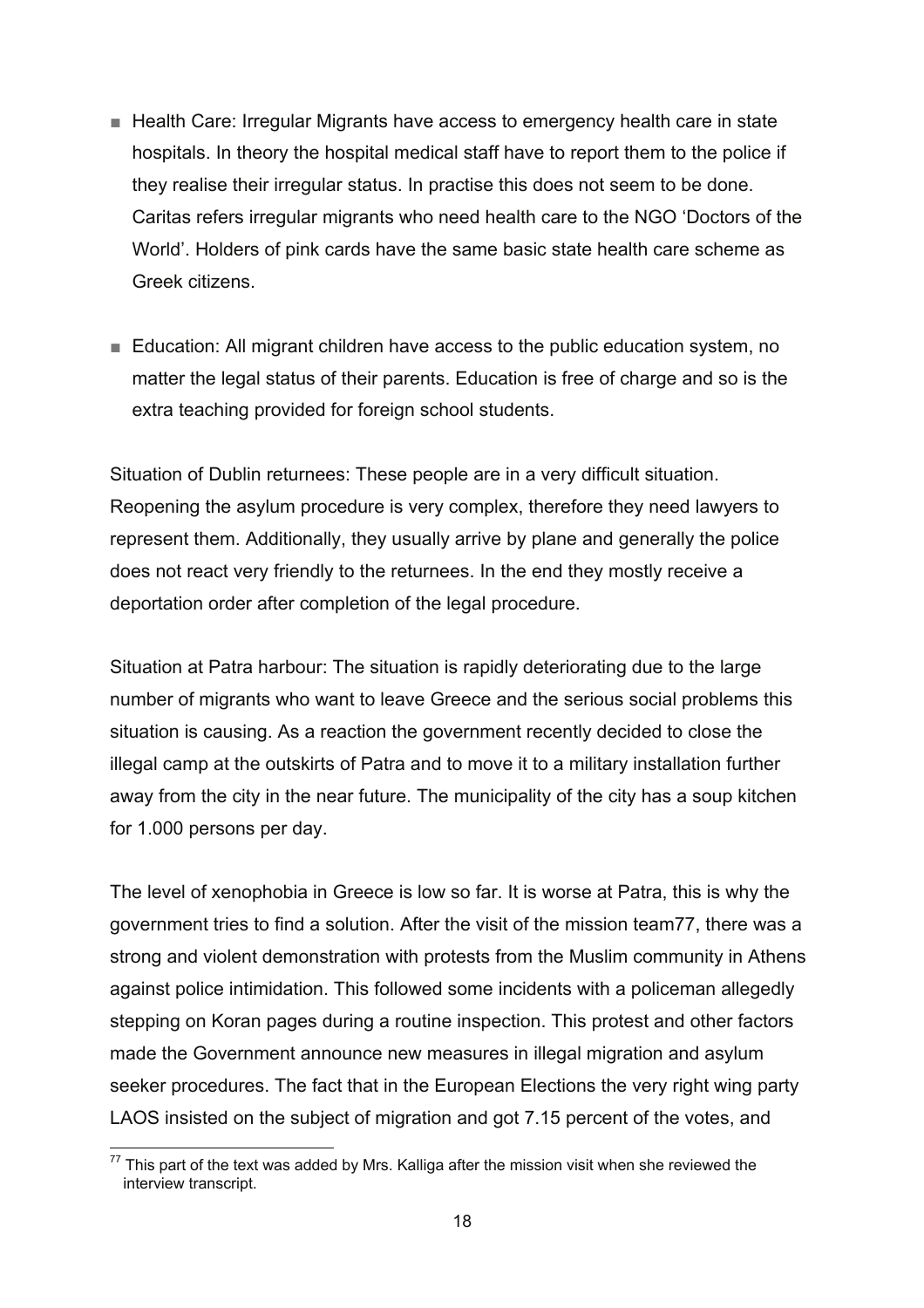especially the votes of those living in the centre of Athens, worried the government. The idea is to keep legal migrants and discourage irregular migration. Illegal migrants will be kept up to twelve months in detention centres and those illegal in the centre of Athens will be taken to some military barracks in Aspropirgos (near Pireus). Also the law will change for traffickers: up to now they were charged only with a misdemeanour, and from October 2009 it will be a criminal offence.

Greek Citizenship: According to Mrs. Kalliga it is very difficult for migrants – and even their children who were born in Greece – to acquire the Greek citizenship. The reasons for this are firstly the long waiting period of at least ten years of continuous legal residence in Greece, secondly the high cost of the application (more than EUR 1.000). The application might be rejected with no explanation and you can only apply again at least one year after.

'My colleagues and I at the Caritas Athens Refugee Centre consider that Greece is a difficult country for migrants and especially irregular ones. It is a country of passage, where it is easy to survive due to the good weather, the many small jobs available on a daily basis and the fact that people are not overtly xenophobic. The existing law is not always implemented and there is a serious lack of legal information for migrants and refugees.'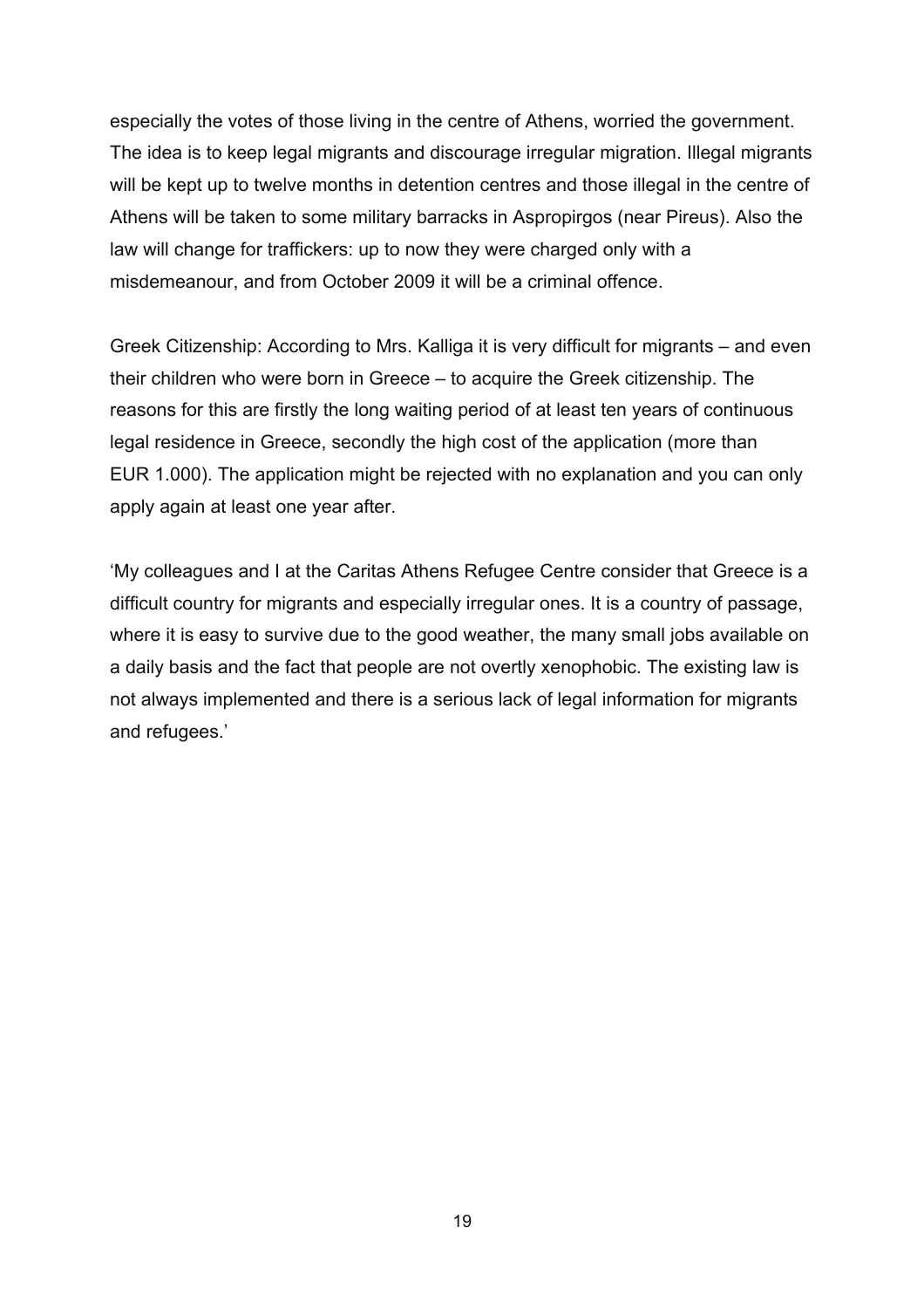**2. Interview with Ms. Constantina Zioga and Mr. Alexandros Anastasiou, Greek Council for Refugees (GCR)** 

Interview partners:

- 1. Ms. Constantina Zioga, lawyer, GCR refugee counselor since 2006, before that practice in a law firm
- 2. Mr. Alexandros Anastasiou, Social Unit Coordinator, responsible for the Social Services Department of GCR since 2003

GCR does not receive direct government funding. Its funding depends on the number of project proposals it submits and for which it subsequently gets an approval for funding from the Greek ministries, from Greek companies and from EU funds i.e. ERF, Daphne etc. The remaining funding comes from Greek institutions, fundraising events (e.g. concerts) and the collection of private donations, which comprise a small percentage of GCR's budget.

GCR is employing about 45 staff in the central building (nine lawyers, nine social workers, one employment officer - political scientist). About twelve more staff are working in a centre for migrants with mental problems (day care centre and reception centre).

GCR was providing Social Services to approx. 5.000 migrants in 2008. Legal assistance was provided to about 23.000 migrants in 2008. This means that the lawyers have to deal with an average of 75 – 100 people per day.

All asylum seekers and prospective asylum seekers who come to GCR receive legal counseling. However, only some very vulnerable cases are represented during the hearings/interviews before the police officers during the first instance asylum procedure – there is no capacity for more as GCR only has nine lawyers. In the first instance everybody gets a negative decision anyway, more or less 'automatically'.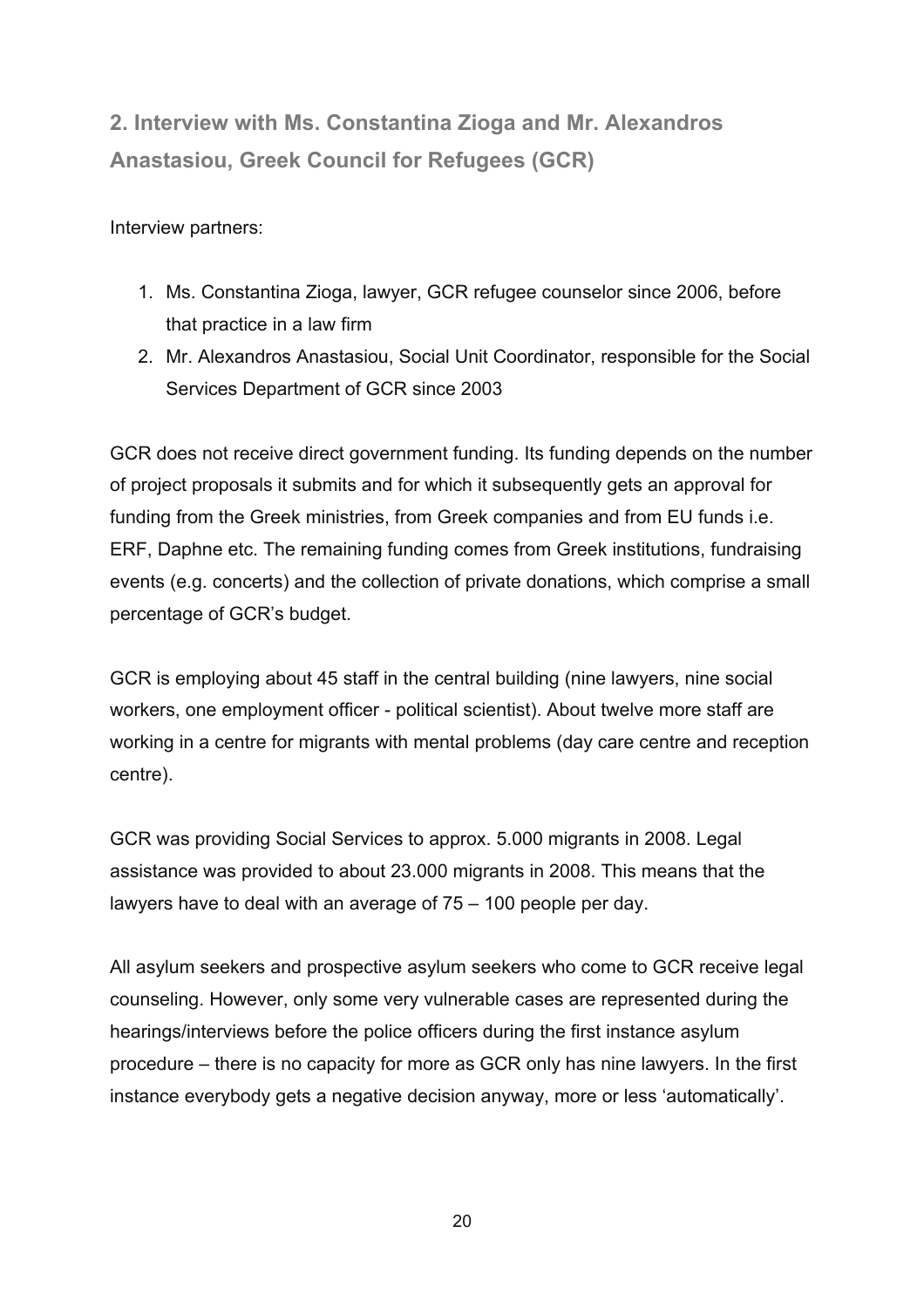GCR lawyers write the appeals for asylum seekers who received their negative first instance decision (40 – 70 cases per day); since there are too many for GCR's capacities, migrants from Pakistan and Bangladesh are referred to their respective communities.

For all of those who GCR determines fulfill the criteria set forth by the Geneva Convention to be recognized as refugees or to receive humanitarian protection, they also provide full representation. The most common Nationalities of asylum seekers in Greece are Afghans, Somalis, Iraqis, Sudanese and Iranian Kurds who usually have credible cases.

As a measure of last resort GCR sometimes lodges an appeal against decisions of the Appeals Board to the Greek Council of State (CoS). This procedure is very long and very expensive. As there is no financial support any more for this from UNHCR Greece, GCR lately – given the lack of funds – asks migrants to cover the pertinent cost. Yet, GCR still covers the cost for some very vulnerable cases. At the moment there are about 290 cases pending before the Council of State. Since the appeal is extraordinary, the Council of State can only overturn previous decisions, not decide on the merits. The procedure takes six to seven years and GCR wins nine out of ten cases. The appeal to the Council of State only has suspensive effect if the appeal for interim measures is accepted as well-founded by the court.

Legal counseling for and representation of asylum seekers is also offered by the Ecumenical Refugee Program which is the only other official Organization active in this field. Apart from this there is the so-called 'Group of (volunteer) lawyers' which consists of at least seven lawyers who offer pro bono services to asylum seekers. Only GCR takes cases to the courts and attends the hearings, the others restrict themselves to writing appeals etc. The Greek government does not provide any legal services, although Greek law calls for the provision of free legal services to asylum seekers for appealing negative decisions on their asylum claim, but only to the Council of State.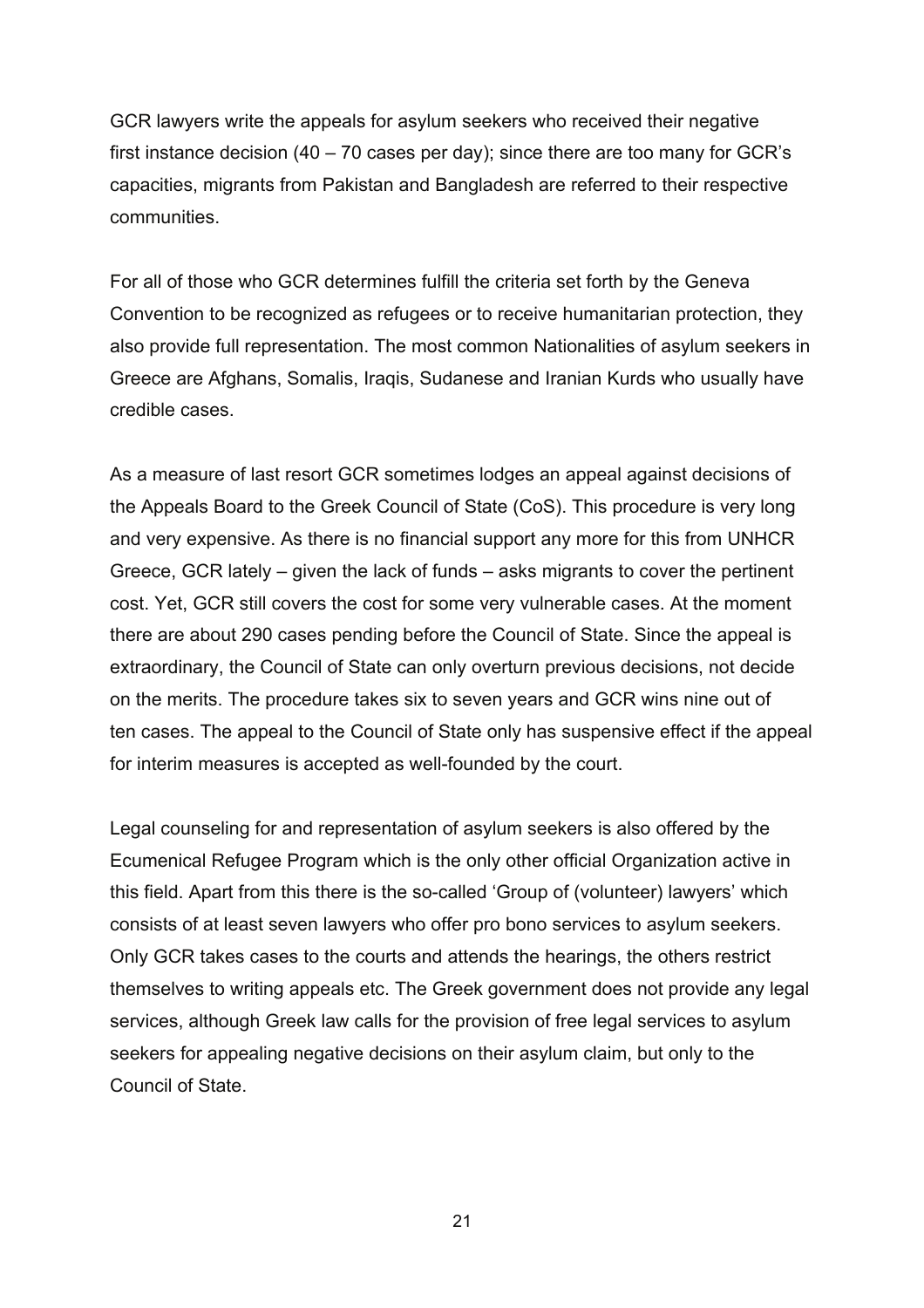GCR has access to qualified interpreters, but not enough (three Farsi, two Arabic, one Urdu, one Turkish, GCR staff speaks English and French). If another language is required, interpreters are hired for about EUR 30 per day.

GCR's access to asylum case files is a big issue; GCR needs authorization from the client which is difficult, because the asylum seeker has to go to the police to authorize GCR. Therefore it is almost impossible for migrants without a pink card since they would risk detention and deportation. In these cases a notary public has to be consulted and that is expensive.

Even if GCR does get the authorization, it takes weeks to get access. GCR almost never sees the file, until about ten minutes before the interview before the Appeals Board which decides at second instance. The reason for this is that the police are withholding information due to 'security reasons'.

Files can only be copied if you apply about two months in advance – although Greek law stipulates that authorities should answer such requests within ten days.

GCR does have access to Country of Origin Information via the internet and other sources.

According to the law, asylum applications can be lodged at any police aliens division throughout Greece (there is at least one in every prefecture). In practice 95 percent of all asylum seekers apply in Athens. If someone applies in the border areas they might be detained for up to three months (families usually shorter); this deters people from applying in those regions.

The Greek asylum authorities appear overwhelmed with the tasks assigned to them, given the great number of asylum applications lodged particularly over the last three years.

The "demand" for their services, i.e. lodging an application, has resulted in a quota system by which certain nationalities are permitted to enter the main and central offices of the Aliens Police Division at Petrou Ralli Street in Athens. This system may allow alien department employees to operate better, yet the problems for the prospective applicants remain as hundreds of people regularly gather outside the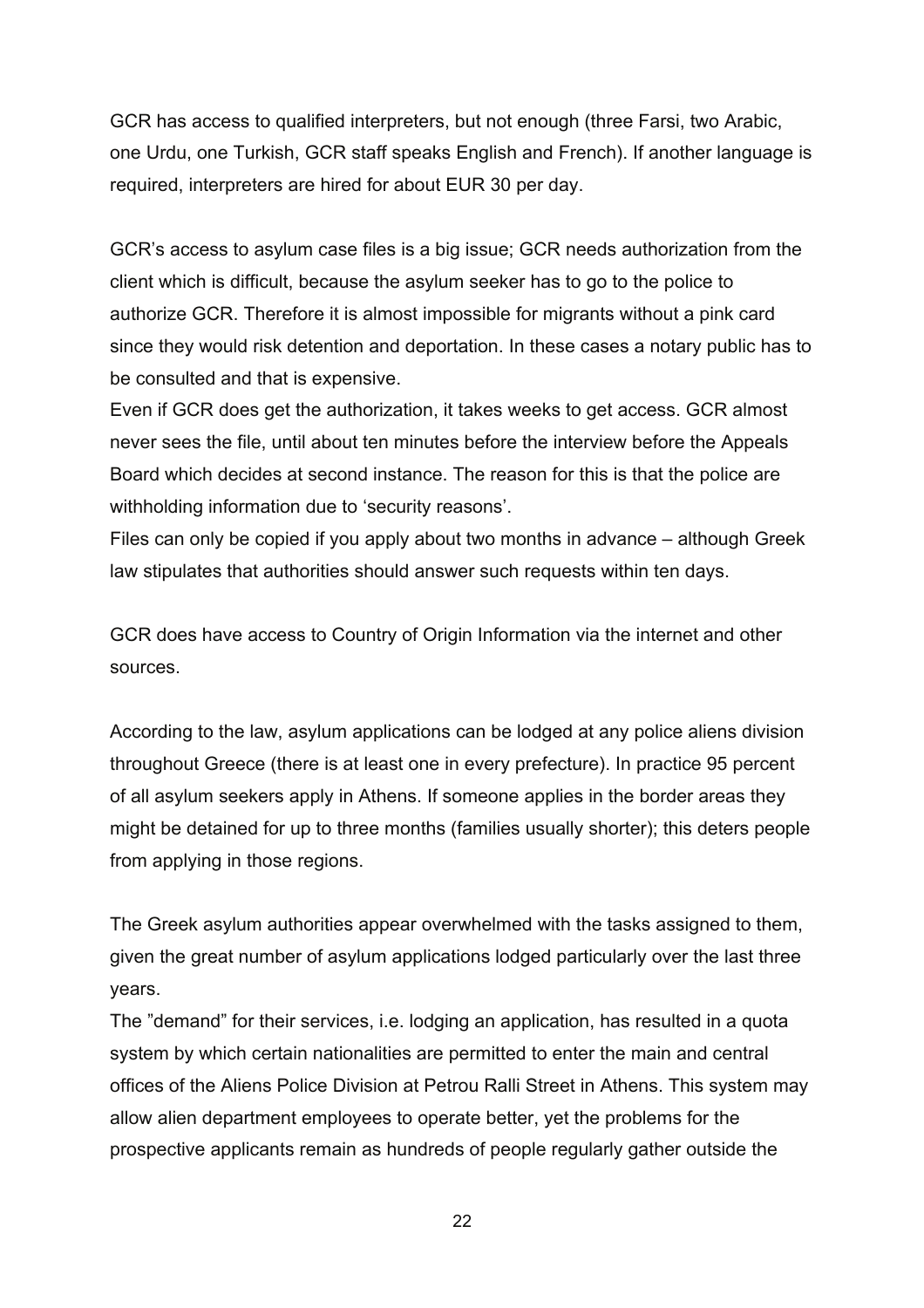offices waiting to be chosen for entering the building. The big crowds outside the building have reportedly played a role in the havoc which is being created and which apparently has cost the lives of three people thus far.

It should also be mentioned that there is strong police action at the moment<sup>78</sup> which might deter many migrants from going to Petrou Ralli street right now.

Normally, from Friday night to Saturday morning there are hundreds of people queuing at Petrou Ralli Street. Police select about 300 people out of these (giving priority to women, families and children) and they are allowed to hand in their asylum applications and get an appointment for an interview within the following two weeks. On average it takes about two to three months to get inside and lodge an asylum application

First instance asylum interviews are sometimes only conducted by an interpreter, not the officer in charge. COI is usually not collected, decisions are taken without valid information. The first instance decisions including the reasoning in the decisions are mostly copy-pasted – apart from the names of the asylum seekers. The decisions only cover one A4 page, are only given in Greek and there is no concrete reasoning with regard to the individual circumstances of the cases.

These are some of the reasons as to why many do not want to apply for asylum in Greece, but prefer to go to another country.

The first instance Greek asylum procedure is not a fair procedure. There are many reasons for this:

- The Greek police is not the right authority, as it can not be impartial given the dual role it is asked to play. That of the protector and of the prosecutor at the same time. Apparently there is a conflict of interest between protection needs and police and security aims.
- Police officers are not trained and do not have sufficient knowledge of asylum law.

<sup>1</sup>  $78$  In the wake of migrants' riots on Syntagma square two days before the interview.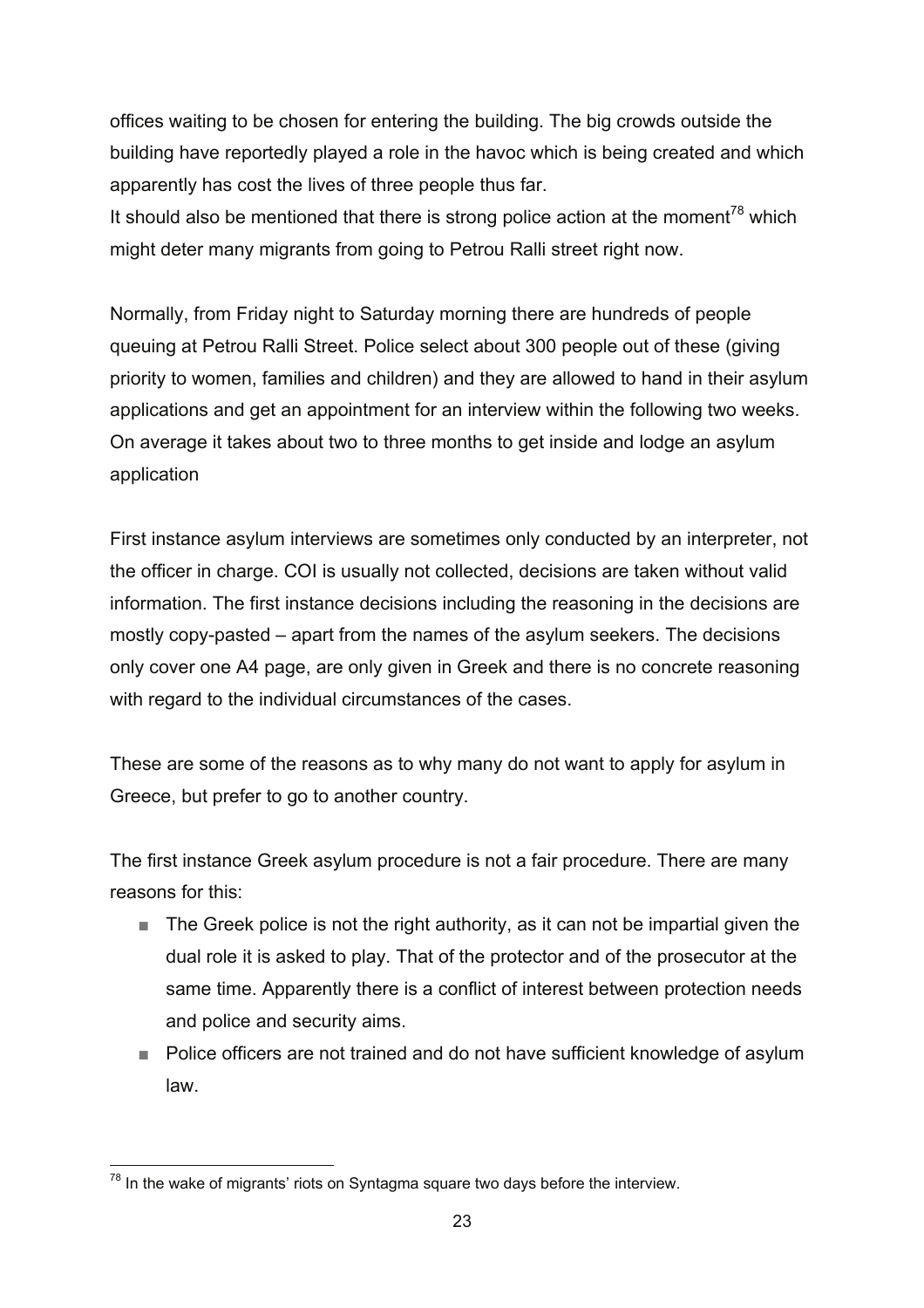- At least the second instance should be an independent authority. Now the Appeals Board consists of six persons, the majority are public officials – apart from UNHCR and one bar association representative.
- Greece is not fulfilling its obligations under the EU Reception Directive.
- The procedural obligations are also not met:
	- Access to the asylum procedure is very much restricted
	- Asylum seekers do not nearly receive sufficient information and all information is provided usually only in Greek.
	- There is not sufficient interpretation during the first instance procedure.
	- No individual treatment of cases, very generalized decisions
	- 'Economic reasons' as a general assumption about the reason for immigration
	- Very brief interviews, no possibility to tell your story; just two questions, that's it
	- Each police officer should conduct 20 to 25 interviews per day according to police guidelines.
	- Interpreters sometimes conduct the interviews.
	- Most asylum seekers approach GCR only after a negative decision of the first instance, so the options are often limited.
	- No special care for asylum seekers with special needs (trauma, etc.)
	- No Country of Origin Information is collected or used during the asylum procedure.

The quality of the first instance decisions is very low and there is no individual case by case evaluation. There is no written or oral explanation as for the decision's content or their right to submit an appeal against the first instance decision within 30 days; they just tell the asylum seekers "go to GCR".

Many asylum seekers who miss the 30 day deadline to lodge an appeal have their files closed and are facing deportation without ever having their claim examined on merits – due to the low quality level of the first interview.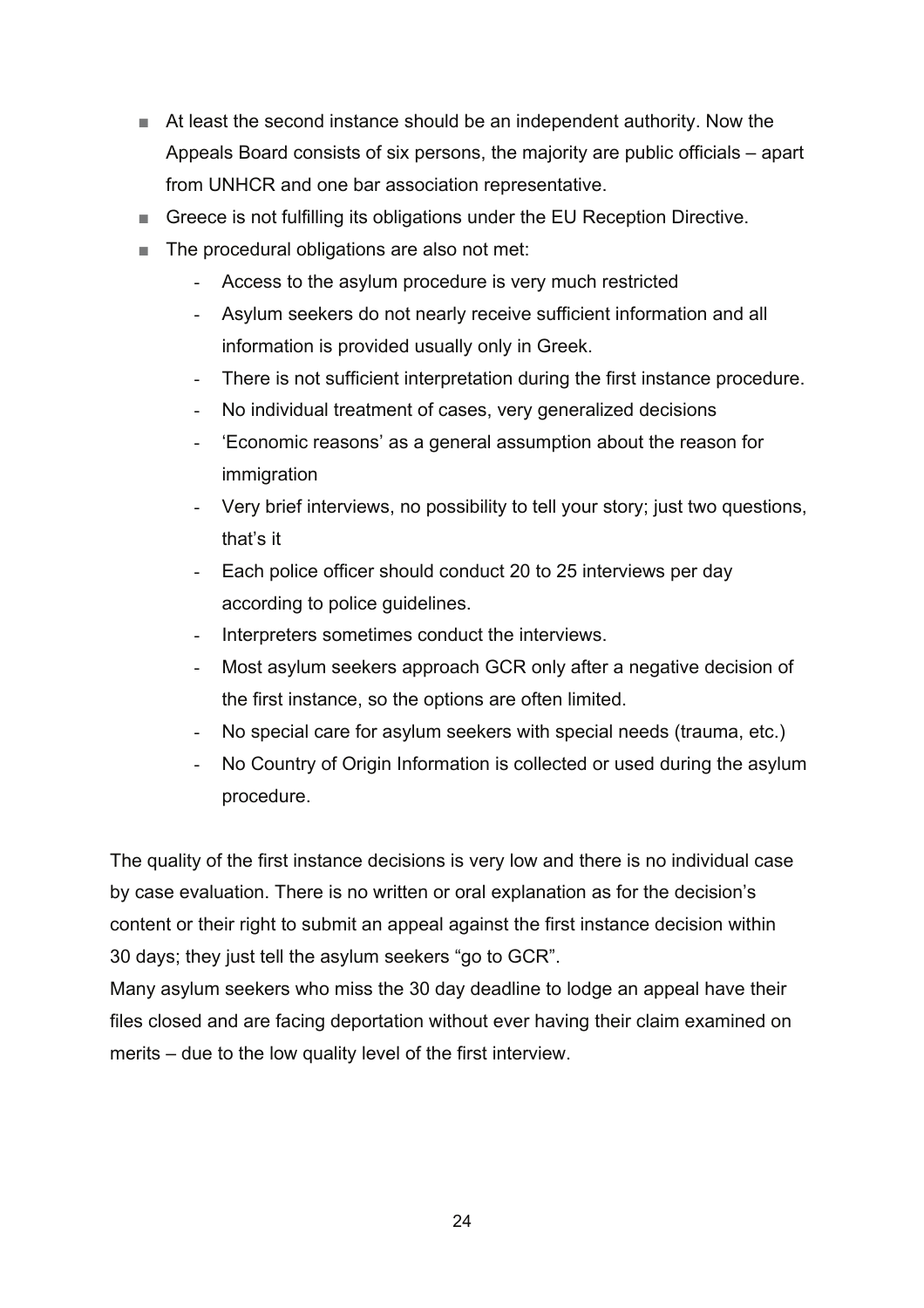The quality of the decisions of the second instance is a little better because:

- A UNHCR representative who knows about the situation in the countries of origin is a member of the Appeals Board
- A bar association member is present
- The asylum seeker's lawyer can present documents concerning the situation in the country of origin
- The Appeals Board now has decision making power since summer 2008. Before that it could only give recommendations to the Ministry of Interior which were nonbinding; this has increased the quality of the second instance procedure. Not many second instance decisions have been issued and published so far though, therefore GCR does not have a clear image of the issued second instance decisions so far. There are more questions however, and more time is been dedicated to the interview; it seems that this decision making power is hard for the Appeals Board because of the responsibility and the large amount of work, maybe they even want to remove the decision making power again.
- The current plans for a Presidential Decree to abolish the possibility of an appeal against the first instance decision has not been voted on so far, if it is adopted by parliament, getting the necessary approval of the Greek Council of State will be difficult, as abolishing the effective appeals instance would clearly be in violation of Art. 13 of the ECHR. In our opinion the Appeals Board should remain unchanged. Even the proposal for these changes is a very bad sign for the asylum procedure in Greece.
- On July 11<sup>th</sup> 2009 the GCR amended its interview statements via email with the *following information: Actually the new presidential decree 81/09 which abolishes the second instance Appeals Board has been approved by the Council of State and will be implemented after July 20th 2009! Lately, most of the hearings before the Appeals Board have been postponed, probably because of its upcoming abolition.*
- The majority of Iraqi Christians who were interviewed by the Appeals Board received asylum; in 2008, out of a total of 358 persons who received asylum, 339 were Iraqis. In total there were about 19.000 asylum applications in 2008.
- In 2008 21 persons received a humanitarian status, in 34 cases the humanitarian status was renewed (renewal every year, now every two years – but not for those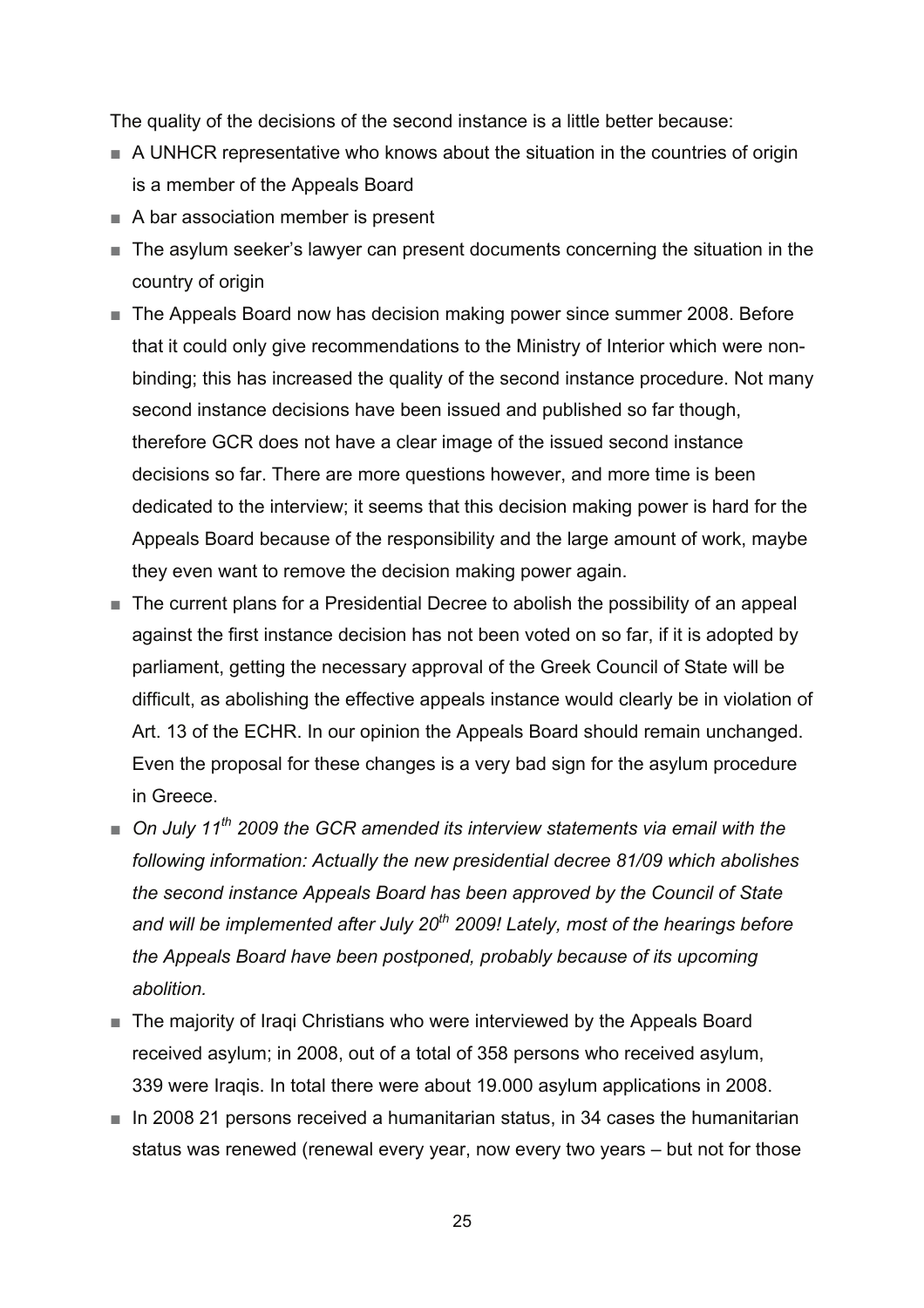granted humanitarian protection due to health problems – this still is renewed for only one year)

■ In 2009 so far four persons got asylum, and three renewals of humanitarian status were granted. Since January 2009 about 1.200 applications per month have been lodged and about 45 Dublin returnees arrived per month.

There is no interpretation at the airport for Dublin returnees and no interview at all. They are just asked to write down in their language why they left their country (in five lines). They are obliged to declare permanent residence. The majority of them remain homeless and are therefore unable to declare an address, so police can interrupt their asylum procedure according to Greek law.

During the recent months there were about 20 cases of persons returned from Austria who turned to GCR. Among them were families and one Afghan whose minor son is still in Austria with a pending asylum procedure. The return decision in this case was a very bad copy-paste as there were still references to Poland in the text<sup>79</sup>.

In the first instance and Appeals Board procedures interpreters are available, but not always for all the required languages. For example, three Pashtu speaking asylum seekers were interviewed in Urdu, a Somali in Arabic, no interpreters are available for some African dialects. In the majority of cases there seems to be proper translation.

The main reason for the low recognition rate in Greece is not the nature of the cases, but government policy.

The main reasons for a decision (as for the Iraqis) to be overturned by the Appeals Board are that the first instance decisions are usually already very old (2003), so the situation in the countries of origin could have changed. Generally, there is not a lot of reasoning about the first instance decisions as they are all exactly alike and do not contain reasoning on the individual circumstances of the cases. Basically the Appeals Board decision is the first time the asylum claim is dealt with on the merits. Therefore,

<sup>1</sup>  $79$  See the interview with 'Family F' below.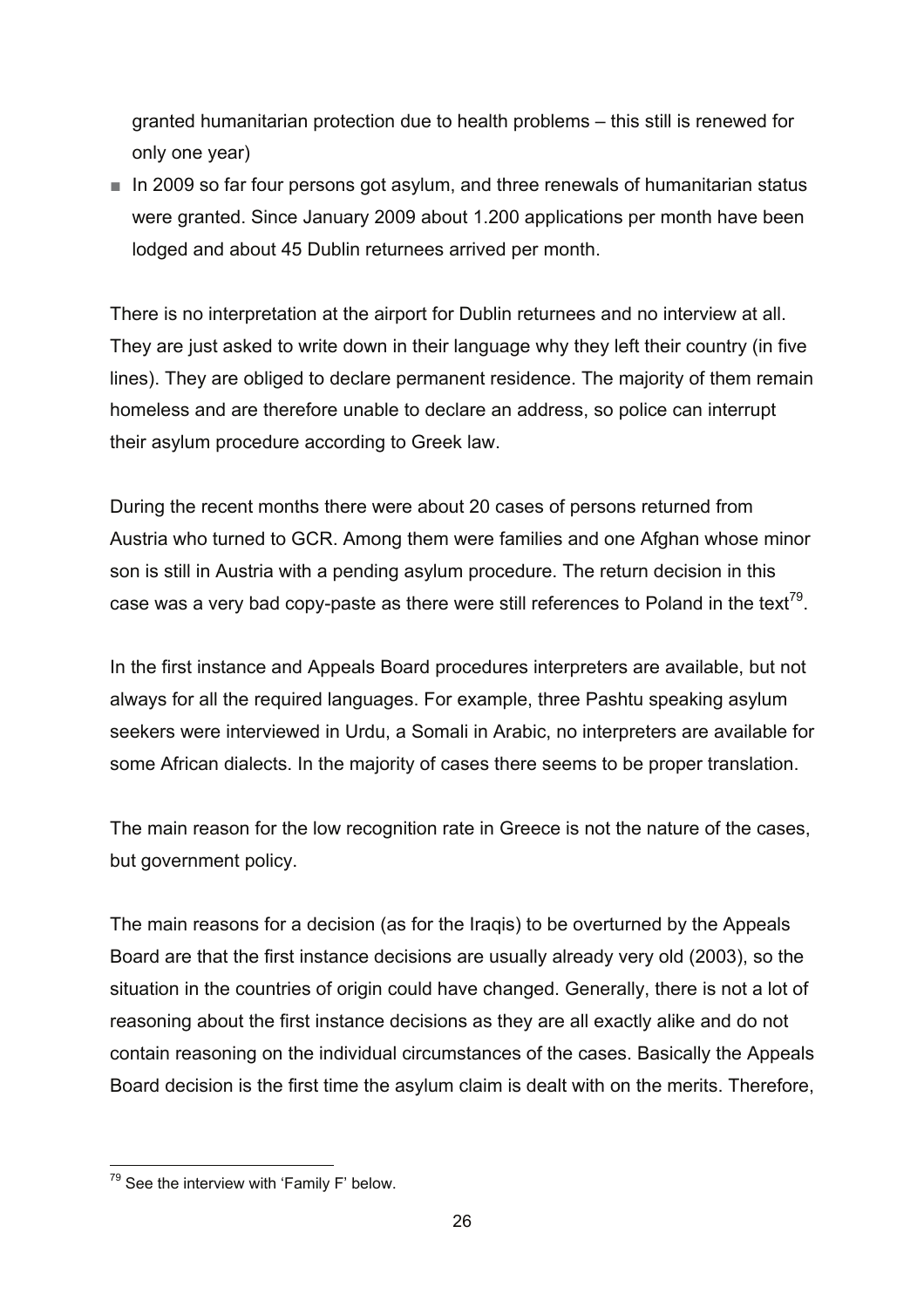all those who have missed the appeals deadline have no real evaluation of their claims at all.

According to the law there is only one possibility for an asylum claim; only in very few cases asylum seekers manage to lodge more than one claim.

Asylum seekers from Afghanistan, Iraq and Somalia do not regularly receive subsidiary protection.

Turkey is effectively regarded as a safe third country by the first instance authorities, but without any reasoning. The Appeals Board does not regard Turkey as a safe third country.

The Greek state does not provide asylum seekers with the necessary support. It takes at least three to four months to get accommodated in a reception centre. At the moment there are about 75 families GCR is aware of (registered in GCR) waiting to be placed at a reception center. Single men have to wait for many months, many never get a place.

There are approximately 700 – 800 places in about ten reception centers all over Greece; only three operate with funds directly coming from the state budget whereas the rest are primarily funded through the ERF and are co-financed by the state by 25 percent; More money is planned to come from the EU/ERF next year.

There is at best a chance of ten percent to receive accommodation. The rest have to get by somehow.

It is impossible to say how many asylum seekers are working. Most have only very short-term work and the economic crisis is hitting them hard at the moment. It is very hard and almost impossible to get a foreign education or degree recognized in Greece.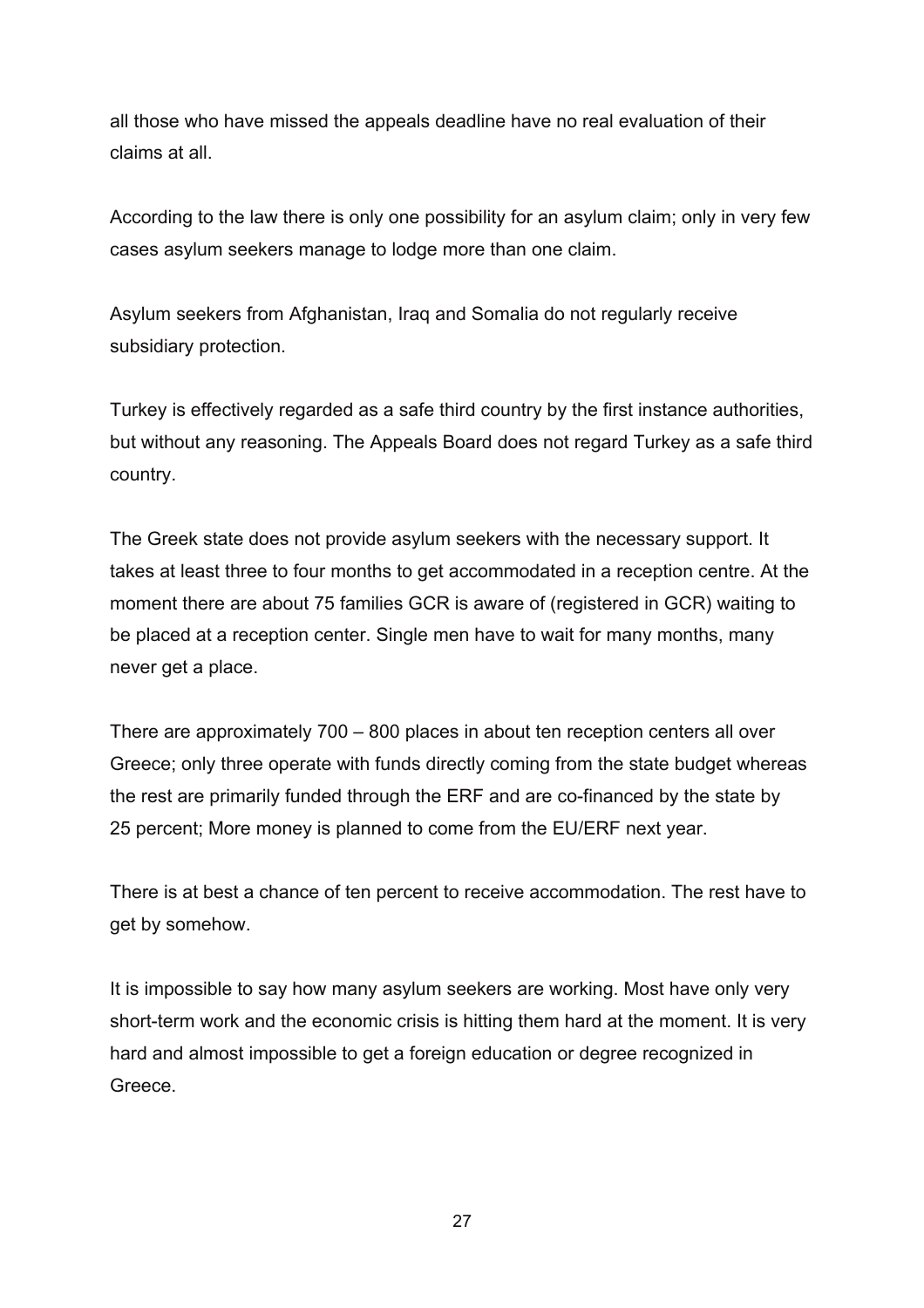Latest development for the last year in some areas: Work permits for asylum seekers will only be issued when there is no Greek person applying for the job. If someone is homeless there is no work permit.

Incomes are very low in Greece, even for nationals. So it is very probable that it is even less for migrants. GCR knows about cases where people were working for twelve hours for EUR 20.

GCR knows about only one Dublin returnee case who has been accommodated at the Lavrio camp. The number of asylum seekers in Greece is now about 20.000 per year.

Unaccompanied Minor Refugees (UMR) should not be sent back to Greece if they have not already applied for asylum there. Facilities for UMR are in place, but they can only guarantee housing and food, not any age-adequate care or education. There are centers where there are one or two professional staff members for 40 children. The amount of services provided solely depends on the amount of money coming from the EU. The levels are very different and there is no minimum standard for services and staffing and qualifications. The centers are open, children can leave them if they want. In some centers there is no adequate care for the UMR. There are now five centers for UMR with a total capacity of about 200 people. Capacity is supposed to increase. While the law imposes that the prosecutor or someone set by him should take the custody of the unaccompanied minors, that rarely happens.

The ministry of health and social solidarity is responsible for evaluating the operation of the centers. However the lack of clearly defined common minimum standards of operation makes such an evaluation rather subjective.

Only about ten percent of those who enter Greece will apply for asylum; there is a big turnover of asylum seekers in few centers.

If an asylum seeker doesn't have accommodation or an address his claim might be interrupted or any decision might be handed to public services as of unknown residence, so the applicant will miss the deadline to lodge any appeal. Sometimes,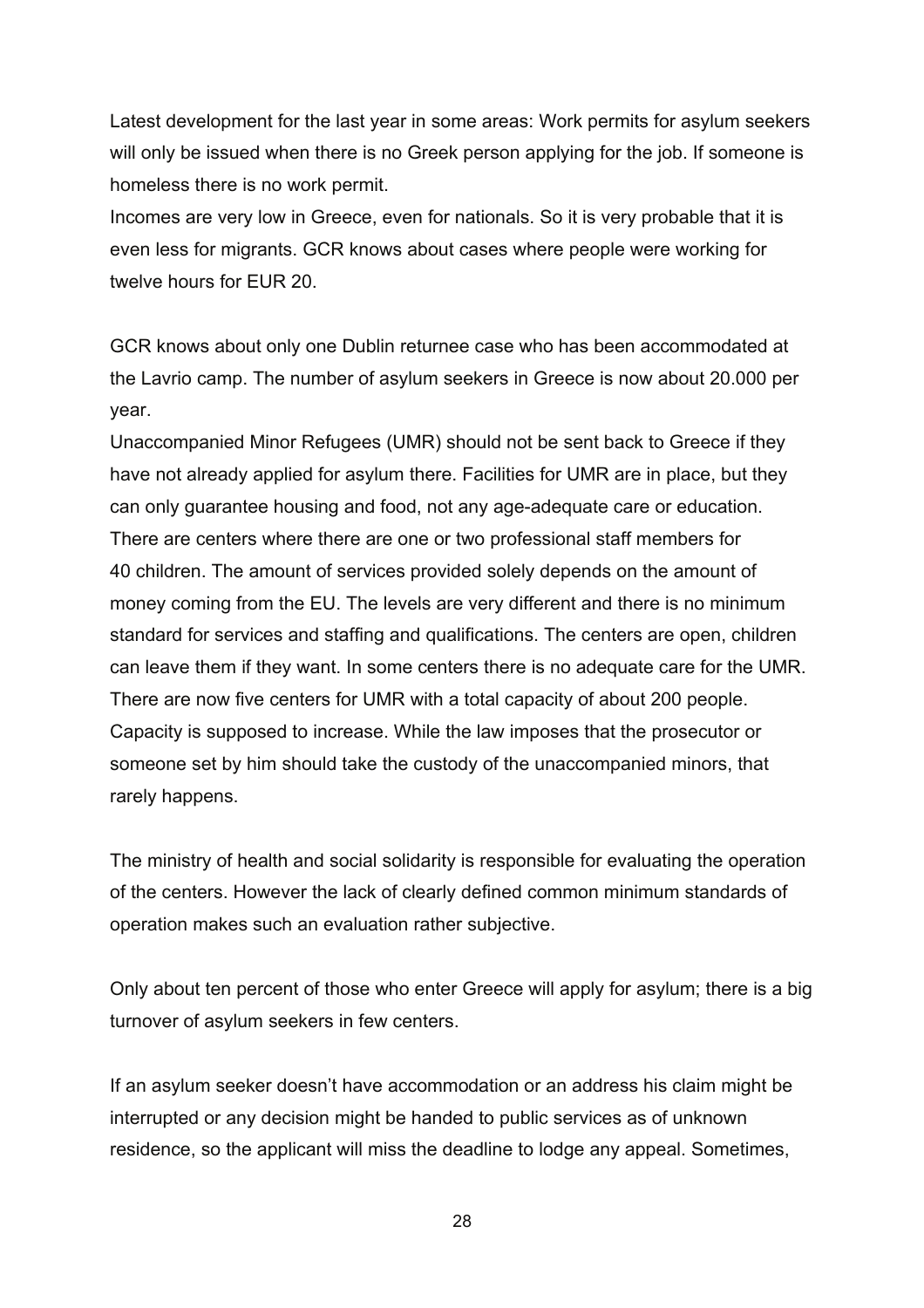after the first interview asylum seekers do not immediately receive a pink card, but an official note and another appointment for one month later to get the pink card and the first instance decision together. According to Greek law they should receive the pink card within three days after their asylum application; it should – according to the law – be removed when receiving the first instance decision; an appeal has to be lodged within 30 days. Usually the police gives asylum seekers the pink card and the first instance decision on the same day without explaining to them the context of the decision and the right for appeal; as a consequence many people miss the deadlines.

The first instance decision is given only in writing and only in Greek; asylum seekers do not receive oral guidance about their rights and obligations in their language; there is a written leaflet in several languages about these procedural matters, but it is rarely given to asylum seekers – never during the approx. 200 interviews which Ms. Zioga has personally witnessed so far. It is the same for the Dublin returnees at the airport; there should be an interview at the airport – actually it does not happen, usually they are only asked to write a brief paragraph in their language about the reasons for leaving their country. There is no interpretation at the airport. Returnees should present themselves to Athens aliens division to declare permanent residence; since they are not informed in a language they understand, many miss this opportunity which might interrupt the whole asylum procedure. The lucky ones go to GCR and are informed, declare their permanent address – or their permanent homelessness. This is why it is so difficult to (re)start the asylum procedure for Dublin returnees.

Sometimes returnees receive their first instance decisions at the airport and miss the 30 days appeals deadline as nobody informed them about it.

Access to the aliens division is also difficult; sometimes they just tell asylum seekers to go away and come back the following week, etc. There was a case of three persons who had to make an appeal against the first instance decision and they did not get access to the aliens division three times and were advised to come back after the end of the appeals deadline.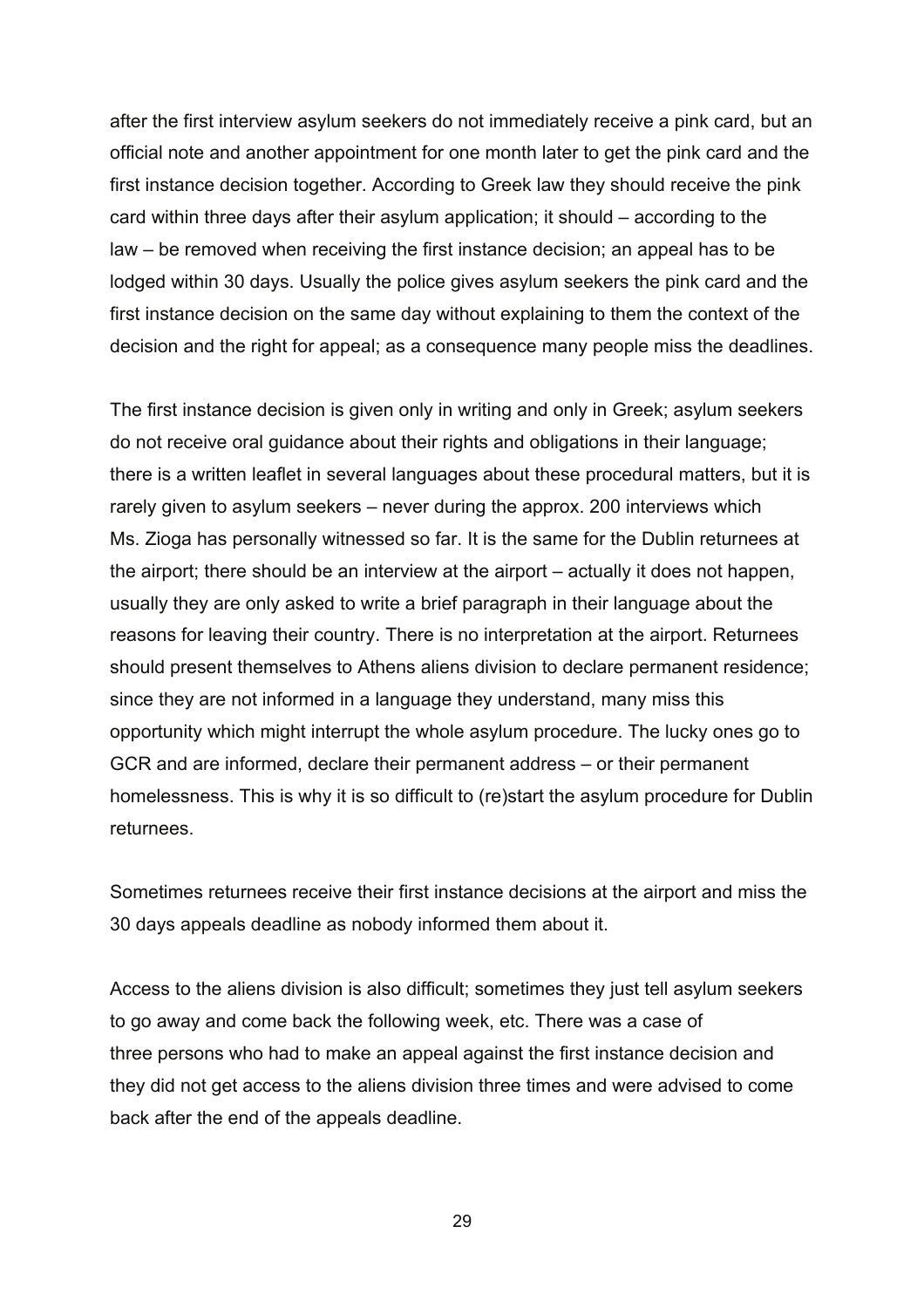**3. Interview with Ms. Danae Christophorides, Ms. Katerina Vryoni and Ms. Virginia Pefani, Hellenic Red Cross Lavrio Refugee Reception Centre (HRC/LRRC)** 

#### Interview partners:

- 1. Danae Christophorides, Vice Director of Lavrio Camp, since 2003; before that working for International Social Service (ISS), cooperating with UNHCR Greece since 1977
- 2. Ms. Katerina Vryoni, Responsible Social Worker of the Refugee Reception Center of Hellenic Red Cross in Lavrio city, working in the Lavrio camp since 2005
- 3. Virginia Pefani, Social Worker, working in Lavrio since 2007

The Refugee Reception Centre of HRC at Lavrio city is funded by the Greek Ministry of Health and Social Solidarity. There is a contract between the Ministry and HRC which is renewed every year. It contains among others detailed minimum accommodation standards. Funding includes: Food, accommodation, medicalpharmaceutical expenses, social service activities, general cost (maintenance) and salaries for the staff.

The Centre at Lavrio has been in operation since 1947, after WW2; It has always been operated by the Hellenic Red Cross. Originally, the Social Service was provided by the ISS and it was supervised by UNHCR; in 2003 ISS and UNHCR left the centre and the Social Welfare Division of HRC took over the Social Service Department of the Centre.

The Centre consists of three buildings, at the moment 300 persons are accommodated (about 100 per building); at the end of summer and in autumn the centre is usually full; Nationalities: 200 asylum seekers are Kurds from Iraq, Turkey, Syria and Iran. 100 are from Afghanistan, partly born in Pakistan; no Africans; asylum seekers of the same nationalities are put together if possible to avoid problems.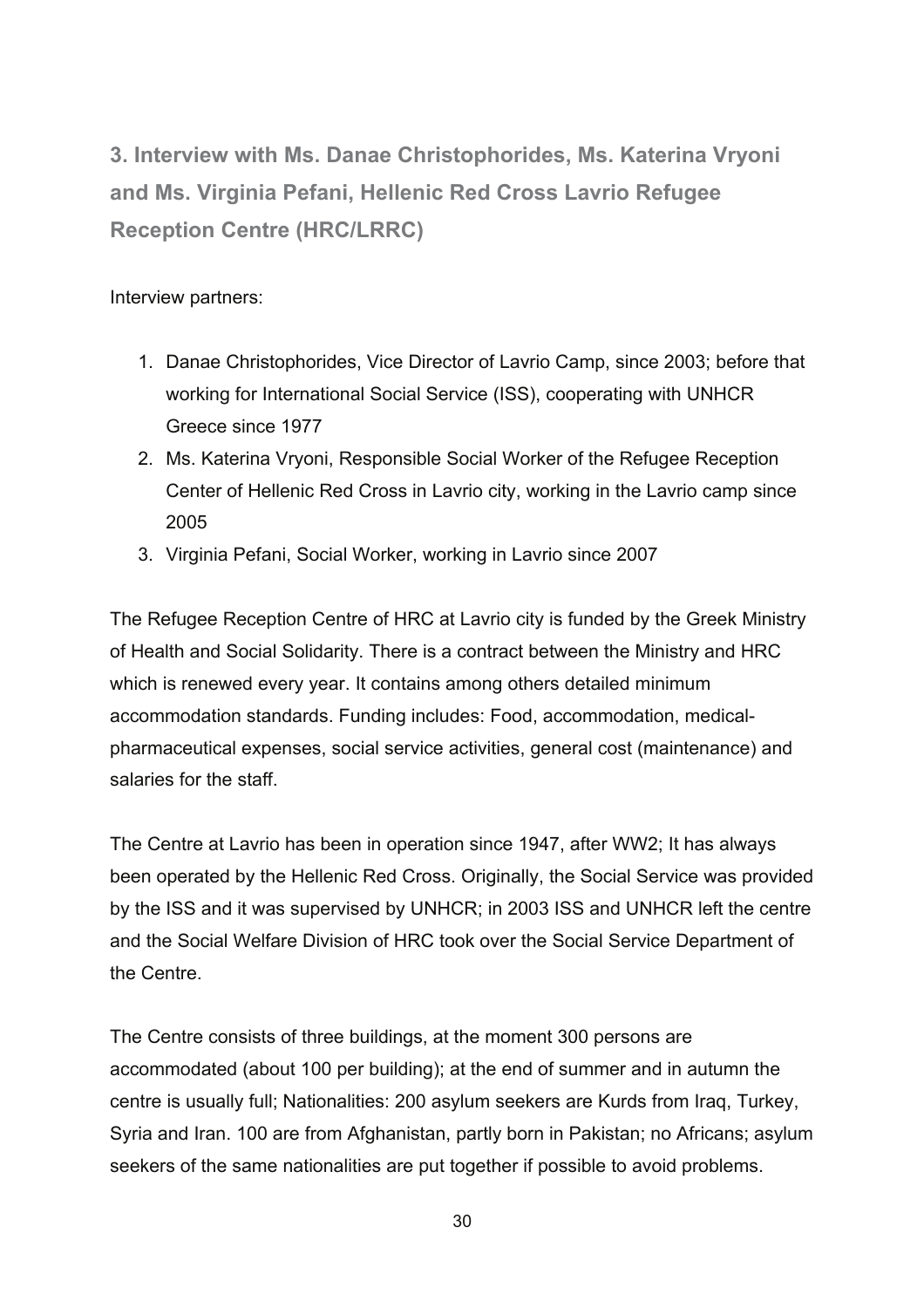As for the accommodation of Dublin returnees, at the moment there are three families and three single men (all Dublin returnees) registered and accommodated at the LRRC.

Of course, the lawyers of GCR provide legal assistance even to cases not registered at the LRRC and living in the wider area of Lavrio. So there are two more cases of Dublin returnees outside the LRRC.

The maximum number of asylum seekers who can be accommodated at the Centre is 330 persons, more is impossible; All have an asylum seeker ID, apart from those who are newcomers – in these cases HRC/LRRC tries to get the ID as soon as possible.

At the Reception Centre there are 31 staff (social workers, administration, translators, maintenance, doctor, nurse, storekeeper, kitchen staff, security) plus teams of volunteers (twelve nursing, 13 social welfare division volunteers) which come twice a week.

HRC has interpreters for the following languages: one Turkish-Kurdish (various dialects), one Farsi.

A police station is next door. The HRC/LRRC staff works in shifts from 6.45 – 19.15h. Outside these times the police department next door is responsible for the Centre.

There is not sufficient accommodation capacity for all asylum seekers in Greece. This is impossible. There are too many; the government has ordered the police at the airport to cooperate with the Lavrio Centre and to accommodate returnees there, especially sensitive cases. Just recently a family (mother, four children) who returned to Greece from Denmark was sent to Lavrio; the Centre was full, so HRC/LRRC and the mayor of Lavrio provided a flat. Most of the people living in the Lavrio Centre are sensitive cases (families, torture victims, sick people, single parent families, handicapped people, people with psychological problems).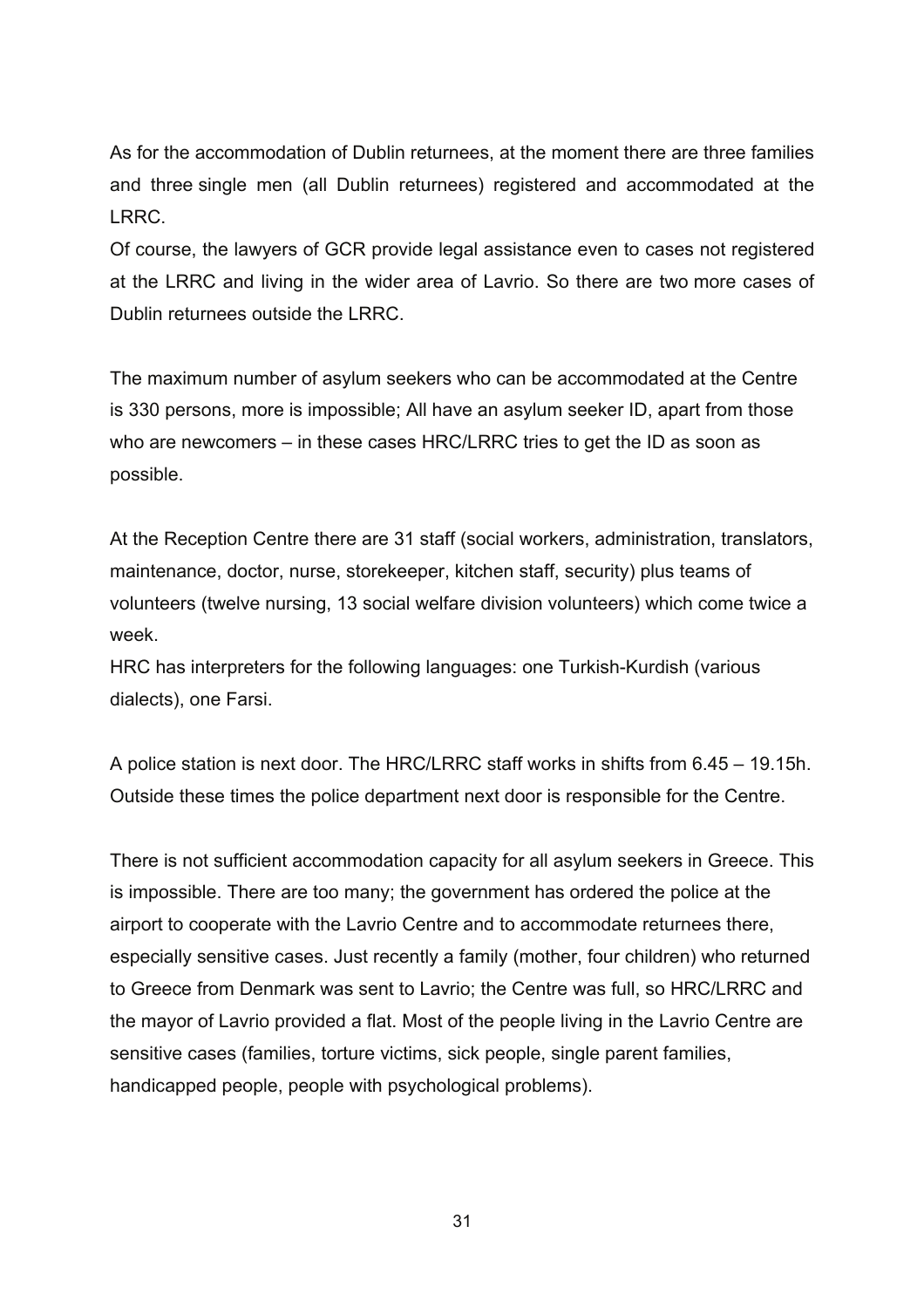According to HRC accommodation standards at Lavrio Centre comply with the EU reception directive. The services are implemented regarding the special needs and features of the target group. The staff of the Centre is trained and well experienced in refugee issues. Living conditions at the Lavrio Centre are better than in many other centers and there is no overcrowding.

There are minimum standards for the accommodation of asylum seekers, such as: Separate rooms for families and couples, max. four to seven single men per room, three meals per day, provision of monthly hygiene amenities, availability of medical care inside the centre (first level in centre, second level community facilities, third level state hospitals, medicine and medical treatment is free for asylum seekers), baby food. Asylum seekers do not receive financial support from the Greek state as they have access to the labor market, but they can receive benefits such as:

- Allowance for uninsured elderly (by the Agricultural Insurance Agency)
- Allowance for disability over 67 percent (by the Ministry of Health and Social Solidarity – Social Welfare Department)

Health prevention is enforced, information about diseases is given, lectures are given:

- Education (there are 70 children in the camp): All children are registered at the schools at Lavrio and are studying; they get all the necessary materials they need, all expenses for the school excursions are covered; there is a teacher at the camp who does tutoring four hours per day from Mo-Thu. There are also lessons for the adults (two male groups, one female group) in Greek language.
- Employment: Due to the financial crisis the job situation is bad this year. Most asylum seekers are unemployed this year. Last year the situation was better, many employers even provided flats to the asylum seekers. HRC tries to promote jobs for asylum seekers. Work permits for them are being issued. Now many are working on the black labor market, as employers do not want to register them with social security. People should be empowered to find their own jobs.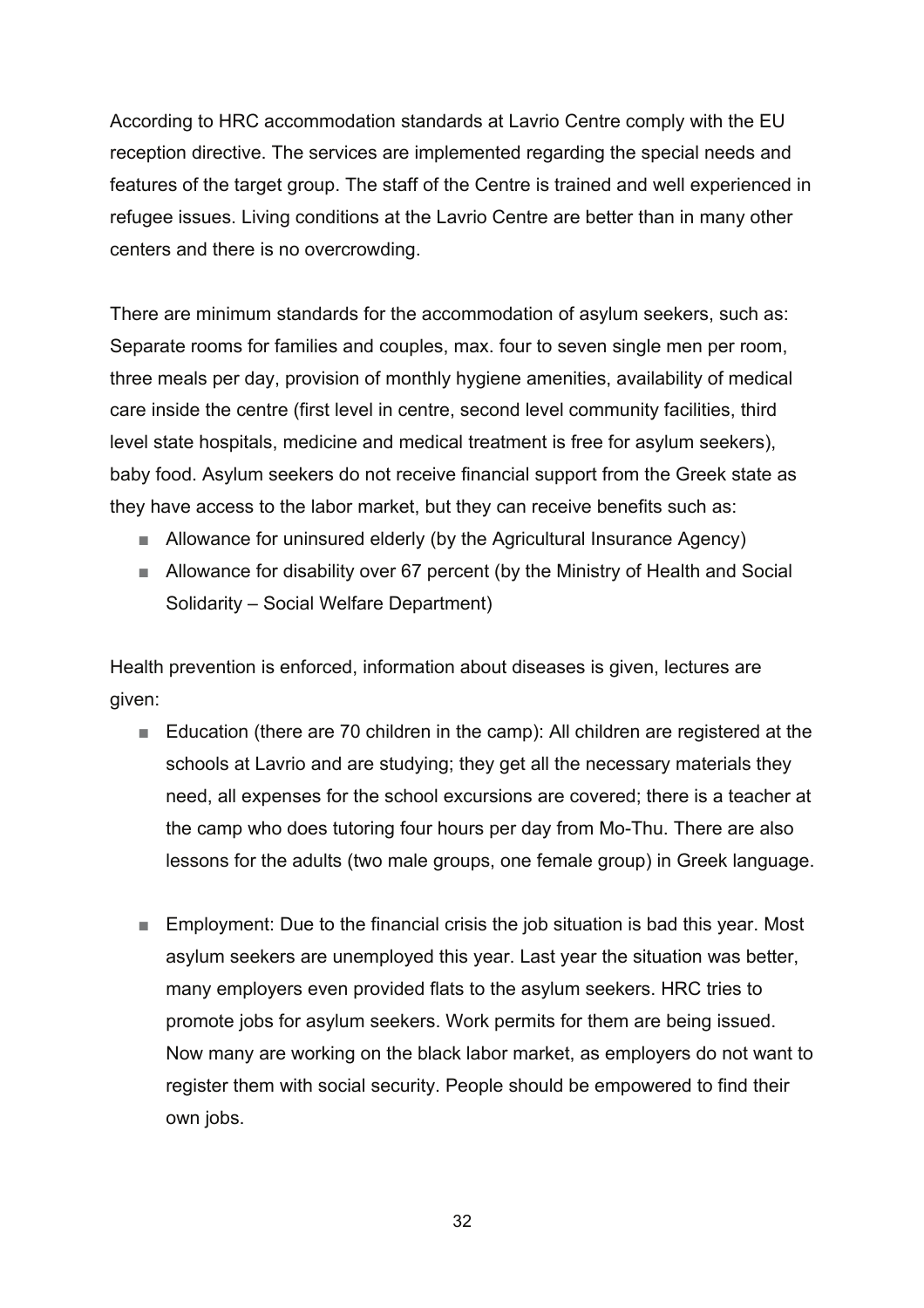■ Organizing athletic activities, for recreation, which are very popular; the equipment for all the athletic activities (football & volleyball team, sports activities for the children) has been provided and there are even tournaments.

Single women are sensitive cases. HRC/LRRC is trying to find jobs for them, to inform them about education possibilities. Due to the remote location of Lavrio Centre it is a problem to go to Athens where most government or other NGO programs for refugees are; therefore HRC/LRRC is trying to involve them in sports activities, in Greek language lessons in the Centre and in the actions of the Multicultural Centre at Lavrio.

As for the appeals procedure, HRC/LRRC legal service (cooperates with GCR) writes appeals for accommodated asylum seekers who get their first instance rejection. Sometimes in very strong cases also complaints to the Council of State are filed. Asylum claims can be lodged at the aliens' police office next door. Almost every asylum seeker gets a final rejection; still, their pink cards are renewed for years.

As for the plans of a Presidential Decree abolishing the possibility of an appeal against the first instance decision, to HRC's knowledge they are just on paper so far. Whatever the legal framework is, we are trying to implement the aims we are given.

From a humanitarian perspective, abolishing the second instance would not be fair.

General Information:

The following other organizations offer accommodation for asylum seekers in Greece:

■ HRC – Refugee Centre of Ano Kallithea Sperhiadas: it has been operating since 24 October 2001 and offers accommodation to families who have requested asylum. Capacity: 100 asylum seekers. The Centre has one social worker, one nurse, a school teacher and a translator.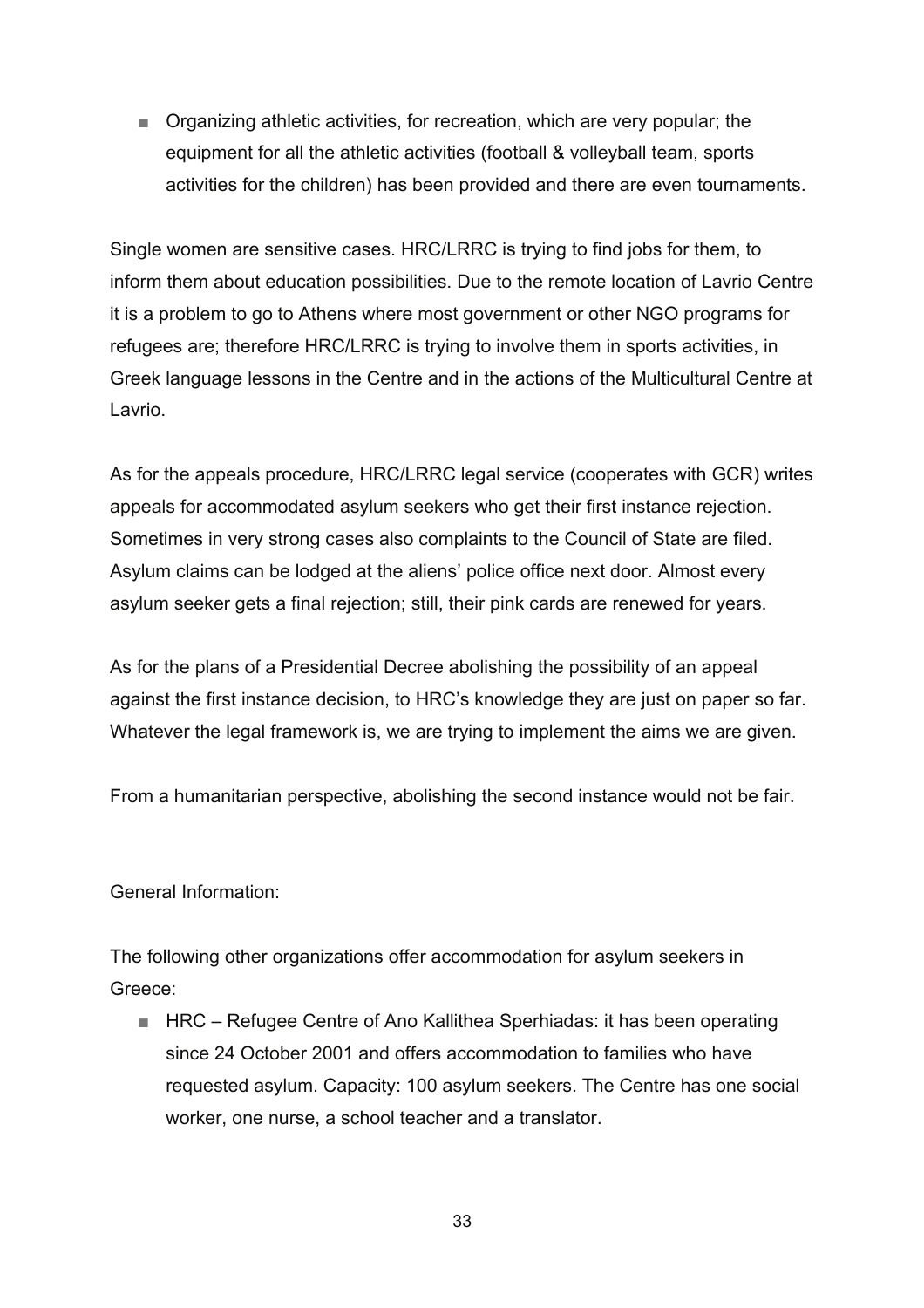- HRC Refugee Centre at Volos for Unaccompanied Minors, operating since 23/02/2008. Capacity: 24 people; the Centre has two Social Workers, one gymnast, one teacher, one interpreter, one driver and collaborates with a lawyer and a security guard service for the security of the centre (four guards).
- UMR centre at the island of Crete, operated by the National Youth Foundation (NGO), Capacity: 25 unaccompanied minors.
- Refugee Reception Centre of "Social Solidarity" (NGO) at Thessaloniki for 70 asylum seekers.
- NGO ARSIS, offers accommodation for 30 unaccompanied minor asylum seekers at Makrinitsa (community of the prefecture of Magnisia)
- GCR runs a reception/accommodation program for adult refugees with psychiatrical problems. Capacity: ten people.
- In Attica there are some apartments for asylum seekers which are financed through NGO programs: e.g.:

1) The NGO PRAKSIS runs the program "STEGH" ("shelter") for 50 asylum seekers. It offers accommodation in five apartments.

2) The NGO "Voluntary Occupation of Athens" offers accommodation in apartments for 26 asylum seekers.

Additional organizations which provide services (except accommodation) to asylum seekers are:

- HRC Multicultural Centre at Lavrio organizes cultural and educational activities for all asylum seekers, migrants and the local people in the area
- HRC Multifunctional Centre in Athens organizes cultural and educational activities for all asylum seekers
- GCR runs an open day centre for refugees
- UNHCR
- Network of Social Support for Refugees and Migrants
- International Organization for Migration
- PRAKSIS (in various Greek prefectures)
- Ecumenical Refugee Program.
- Greek Institute for Solidarity and Cooperation.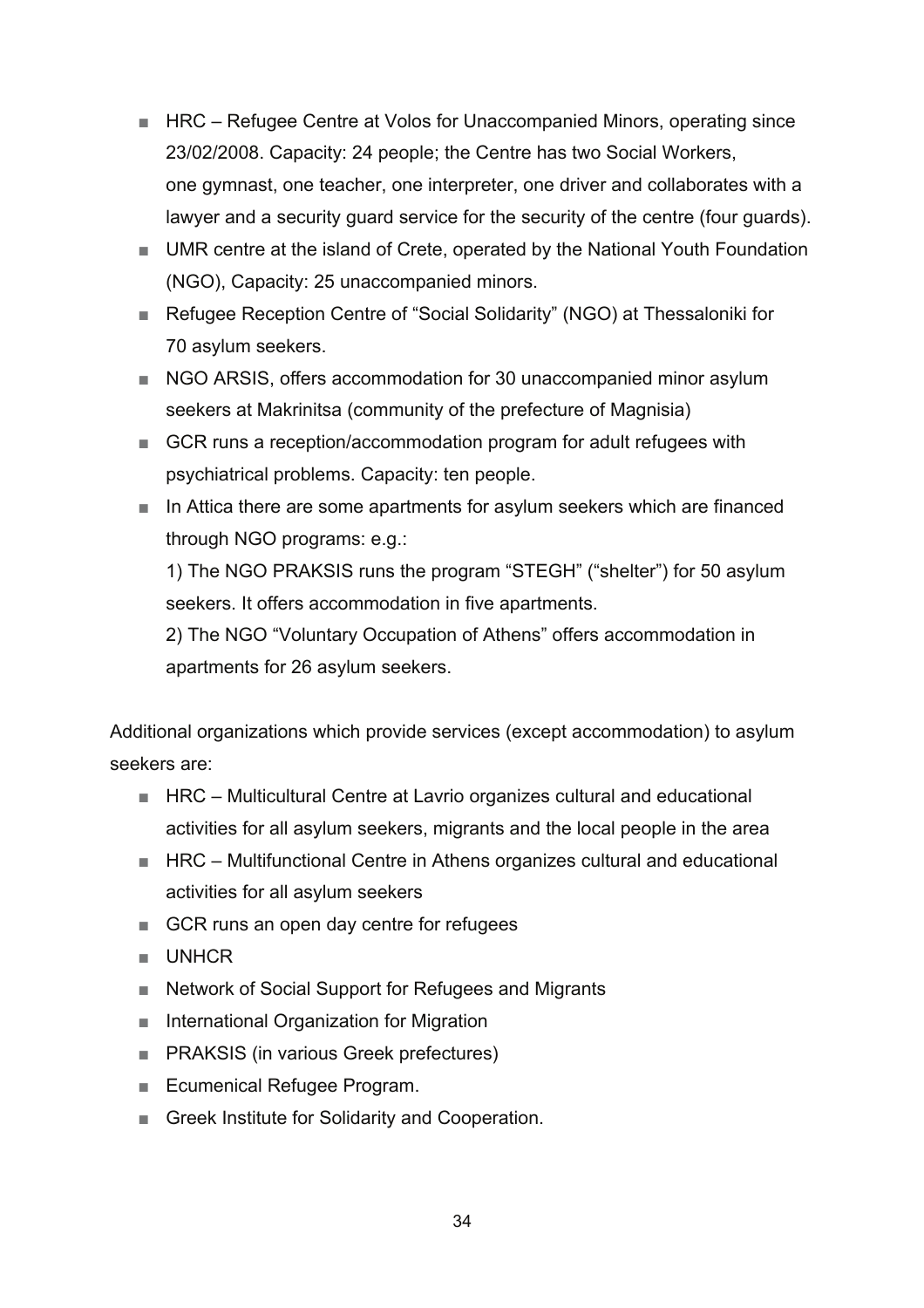The total number of asylum seekers who can be accommodated in Greece by the government or by government-funded institutions is approximately 1.000 persons in total.

There is an official 'waiting list' for accommodation. There is an order from the minister to cooperate closely with GCR. GCR knows that sensitive and difficult cases can be referred to the Lavrio center.

The GCR waiting list contains mainly single young men. Those who cannot be accommodated in one of the centers have a major problem: they live in the streets or parks in the centre of Athens; Many single men or families rent flats together and live there.

Dublin returnees are in the same situation with regard to accommodation.

For very sensitive cases which arrive at the airport and are not Afghanis or Iraqis a solution will be found.

If there is a sudden influx of many very vulnerable Dublin cases it is a political decision if they will be accommodated at a hotel. There is a special budget for that at the ministry. This happens sometimes during summer time. GCR is taking care of these people. Last year 150 Afghans were transferred from an Island into a very nice summer camp. HRC took care of the administration.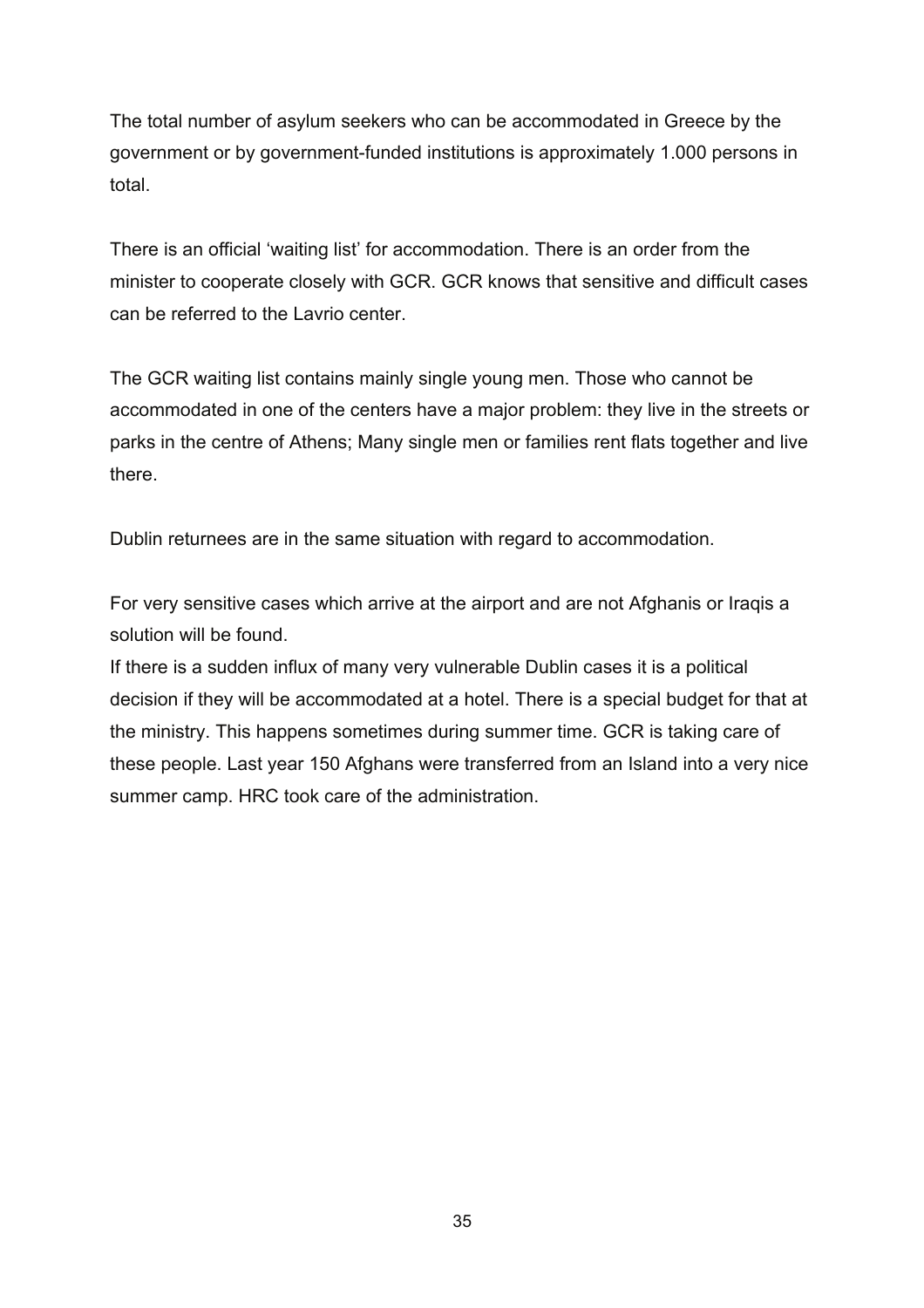**4. Interview with Ms. Georgia Trismpioti, amnesty international, Greek section (ai)** 

Interview partner:

Ms. Georgia Trismpioti, director of amnesty international Greece.

Amnesty international Greece is at the moment conducting a project which deals with the Dublin Regulation and the situation of Dublin returnees in Greece. It will be finalized in September 2009 and there will be an English report. The report will include the results of interviews with authorities, NGOs, asylum seekers and representatives of embassies of EU member states. The report will focus on the reception conditions of Dublin returnees, specifically accommodation, medical treatment, education, pocket money and the access to the Greek asylum system.

The preliminary findings of the research we have been conducting for the planned study on Dublin Returnees to Greece are the following:

- The law in Greece is very good; but there is a huge gap between legal theory and practice.
- There will now probably be a change for the worse through the abolition of the Appeals Board, which could very well happen soon.
- The Patra issue is a real problem; The asylum seekers and migrants trying to escape from Greece gather at a former camp and live under very bad conditions. Sometimes they try to hijack a bus to go to Italy and then further to other countries. At Patra there are all kinds of violations of human rights, there is no care at all, there is racism and hate. Now there are about 600 people there and all are trying to leave Greece.

Dublin returnees in our experience have to face the same difficulties as all the other asylum seekers; it is easier for them to have the pink card (they receive it at airport); but according to Greek law within the following five days they have to report their address to the police – since most of them do not have an address, they cannot do it and get problems with renewing their pink card. If they fail to report their address in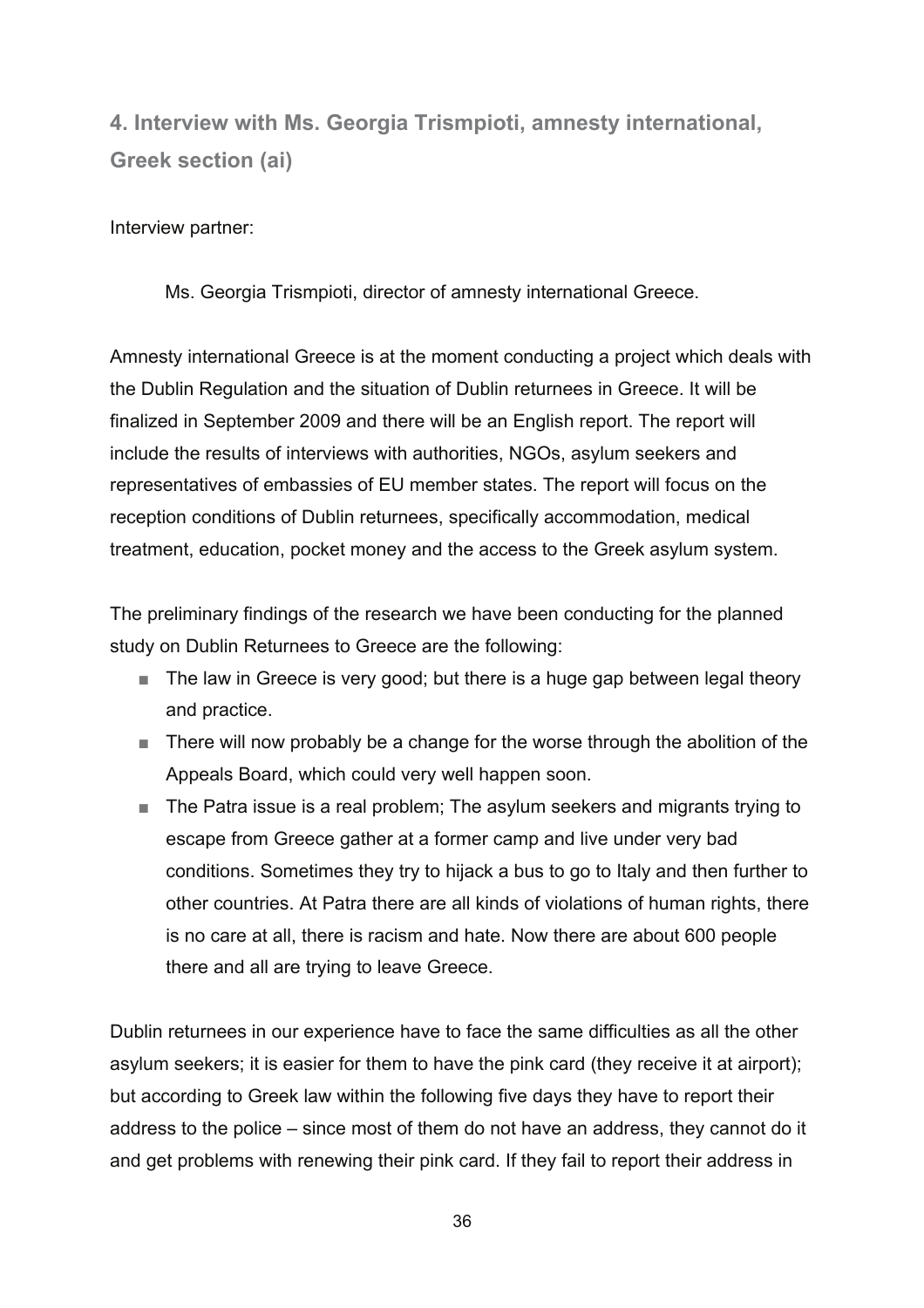time, they lose their asylum procedure and can not even appeal and have their cases reviewed. With regard to homeless people, there is no standard practice; the worst case is detention for three months (if they are not from a safe country and therefore cannot be deported), after that they will receive a paper which tells them to leave Greece within 30 days and are set free into illegality. If they are again found by the police, they can be arrested again and the procedure starts all over. This worst case procedure refers to undocumented migrants only. Asylum seekers with valid pink cards are not detained.

With regard to accommodation for returnees there is a waiting list for families; it can take months until they get a place to stay. Before that they have to live in the street. One Sudanese torture victim told ai that he had been trying to find accommodation for six months. Only for families, minors and women it is slightly better, but they also have to wait long.

Some will never be provided with accommodation. It is impossible to say how many are not accommodated. ai's experience suggests that there are at least hundreds of asylum seekers who do not have a permanent place to stay and frequently have to sleep in parks, on balconies or in changing flats or houses. ai's research interviews about Dublin returnees so far show that the vast majority of Dublin returnees does not receive government accommodation. Families and single women have slightly better chances than average, the chances of single men to get accommodated in a centre are very low.

Returnees like all asylum seekers can have a work permit after having received the pink card. But the job situation is very difficult and it is very hard to find a job. Even if you find a job it will not be one giving you the full rights – many employers do not register asylum seekers with the social security agencies.

As for the quality of the decisions of the first instance, all decisions are exactly the same. Only the name is changed, sometimes not even the gender. There is no consideration at all for the individual circumstances of the case. Therefore they have a very bad quality. There are practically no positive decisions (0.6 percent in 2006).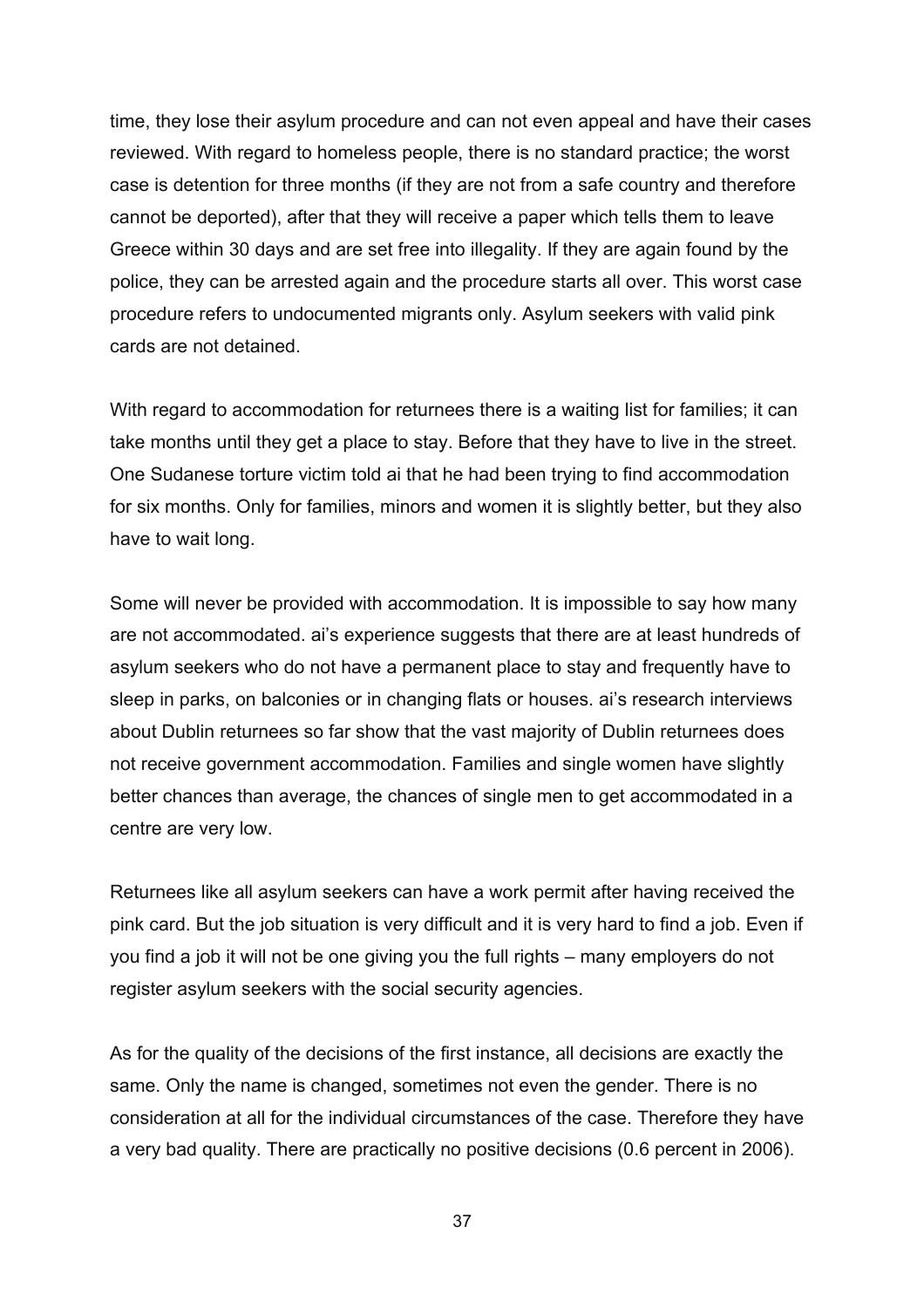There is a lack of interpreters, decision makers are often unqualified and untrained and there are conflicts of interest since they also work in the security system.

Almost all the positive decisions come from the second instance. Many people do not manage to lodge an appeal though, because they miss the deadline.

The Greek asylum system is fair on paper, the practice is the exact opposite. Even access to the first instance is difficult. So far two people died in the attempt to lodge their asylum claim during the last months. For Dublin returnees the problem is that there is no proper interview. Name, age and nationality are the only information which is collected. Asylum seekers do not receive information that they can understand about the appeals deadline. Therefore most people fail to appeal in time.

According to ai's opinion the very low rate of asylum recognitions has the purpose of sending a signal to countries of origin that there is no hope; it is intended to deter possible asylum seekers.

Asylum seekers do not receive any information on their procedure in writing and they are not informed in their language. The only paper they receive is the (negative) decision, and it is only in Greek.

The plan to abolish the Appeals Board is a very bad idea, as all the positive changes have come out of the Appeals Board; if it does not exist any more, there will be no asylum at all. In ai's opinion the reason for this proposal is to deter as many potential asylum seekers as possible.

As for appeals to the Council of State (CoS), GCR (which offers the only free legal services) has very limited resources. The CoS can only overturn decisions, not decide on the merits. The whole procedure from pink card to a final decision of the CoS can easily take ten years. If the CoS overturns a decision, the other instances so far have not reacted by granting asylum. Therefore this is not a viable legal remedy. Additionally it is very expensive. The attorney's fee is approximately EUR 3.000,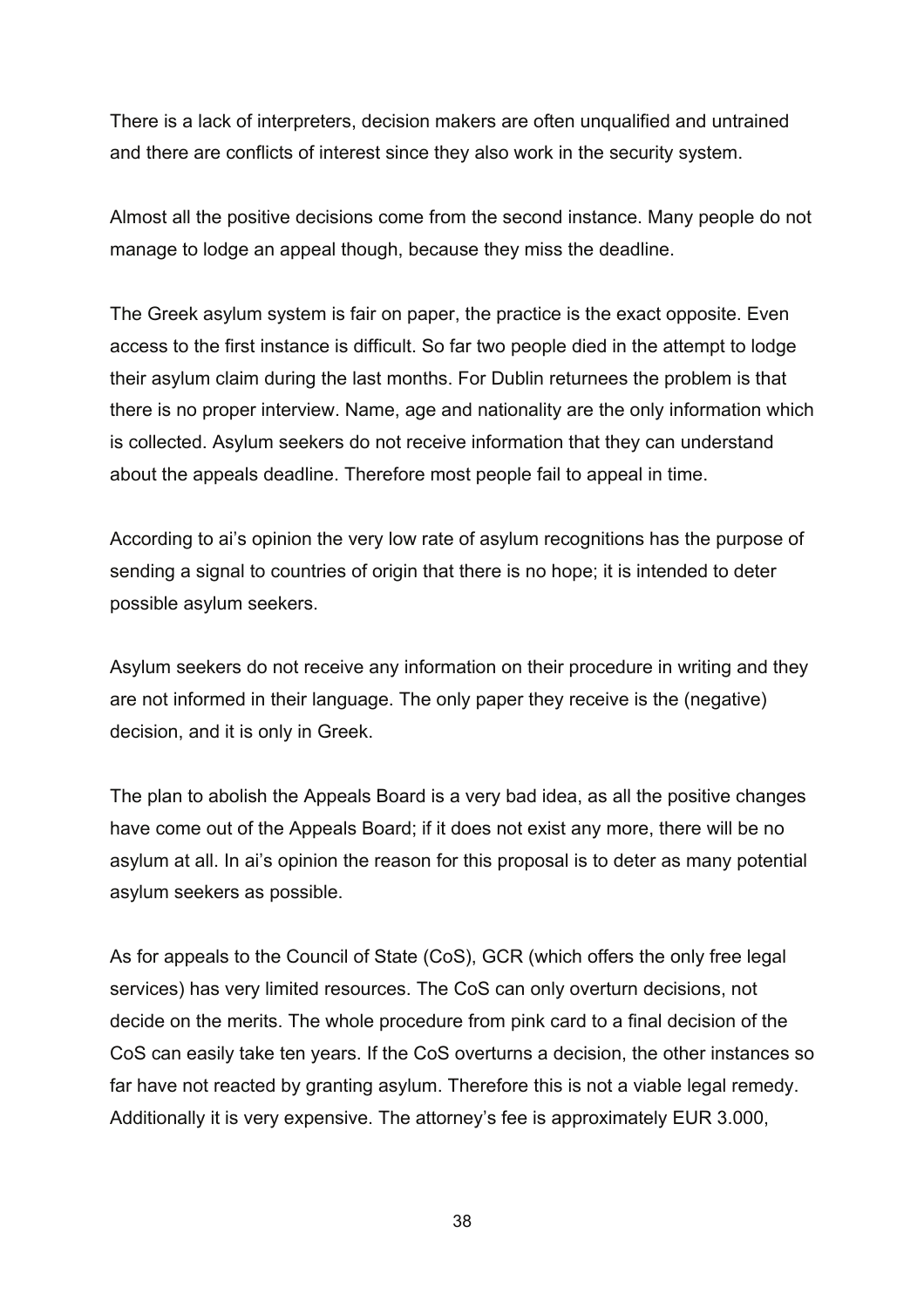additionally there is a legal court fee (more than EUR 1.000) to the authorities. All in all it might amount to several thousand Euros per person.

There is no legal remedy for asylum seekers or Dublin returnees who do not receive accommodation. A complaint based directly on the EU Reception Directive has never been tried so far.

Even if the authorities confirm that everything will be fine for a person if he/she will be returned to Greece, they will not be accommodated. Many such cases are known to ai.

There exists a DVD with a Danish news report from April 2009 about the living conditions of asylum seekers in Athens. It was recorded by a Danish journalist called Daniel Öst. The information was accurate. Now it is even worse as the possibility of living in some abandoned houses in the center of Athens has been removed. Many asylum seekers now have to sleep in some parks in the center of Athens or in houses/flats with friends.

Unaccompanied Minor Refugees (UMR): Many of them are sleeping in the streets of Athens, either because they have received adult papers from the police or because standards at the centers are too poor or the centers are in the middle of nowhere. ai knows about the following centers for UMR:

- Crete: 25 places; there is a nine-year-old boy living there now, without any fostering
- Mytilini: Number of places unknown
- Konica: 50 UMR and only one caretaker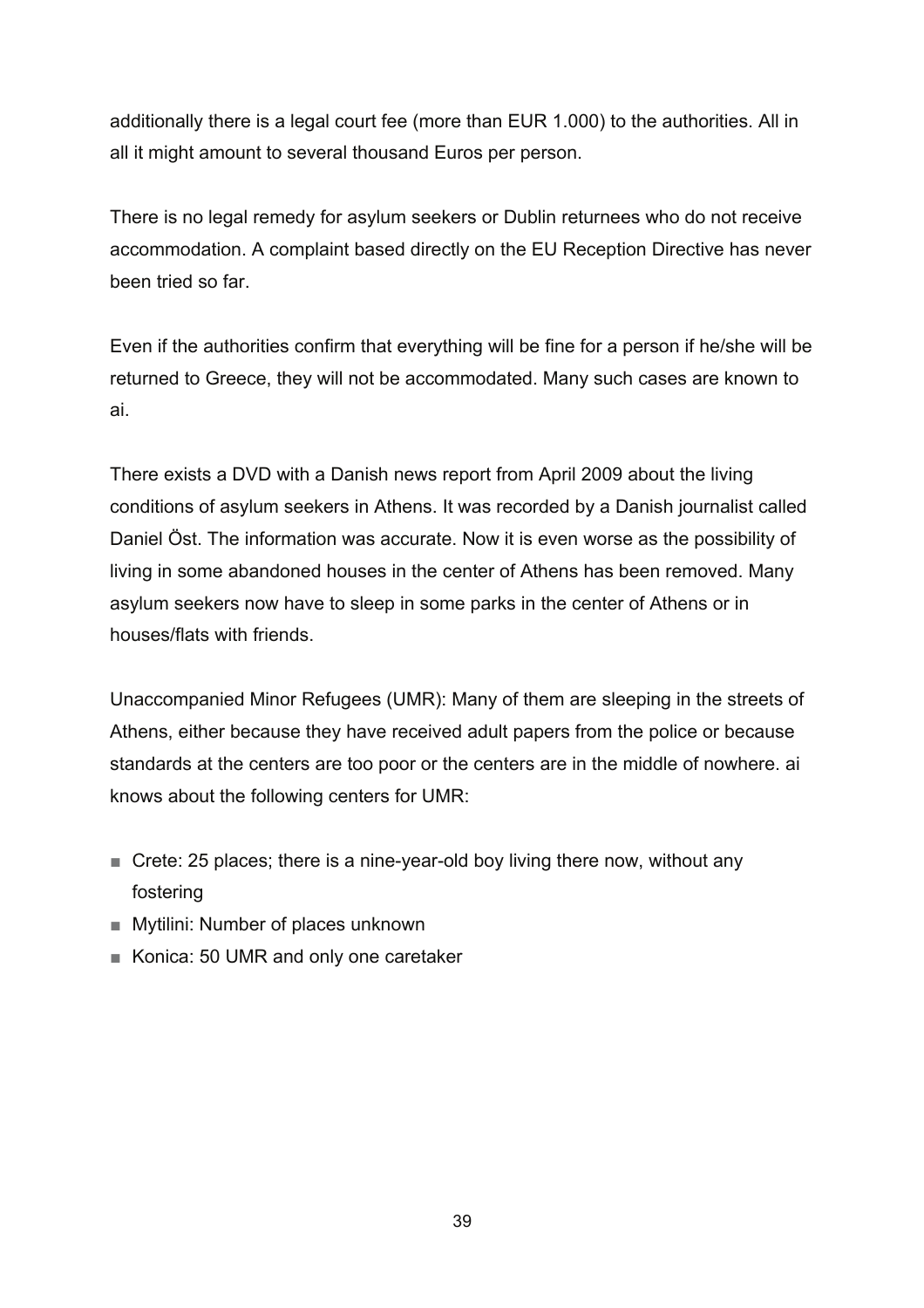**5. Interview with Ms. Kalliopi Stefanaki, UNHCR Greece** 

Interview partner:

Ms. Kalliopi Stefanaki, protection officer of UNHCR Greece and UNHCR representative in the Greek Asylum Appeals Board; Ms Stefanaki has been working for UNHCR for 2.5 years; before that she was working for the Greek Ombudsman for asylum seekers and migrants.

UNHCR Greece has one representative in each of the three Appeals Boards. They hold three sessions per week, all in Athens at the Ministry of Interior. Each Appeals Board consists of six permanent members, that means 18 in total. There are approx. 24 alternate members. In sum there are about 42 decision makers. The secretariat consists of six to seven persons for all three appeals boards, which is not enough by far and slows the decisions down considerably. It is also a problem that the police officers in the secretariat also have other police tasks like squelching migrant riots, etc.

Consultants are replacing as alternate members UNHCR's staff members, like Ms Stefanaki, who are permanent members. The consultants are paid by the Ministry. These consultants are lawyers, trained in asylum law and fully acquainted with the UNHCR positions.

Every member of the Appeals Board is supposed to decide independently. They are representatives of ministries and organizations, but they are on the Appeals Board in their personal capacities. Sometimes some members, influenced by their profession, might have predetermined fixed convictions with regard to some countries of origin. All members also claim to be independent.

The number of asylum applications in Greece is about 20.000 per year at the moment. The numbers have risen substantially over the last decade. Currently there are about 30.000 appeals pending.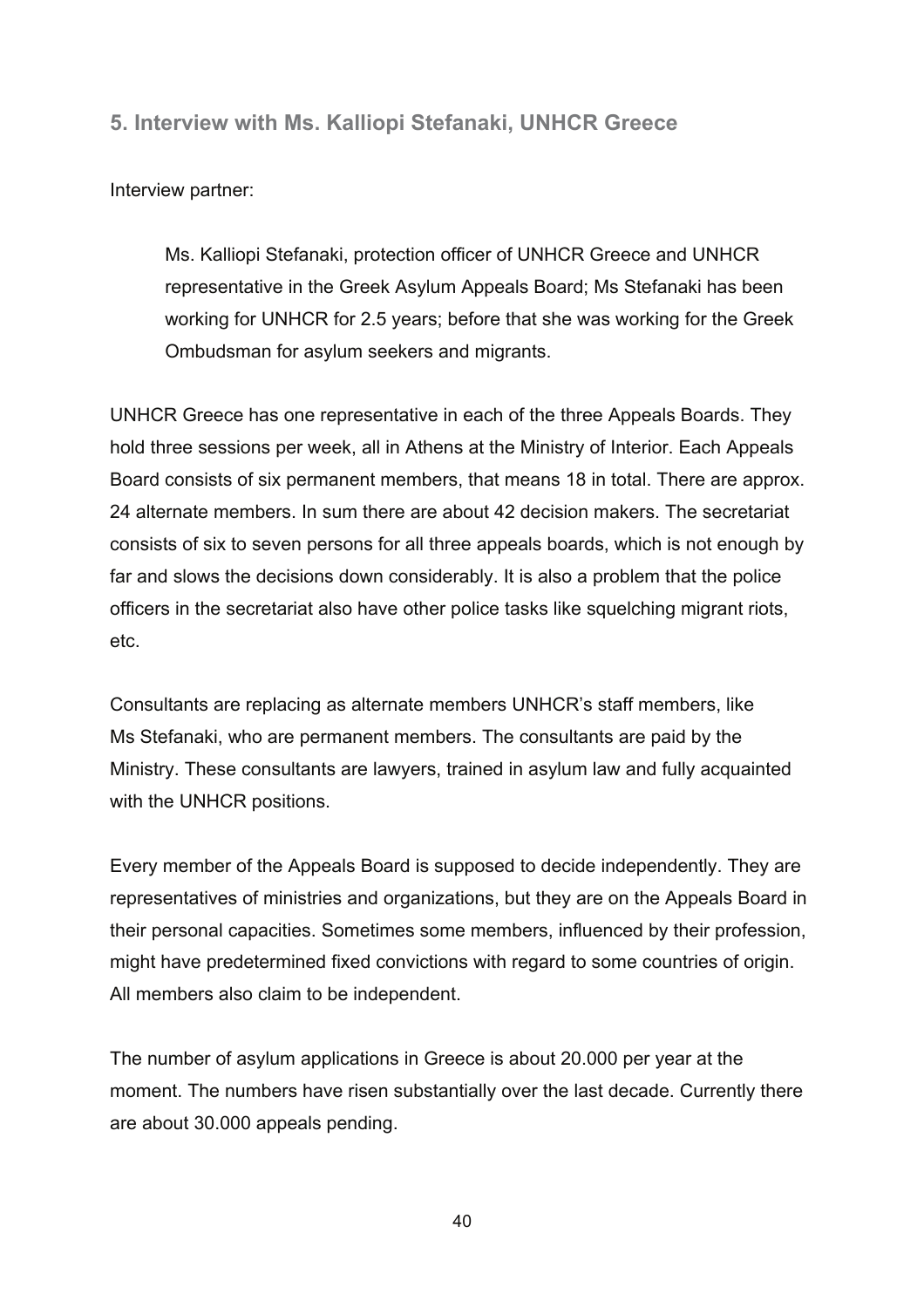The average duration for manifestly unfounded claims including the interview and everything else is about 30 minutes. In other cases (e.g. Iraqis) the hearing can take up to 1.5 hours before all the members of the Appeals Board. 30.000 appeals were pending at the end of 2008. The police headquarters, not the Appeals Board itself, selects those asylum seekers who are going to be interviewed by the Appeals Board. The Appeals Board receives a list for the interviews. The Appeals Board and UNHCR have presented their objections to this already. Primarily Iraqi Christians (very old cases, high recognition rate – almost all examined cases of Iraqi Christians since summer 2007 were granted the refugee status or subsidiary protection) and manifestly unfounded cases are on these lists now. Sometimes the notifications are on very short notice, only five days before the hearing. Therefore the association of Iraqis in Athens is informed simultaneously by UNHCR, so there are more guarantees that the persons shall be effectively informed of the hearing on their case. If they do not appear it is very bad for their chances of recognition. UNHCR proposed the creation of an ad hoc appeals board which should clear the backlog of 30.000 pending cases. This proposal was seen positively by the government. Implementation is pending.

The Appeals Board conducts a hearing in every case. Since November 2008 until March 2009 20 persons for each session were invited, an average of ten persons appeared. The decisions are taken during the sessions. The major problem is drafting the decisions which takes too long. The Presidents of the Appeals Boards have complained to the ministry. Now there are only three to five cases per hearing. Just lately Afghan cases from reception centres are being convoked in priority in order to get free spaces at the camp.

Interpreters do not have to pass any exams in Greece, there are no standards or formal qualifications. They are recruited on the basis of an interview with a member of the secretariat of the Appeals Board. UNHCR and other members of the Appeals Board have already rejected interpreters because of the bad quality of their interpretation.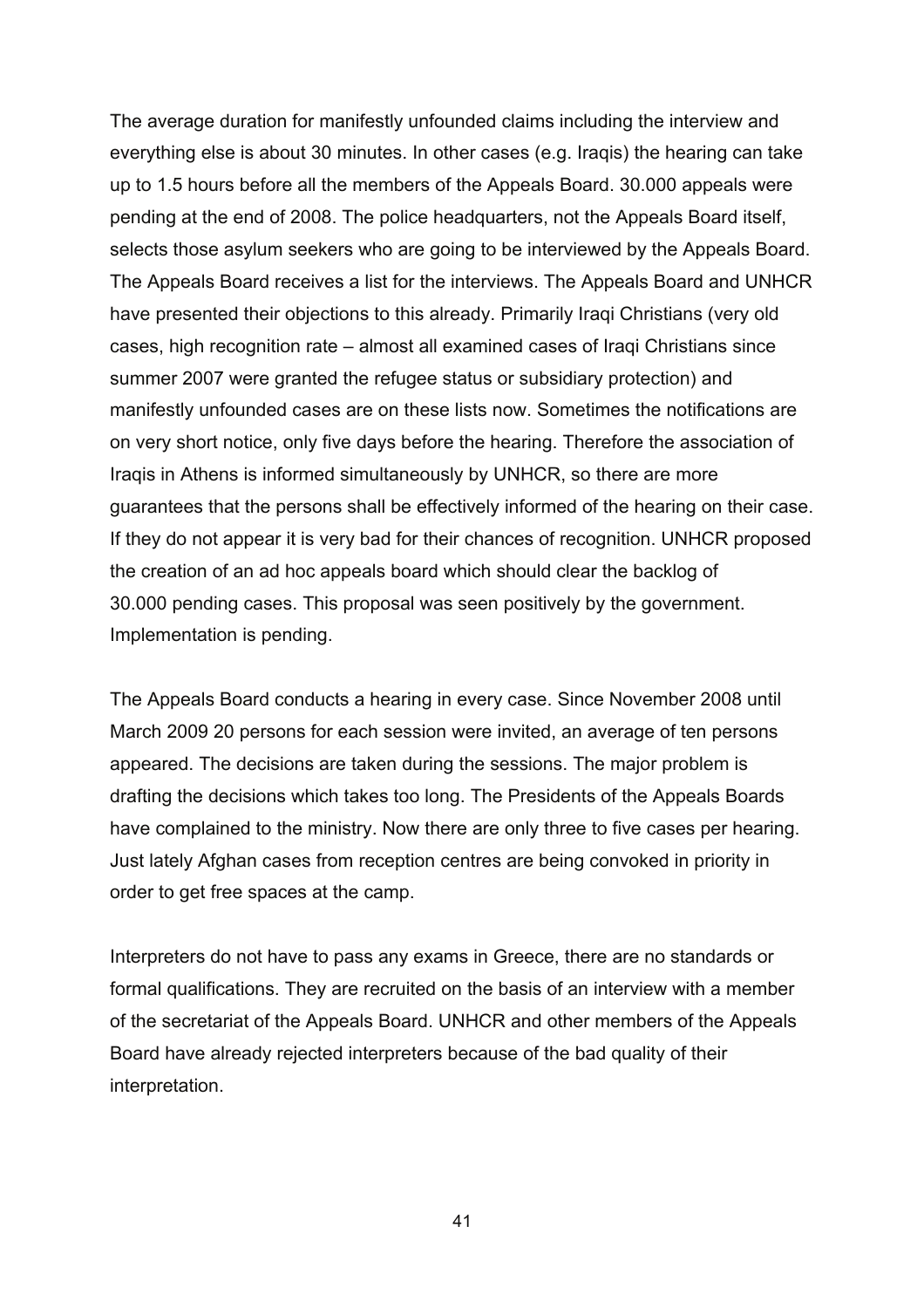Sometimes appellants are legally represented during the appeals procedure. GCR is representing many of the Iraqi cases for free. There are also private lawyers, mostly for manifestly unfounded cases. It is possible that some lawyers are giving unfounded hope to migrants that they could be recognized as refugees. The majority of asylum seekers is not represented during the second instance procedure.

In 2008 the first instance recognition rate was 0.05 percent. The recognition rate of the Appeals Board was 10.29 percent. Additionally, 0.63 percent of appellants were granted humanitarian status or subsidiary protection. The vast majority (95 percent) of those who were recognised as refugees were Iraqi Christians.

So far the Appeals Boards have not been dealing systematically with Somali cases at all – just with very few singular and very vulnerable cases. About one or two months ago the Appeals Board started convoking Afghans for the procedure, mainly from the reception centres, to get free places. Most of them received a positive decision (subsidiary protection). But these are only some cases within the very large pending number. Now – due to the new presidential decree abolishing the Appeals Board – a new Appeals Board will have to be appointed for the pending cases, with only advisory power. Illegally staying Afghans are now returned to Afghanistan again, since some time ago. About 25 of them have been returned so far. There is a collaboration with the Afghan diplomatic representation in Sofia. They are issuing travel documents for these people. We assume that the numbers of returns of Afghans will increase. It is claimed that many return voluntarily, but there is no one who could verify this. UNHCR might collaborate with IOM on this in the future.

As for Turkey, there is no reference in the decisions to the term 'safe third country'. Sometimes there are questions to persons who lived in another country for a longer time, why they could not go on staying there (this happens e.g. for Turkey or Syria). The Greek authorities do not have an official position on this, but act as if it is a safe country. According to the reservation included in the text of the readmission agreement, an asylum seeker should not fall under a readmission agreement. UNHCR has received a lot of testimonies and reports that people have been arrested at the borders and were sent back to Turkey without any opportunity to apply for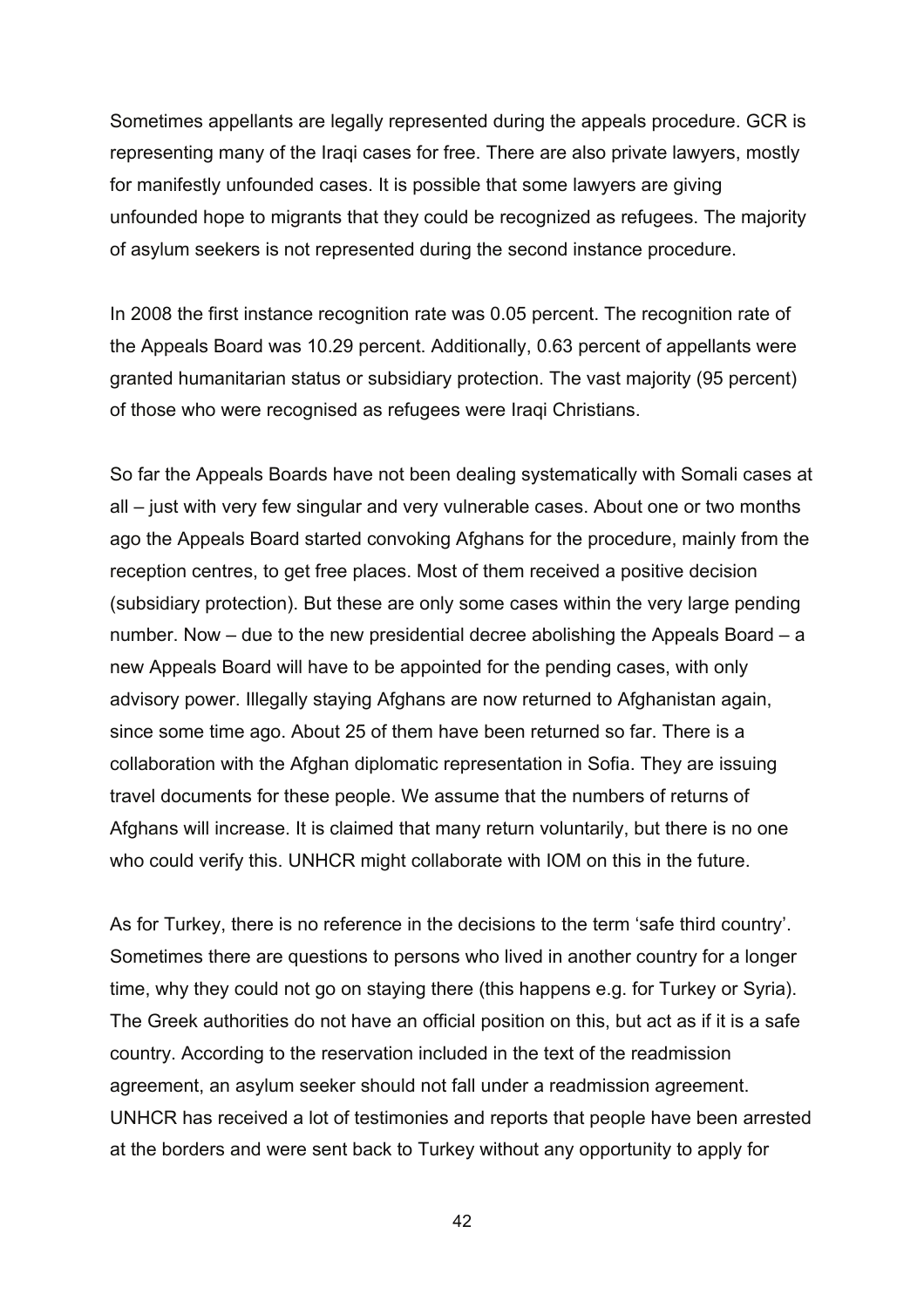asylum. UNHCR says that no one should be sent back under the readmission agreement without receiving appropriate information about their legal status and their right to apply for asylum.

An appeal against decisions of the Appeals Board to the Council of State (CoS) is lodged only in very few cases. They are either supported by GCR, or by private lawyers who are mostly trying to prolong the legal stay of their clients in Greece. There is no legal aid, no information on this right and the person needs a lawyer. There are also judicial fees and the fees for the lawyers which make this remedy very hard to afford for any asylum seeker.

So far most of these appeals to the CoS were successful. Now there is a problem at the CoS with a large number of unsubstantiated applications for annulment, which concern manifestly unfounded cases and the applicants are just trying to gain more time in Greece. They are an easy target for exploitation by the lawyers.

The CoS can only annul decisions, not decide on the merits.

The new binding decisions of the Appeals Board have not yet reached the CoS as the procedure before the CoS normally takes several years. It is still annulling the decisions of the Minister of Interior which were given with a recommendation of the Appeals Board (old system). Mostly the decisions are annulled for poor reasoning by the Minister – especially when the deciding authority did not follow the recommendation of the Appeals Board; in that case a specific and more developed reasoning is required.

The main reasons for the low recognition rate are that the first instance has a standardized rejection mentality without even considering the individual case and the second instance is at the moment processing primarily manifestly unfounded cases at the request of the police.

Ms Stefanaki's last visit early on Saturday morning (6.00am) at the Aliens Police Division at Petrou Rali street was in December 2008. At that time about 2.500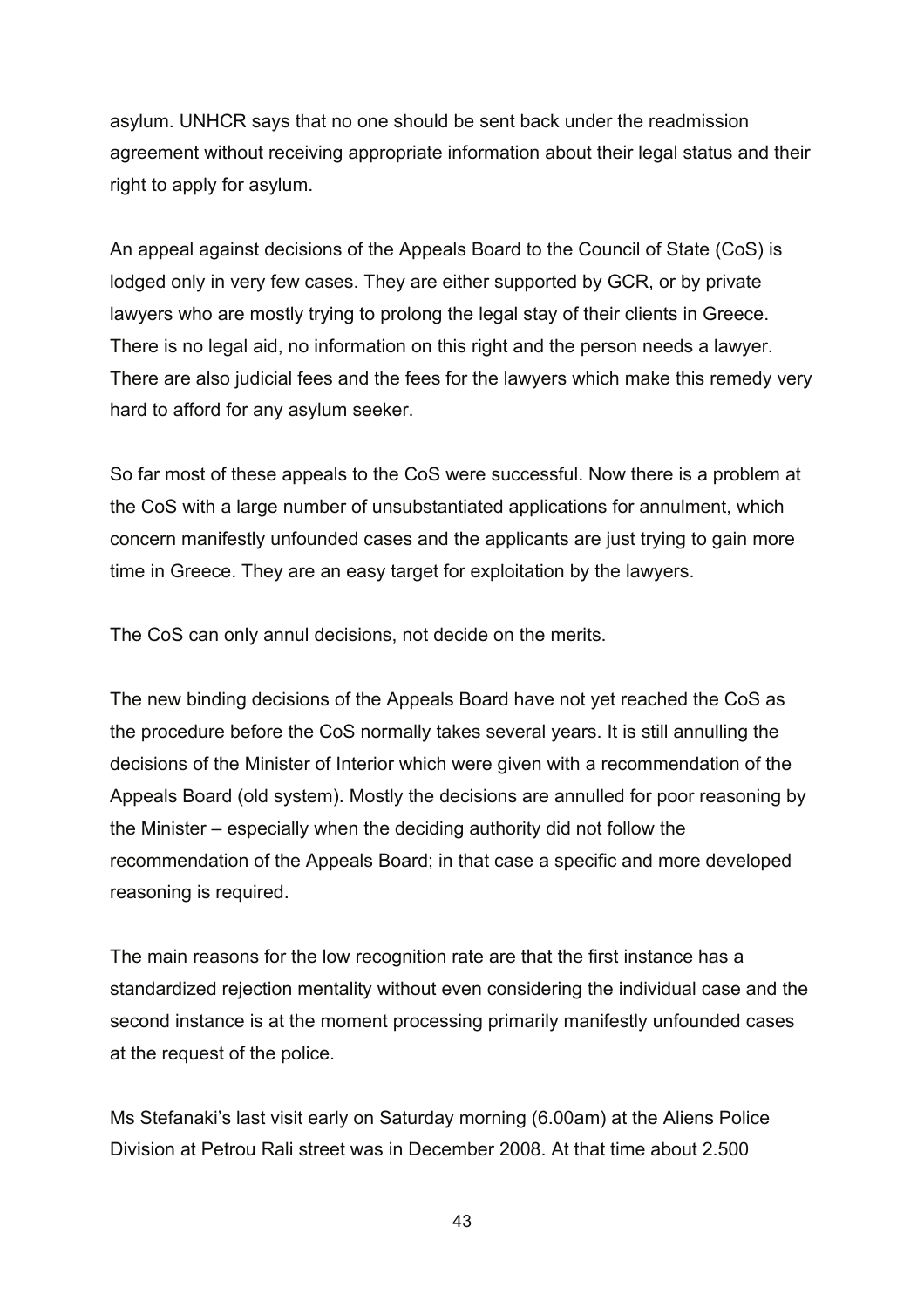persons gathered there every Friday night and Saturday morning. 1.000 of them were usually put into a queue against the wall by the police. This was of course not always done in peace and in a very good mood. The asylum seekers' card ("pink card") is very attractive for the migrants, therefore this process can result in a very heated situation. During those nights there already were three deaths. The conditions under which this registration takes place are not very good. Violent behaviour could easily occur under these circumstances and there is a high risk for the asylum seekers to become victims of exploitation; some of them even have to buy the asylum application form.

In the mornings from 6.30 to 7.00, the police then select the minors first. Then they select Africans and Iraqis as the most vulnerable. Therefore it depends to a large degree on luck to get access to the asylum procedure. The Iraqis are selected by an interpreter who speaks a few sentences with them and checks the language. 350 persons are registered every Saturday to be interviewed every week. There are 75 – 80 interviews every day, appointments are given for a weekday of the following week. The rest have to come again next week, queue up and try again. Some never manage to get access and lodge their claims, as they do never manage to get into Petrou Ralli street. There are many people who never get access, since 1.500 people are queuing every Saturday and only 350 are accepted inside. After the selection of the special vulnerable groups, they fill the rest up to 350 persons from the queue.

Sometimes people are referred to the police at Petrou Ralli by an NGO. It is within the discretion of the police if they will prioritize the treatment of those cases. Sometimes they do, sometimes they don't.

UNHCR is criticizing this and still advises EU countries against returning people to Greece. It is illegal to deny the access to the asylum system. The authorities should take all necessary measures to ensure the effective access to the asylum system of all those who wish to apply for asylum. The position of UNHCR is to make an emergency plan, register all asylum seekers in Greece and set up a very speedy procedure at the same time. This will discourage more economic migrants than the current practice.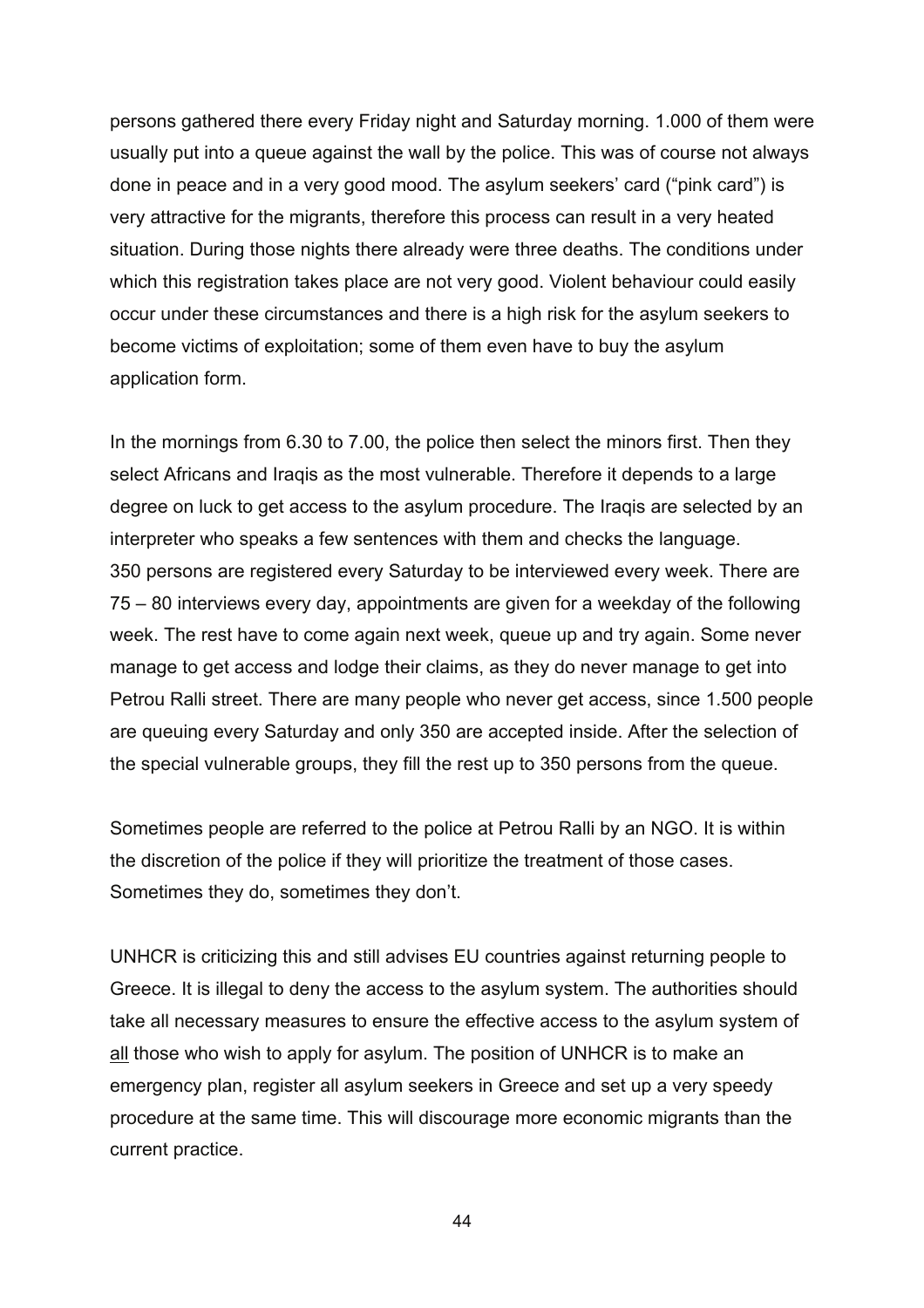Currently there is a deterioration of the situation with migrants in the wake of a policeman allegedly tearing some pages from the Koran. Muslim asylum seekers are demanding a public excuse of the police and are already attacking priests' houses, harassing churchgoers, etc. The situation could become explosive.

The Minister of Interior is very concerned about Petrou Ralli and the asylum system. There is a lot of EU criticism and the government does not like this. Changes are being discussed around topics like access, quality of the procedure, incompatible roles within the police and taking the asylum procedure away from the police. There was a consultation going on between the authorities and UNHCR. Suddenly now there is a totally different draft, which goes in a totally different direction than the discussions and agreements. The Greek administration is extremely disorganized and uncoordinated, so changes can happen unexpectedly on any level at any time without discussion, involvement or strategy. This often results in very superficial measures to solve some problems, such as the abolition of the second instance Appeals Boards. UNHCR is fighting to have this idea taken back, the CoS will hopefully not give the necessary endorsement. The decision should be taken within a few weeks.

Meanwhile<sup>80</sup> this measure has indeed been endorsed by the CoS, now it is due to be published in the Official Journal. This means that it will enter into force in a few days. The legal opinion of the CoS is that the possibility of a direct appeal from the first instance to the CoS is an effective remedy pursuant to Art. 39 of the EU Asylum Procedures Directive. The main problem with this in the view of UNHCR is that the CoS does not decide on the substance of the asylum cases, that it does not examine the merits, but just performs a formal review on the legality of the administrative first instance procedure. So in the future there will be just the administrative first instance (police directors in Greece) and then there will only be the CoS where asylum seekers can file an application for the annulment of the decision of the first instance. The CoS procedure is normally a procedure that cannot be undertaken by the asylum

<sup>1</sup>  $80$  The first interview with Ms. Stefanaki took place in Athens on May 28<sup>th</sup> and could not be finished due to time constraints. Therefore it was continued on July  $1<sup>st</sup>$  via telephone. During this phone conversation she told us that the decision had been taken meanwhile to approve the proposed new presidential decree abolishing the Appeals Board.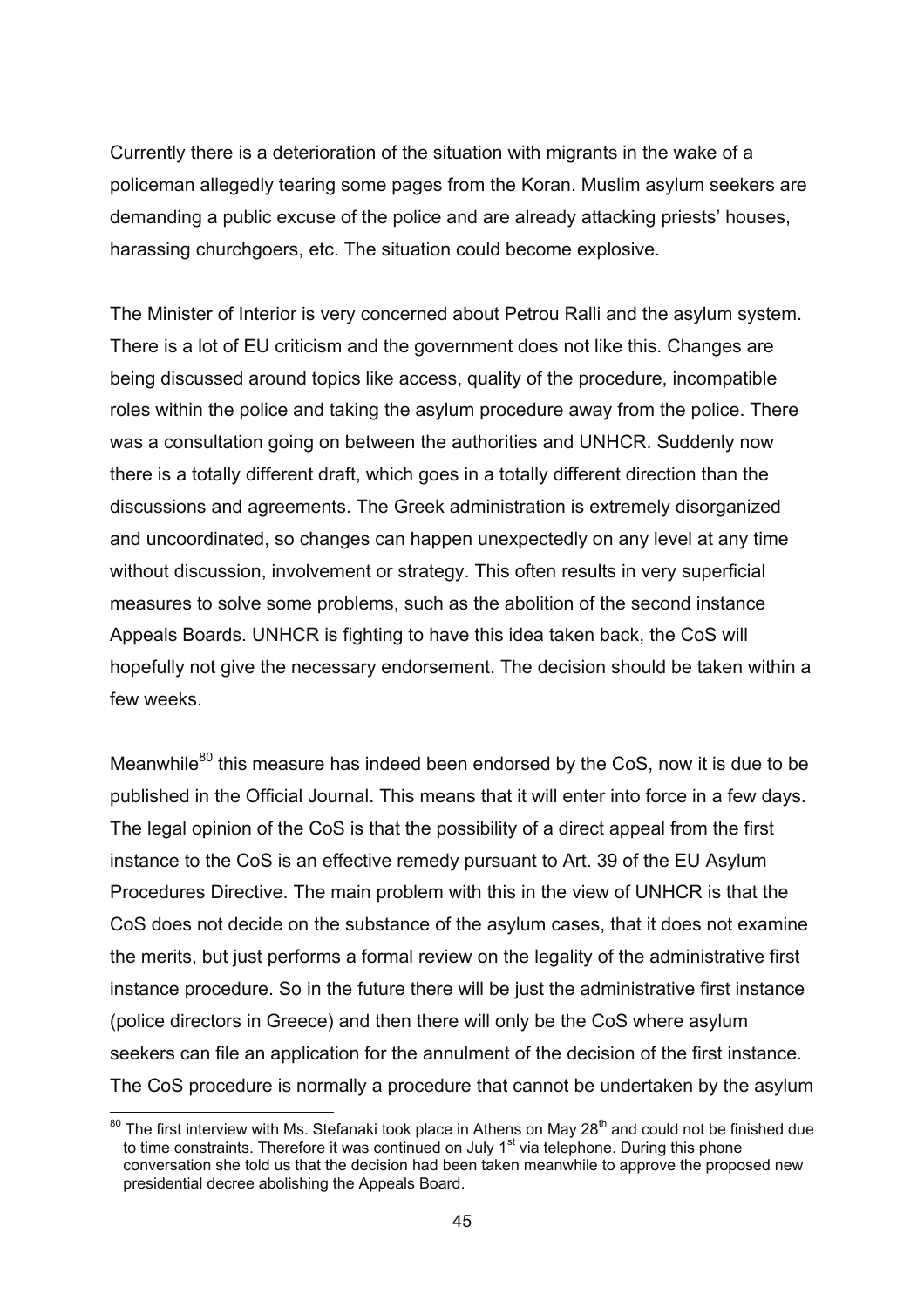seekers themselves. They need a lawyer. UNHCR is afraid that many asylum seekers who are rejected in the regions by the police will not have any chance for access to this review. In practice this means an abolition of an effective appeal. UNHCR was against this whole measure from the beginning and has criticized it. There is no way to take legal action against this presidential decree right now. The question is if the EU Commission will accept this change and will believe that it conforms with EU law. They could play a role in this. The asylum cases which are pending before the existing Appeals Board will still be examined by the Appeals Board, but only in a consultative role – just like before summer 2008. The decision will be taken by the Deputy Ministry of Public Order (within the Ministry of Interior) – after this decision there is always the CoS. The new rules will apply only for new appeals which are lodged after the entry into force of the new presidential decree.

The Greek state has tried to fill gaps in the asylum system with very insufficient and partial measures in the recent years. E.g. Dublin returnees get a referral to Petrou Ralli police station to get fast access, but it does not seem to be working.

The Greek asylum procedure is not fair at the moment. The real problem is to find out how the procedure could be made fairer and more efficient. Greece has about 20.000 new asylum applications each year, a considerable number among them turns out to be manifestly unfounded claims lodged by economic migrants. This doesn't mean that Greece has no population in need of international protection as it has been shown that, due to

(a) the lack of fundamental procedural guarantees (interpreters, information, legal aid), mostly at the entry points, and

(b) the lack of perspectives for a recognition of status or for a decent standard of living,

the "real" refugees have not applied or do not wish to apply for asylum in Greece. This is making it difficult to find good solutions. The main reason for the successful appeals against first instance decisions is that the first instance very often misjudges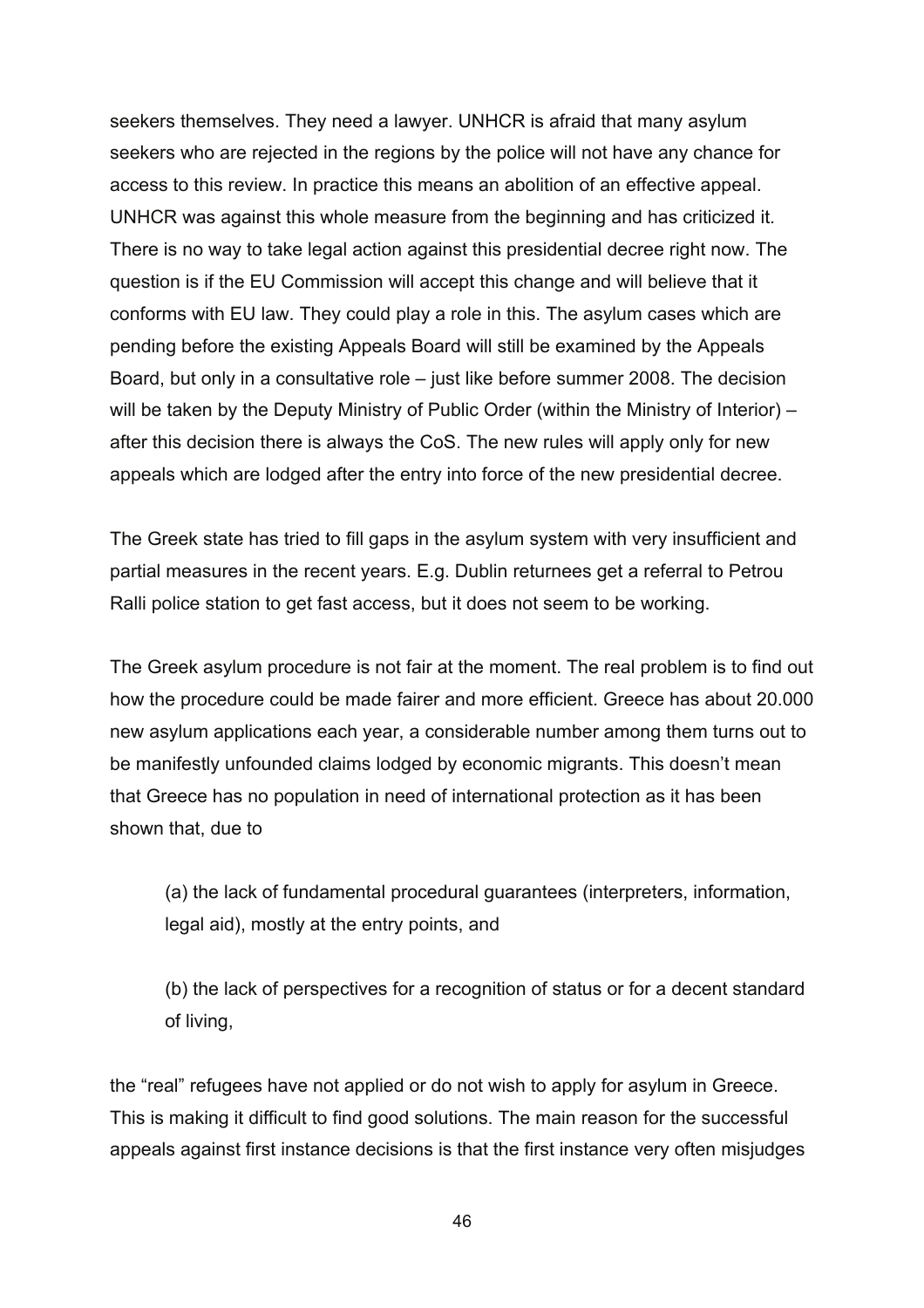the legal justification of asylum claims due to its standardised rejection attitude without any consideration for individual cases. So the Appeals Board often finds that someone is a refugee contrary to the opinion of the first instance. These were also the findings of the research on the implementation of the Qualification Directive in Greece that was conducted by UNHCR in 2007.

At the end of 2007 the EU Reception Directive was transposed into Greek law with a presidential decree. The decree says that the Greek state is obliged to accommodate all asylum seekers who cannot afford it and to cover their basic needs.

In practice this is not observed in most cases. There is no financial allowance if there is no accommodation available. In total there are about 800 accommodation places available in all of Greece. At the same time there are about 30.000 pending appeals and 20.000 new applications each year. You can easily see that these numbers do not match. Not all of those who are not accommodated are homeless, but many are. Some are living in the parks. Last year there was a demonstration of about 250 Afghan asylum seekers in front of UNHCR premises, demanding accommodation. UNHCR can testify that there are many homeless asylum seekers.

At the Ministry of Health there is an official waiting list for government accommodation (around 600 pending requests at the beginning of 2009). The Ministry is cooperating with NGOs to find places for at least the most vulnerable cases. Given the small number of places available and the numbers of asylum seekers, UNHCR estimates that there are asylum seekers who are never accommodated. Families, small children, sick persons, women, vulnerable cases are prioritized and have at least some chances of being accommodated. Healthy single young men (Afghanis, Iraqis etc.) will have a big problem being accommodated.

As for UMR there are three new centres now. The old ones are not adequate. Many minors leave Greece at some point. Some of them go to other countries as they will not be returned back under the Dublin regulation. There are also trafficking networks to which UMR are especially vulnerable. Of course their perspectives in Greece are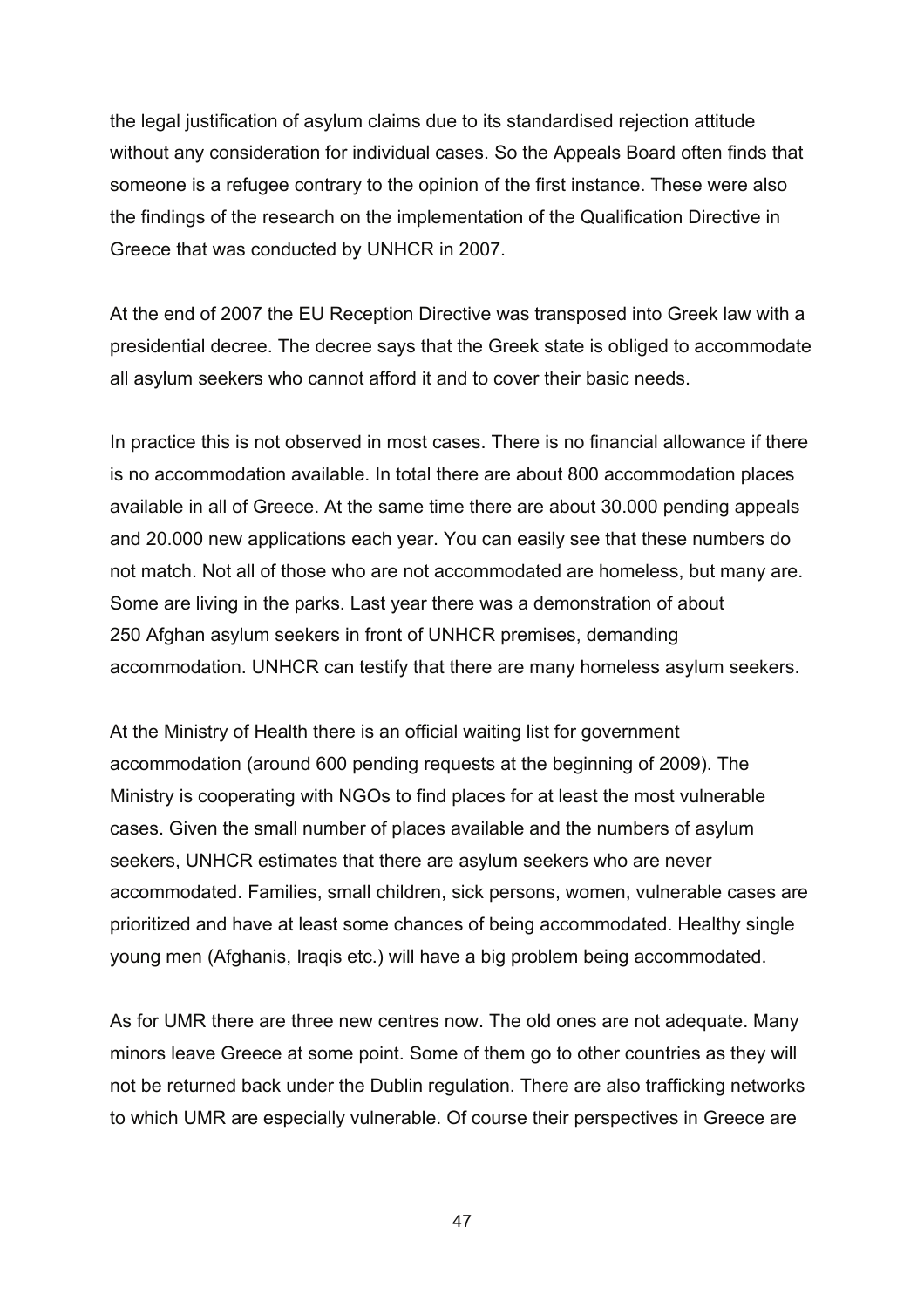not very promising, so some of them try to go somewhere else where they have a better life perspective.

It is not true that Dublin returnees do not face accommodation problems. They do have serious accommodation problems, just like all the other asylum seekers in Greece. There is no prioritization of Dublin cases with regard to accommodation or anything else. If they have small children or are very vulnerable, they might have a better chance. But this is just talking about possibilities.

Dublin returnees are facing exactly the same difficult accommodation situation. For them it is really a shock to be left without any perspective of accommodation, without anywhere to go or to turn to. It is very disappointing for them as they have seen the better situation and far higher standards in other EU countries.

As for information of asylum seekers about the procedure and their rights there is a leaflet which was written by the Ministry of Public Order in collaboration with UNHCR two years ago. It is about the asylum procedure and was translated into five languages (English, French, Turkish, Persian and Arabic). It was a big step, before it there was nothing. Now it needs updating with the new legislation. And it does not help illiterate persons, oral information is indispensable. Additionally, it should also be possible for asylum seekers and migrants to ask questions and receive answers in their language. The leaflet is supposed to be distributed to all aliens. Of course the distribution of a leaflet is not enough to fulfil Greece's obligations and there are other languages not covered by this leaflet. UNHCR is asking for more at the information level.

It is true that Dublin returnees normally do not face serious problems with having their asylum claims registered. The problem in these cases is not so much the access, but being "kicked out" of the procedure again (e.g. due to lack of information or interpretation), the bad quality of the procedure which they can access (no interpretation, no basic procedural guarantees, etc.); access is not effective without a proper procedure.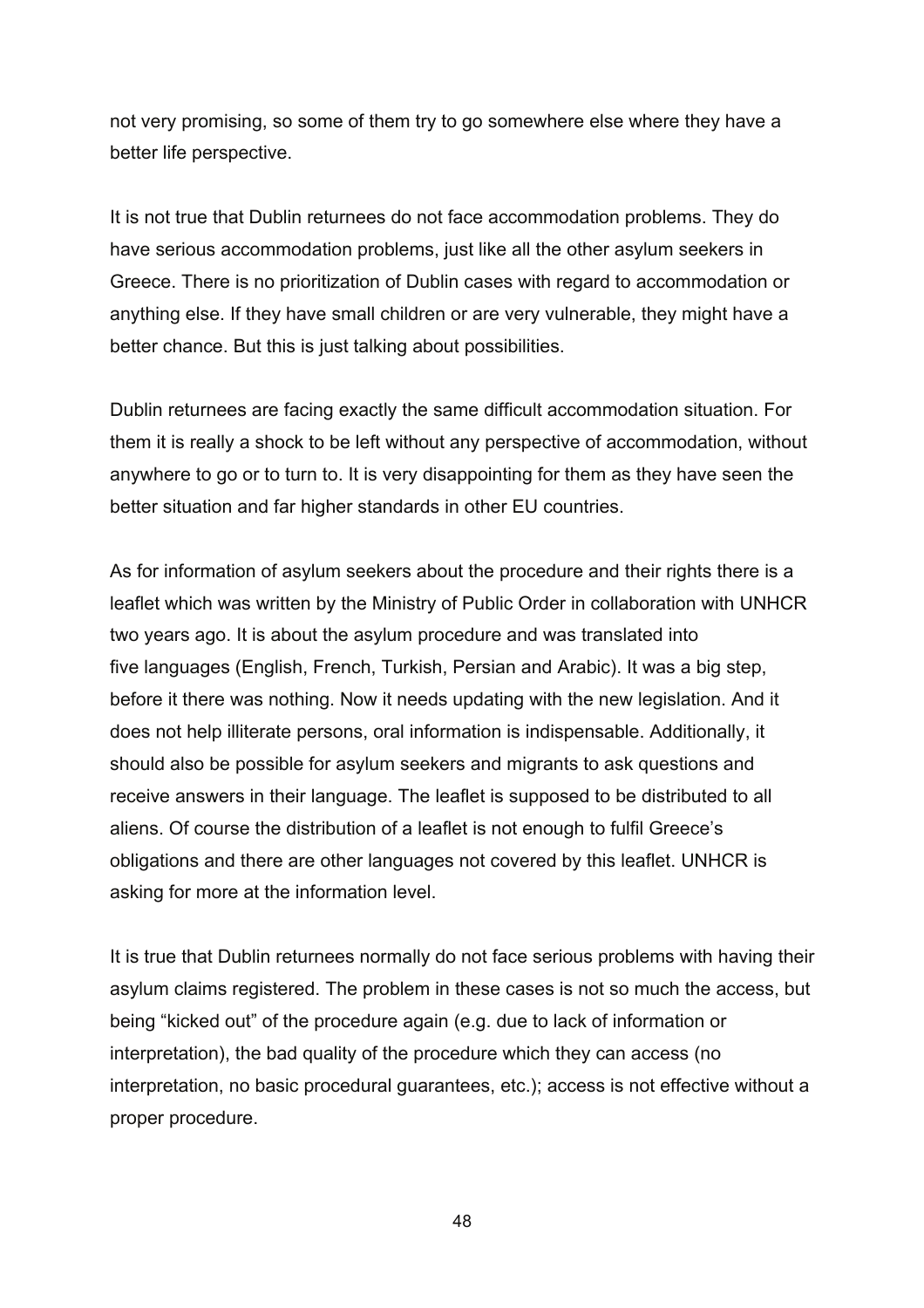Even if the Greek asylum system eventually might produce a legally correct decision – which is becoming much more doubtful after the abolition of the Appeals Board – it is not ok to have a legally correct decision after six or seven years of waiting. The requirement of EU law in UNHCR's view is to have a fair and efficient procedure. In Greece it just takes far too long and is not effective. How important is a legally correct decision if it takes forever to get it?

The asylum seekers are in legal limbo for a long time without rights and perspectives. What good is that? The appeal to the CoS is very expensive and you need a lawyer – access is therefore very limited and hardly possible.

Considering the bad situation of asylum seekers in Greece and all these negative developments UNHCR has not changed its position of April 2008 and still recommends all countries to refrain from returning asylum seekers and migrants to Greece under the Dublin Regulation. Other EU countries should use their discretionary power, according to the Dublin Regulation, and process asylum claims without returning asylum seekers to Greece.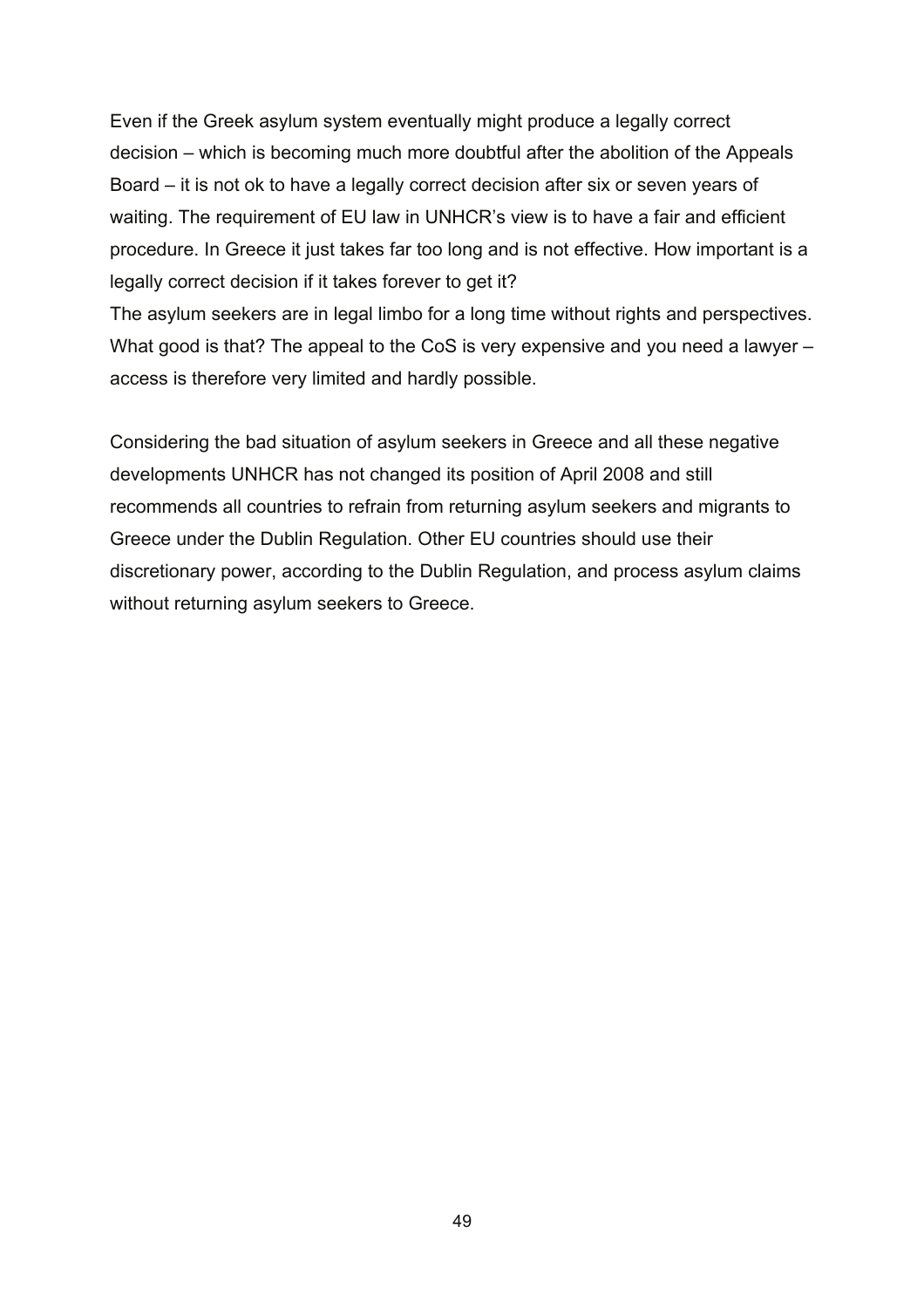### **6. Interview with Mr. A., Asylum Seeker from Nigeria**

**(did not want his name to be published in the report; this interview was conducted at the premises of the GCR)** 

I was born in Nigeria in 1985. I came to Greece in April 2008. I did not take any family members with me.

The situation in Greece upon my first arrival was damn bad. There was no house – no place to stay.

I also talked with some asylum seekers who had come to Greece. They told me that their situation was very bad, that they had no accommodation and nowhere to stay and nobody cared for them. That is why I did not even try to apply for asylum the first time. I just wanted to travel on to another country. I did travel on to Austria in May 2008.

I stayed in Austria for two months and two weeks. Then I was returned to Greece under the Dublin regulation. I think that Diakonie wrote an appeal for me against the first negative decision of the Austrian 'Bundesasylamt' which I received about one month after my arrival in Austria. Within two to three weeks after the first negative decision I received the second negative decision from the 'Asylgerichtshof'.

In the beginning of August 2008 I was deported back to Greece. The police came to my room at Traiskirchen at 5 am, gave me the second decision and told me to sign a receipt for the decision. Then they took me to a detention centre where I stayed for about two days. Then I was taken directly to the plane back to Athens.

At Athens airport the police took me into detention immediately after arrival. I was fingerprinted again and was interviewed. There was no interpreter present during the interview. The officer in charge was able to speak English a little bit; she asked me a few questions about why I fled from Nigeria; she wrote down what she could understand. I was not able to tell my whole story; can't tell how long the interview was, but the time was too short.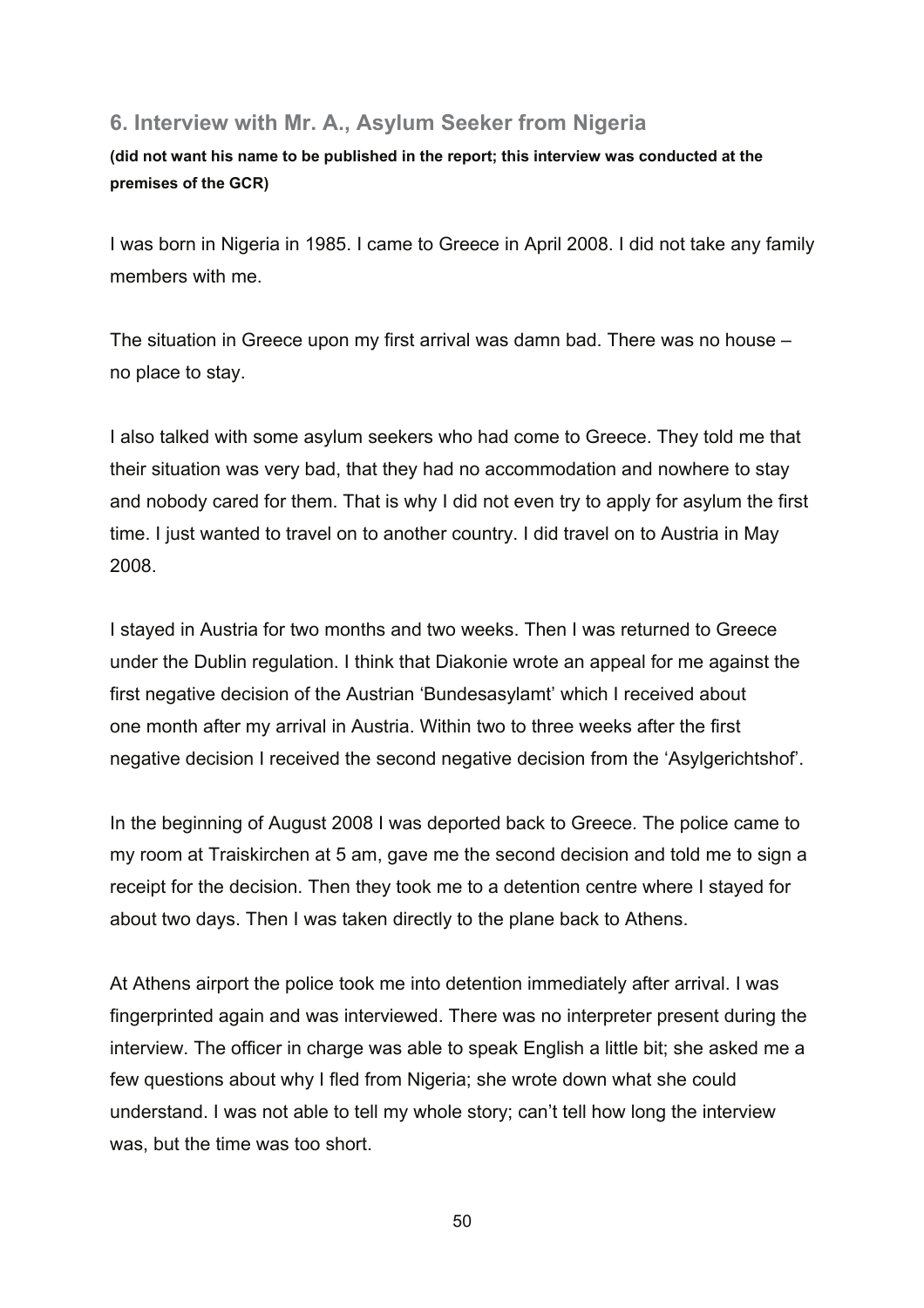After two days in detention I received the pink card and they told me to leave the airport; they gave me a paper with information on organizations where I can go to (e.g. GCR and Hellenic Red Cross) and ask for help and for accommodation. They told me that these organizations could maybe help me with housing if they had a place. I was not offered any accommodation by the police or other government agencies.

I did not have any money for the train into town. A Somali asylum seeker who was sent back from Sweden helped me and gave me the money for the train ticket to Athens.

When I arrived in town together with the Somali, he took me to his people; I asked them where I could find other Nigerians; they told me to go to Omonia Square; there I met some Nigerians who advised me to go to the church (of the NGO Praksis); I could stay there for three months (we were about nine people in the room; they only had that one room available); after three months they told me that I have to leave.

Now I am living with five other Nigerian asylum seekers in a flat (one room and one kitchen). We have to pay EUR 300 per month, this covers only the rent, without water, electricity, etc. None of us has an official job.

I have a Greek work permit, I can show it to you (shows it), but I cannot find an official job. Three to four times a week I sell goods in the street, but that is illegal. All of the guys in the flat sell goods; we all put the money together for the rent.

I do not receive any support from the Greek state. If I need health care I go to the NGO Praksis. I even had to pay for some drugs I needed, I did not get them for free.

Monday last week (18.08.2009), while I was waiting for the bus in order to go to church, policemen asked for my papers. I showed them the pink card and they wrote down my name. When I asked them why they wrote down my name when I was only waiting for the bus, they immediately took me to the police station and locked me up for one hour; I do not understand why they have to lock me up for one hour only to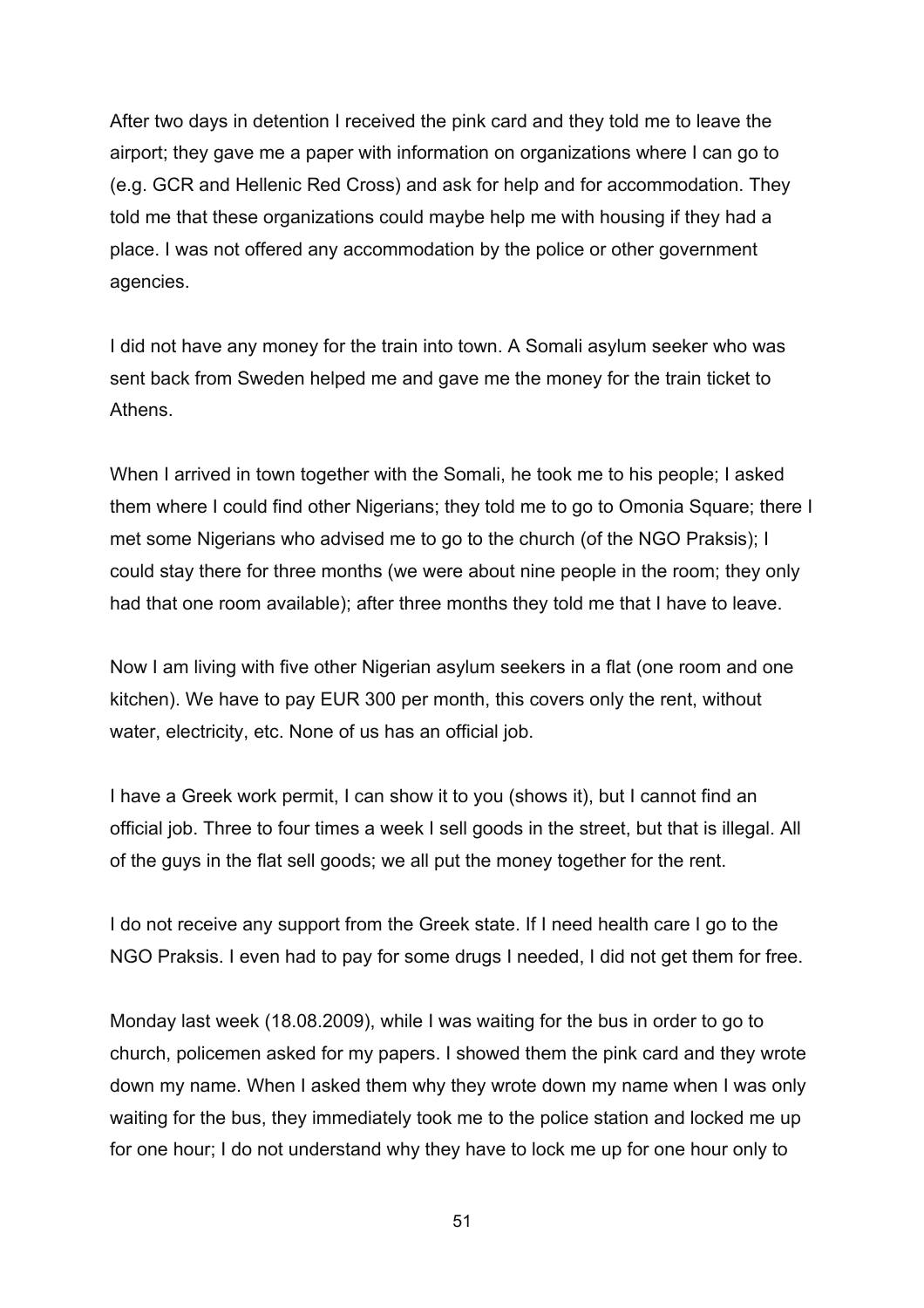check my papers. In Austria the police have a laptop with them when they check the people and don't take you with them.

I do not have legal representation in my asylum procedure in Greece. Apart from the information I received at the airport after my return I did not receive any information on my procedure so far. I just got the pink card, that was all. So far I have not received any decisions. I do not know what the current state of my procedure is.

Main reasoning in the decision of the Austrian 'Asylgerichtshof' (Asylum Court):

- 1. Dublin returnees actually do have access to the Greek asylum procedure.
- 2. Since Mr. A did not lodge an asylum application in Greece before he went to Austria, any speculations about his chances for recognition or subsidiary protection seem inappropriate.
- 3. He did not explicitly ask the Greek authorities for support.
- 4. Based on the available reports about the Greek asylum system it is not evident that Mr. A (who is not specifically vulnerable) would be confronted with a hopeless situation due to denial of accommodation after his return to Greece – even if there is criticism of singular cases in this respect.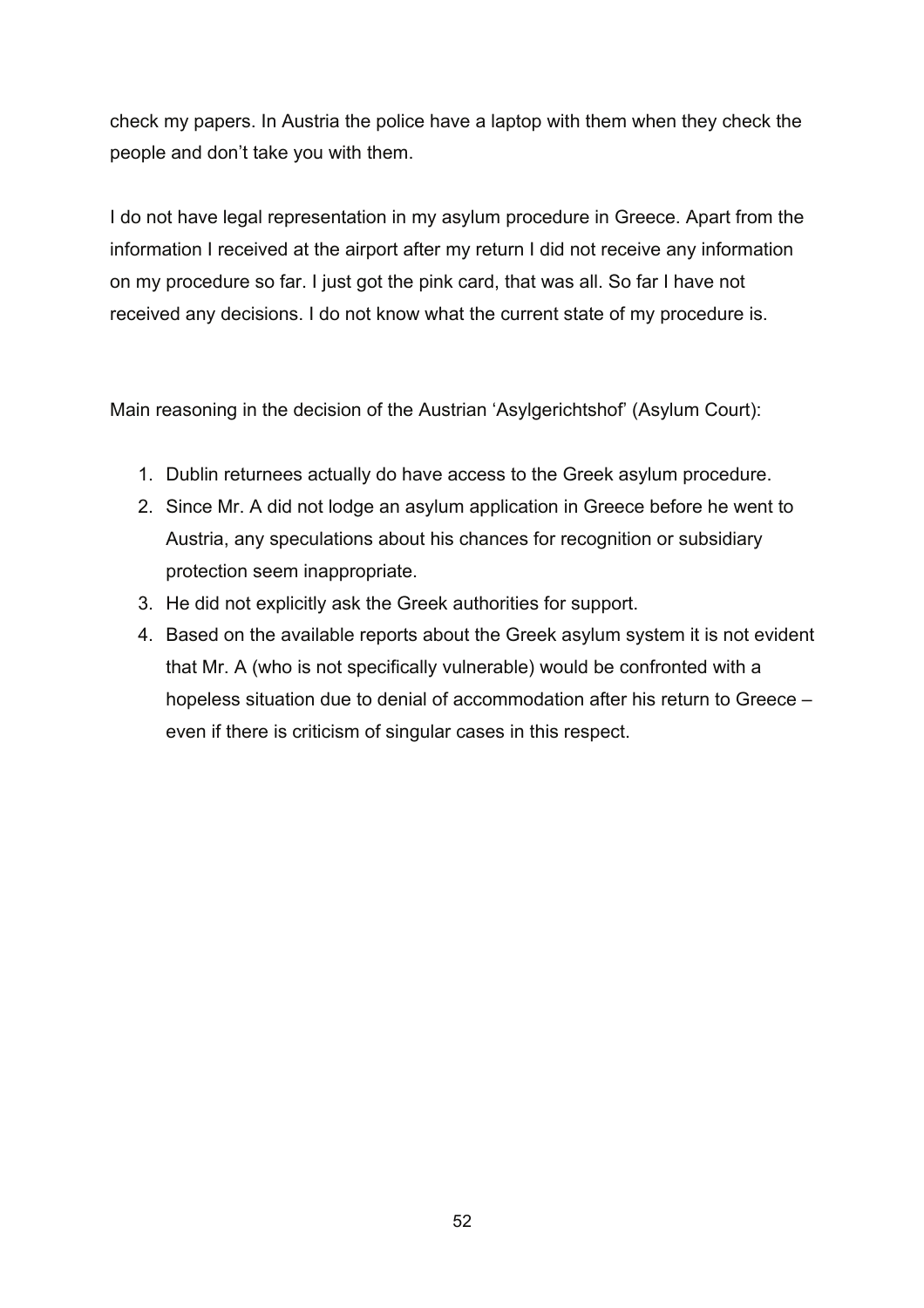# **7. Interview with Family B., Asylum Seekers from Afghanistan**

**(did not want their names to be published in the report; this interview was conducted at the premises of Caritas Athens)** 

I am 31 years old. I came to Greece together with my wife (28) and my daughter (three). We arrived in Greece for the first time in July 2007.

When we arrived in Greece we were very happy to be in Europe. Then the police put us into detention for three days at Lesvos/Mytilini. After some days my wife had to go to the hospital. I wanted to join her, but was beaten by the police. The police also called me very bad names. We did not get any accommodation from the government. We went to Athens and shared a room at an 'Afghani Hotel' with 20 others. We had to pay EUR 200 for one month for three persons, only for the nights. During the days we had to go and live outside.

We did apply for asylum the first time. At first the police did not want to give us the pink cards. They just refused. At one point there was a foreign journalist taking pictures of the applicants and the police destroyed his film and told me with a very bad word to go away.

I could not find regular work and the police did not believe me that I am a refugee, sometimes I went to a square (Attiki square) to get some illegal work. Sometimes the police arrested me and locked me up for two or three days. Sometimes I got work for one day and was never paid. This is why we left Greece and went to Austria.

We went to Austria in October 2008. We arrived at Traiskirchen. We stayed in Austria until March 2009. Austria was much better than Greece. There is work and I was treated kindly by the police.

During our procedure in Austria we were represented by Volkshilfe Linz. We did lodge an appeal against the negative decision of the 'Bundesasylamt'.

In mid-March 2009 we were deported back to Greece. At 4 am we were taken from our beds at Bad Kreuzen by the police. We were first taken to a doctor and then on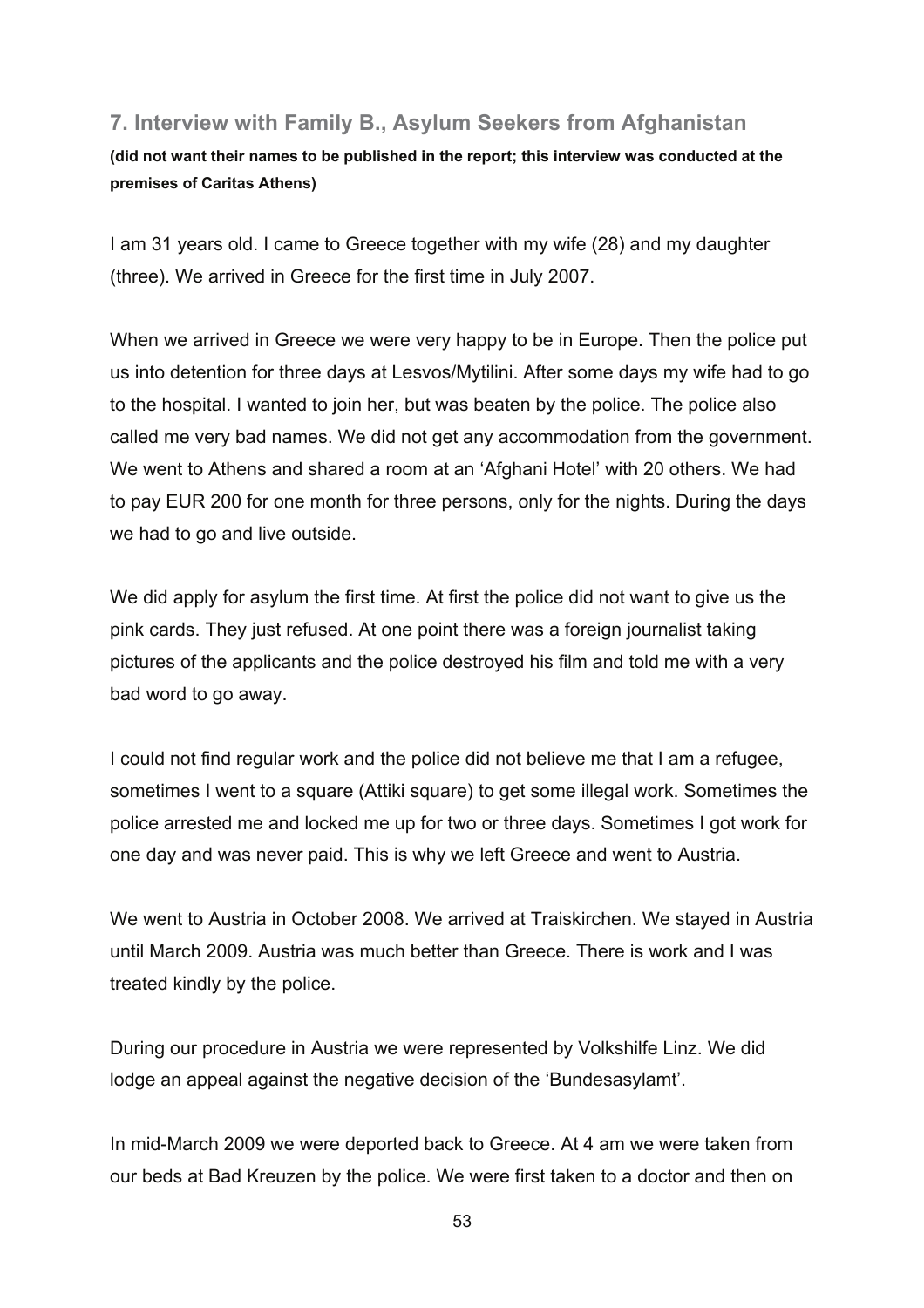the plane. A kind policeman told me that he did not like to send us back, but it was the European Law. At 6 pm we were back in Greece.

After our arrival the Greek police kept us in a kind of prison at the airport for five days. When we arrived, the policemen told me 'Welcome back', and called me a very bad name ('Malaka'<sup>81</sup>). We needed pampers for our daughter and the policeman told us that he would sell them to us for EUR 20 per pack. We could not afford that.

At the airport I was told by the police to write "The Taliban came into Afghanistan and I went to Greece" on a piece of paper. This is not the real reason why I fled Afghanistan. There was no translator and I did not get any explanations. After five days we were released and went to Athens. It took me six hours to find my bag at the airport. After these five days we received our pink cards at the airport.

We were not allocated to any accommodation facilities. We are still living at the Afghani hotel. We went to the GCR and received a recommendation paper, but there are no free places at the centers right now. GCR is representing us.

We get nothing from the Greek government. Since we came back I had work for only seven days in total. It was just enough to pay for the hotel. We go to a church (Oasis, Protestant Church) to get food for ourselves. We went to the NGO Praksis for support. We went to a hospital for some tests, but there is no translation. We know many other asylum seekers and Dublin returnees who are in exactly the same situation as we are. None of them is receiving any government accommodation or support.

We are not receiving any information or documents on our asylum procedures and so far we have no decisions. The only 'interview' we had was the one at the airport.

<sup>1</sup>  $81$  According to Wikipedia, the Greek word 'Malaka' literally means, 'wanker', but can also have meanings like 'arsehole', 'son of a bitch' or 'dick'. All our interview partners from Afghanistan told us that this word was used very often by the Greek police and described it as very demeaning and extremely offending for Afghans.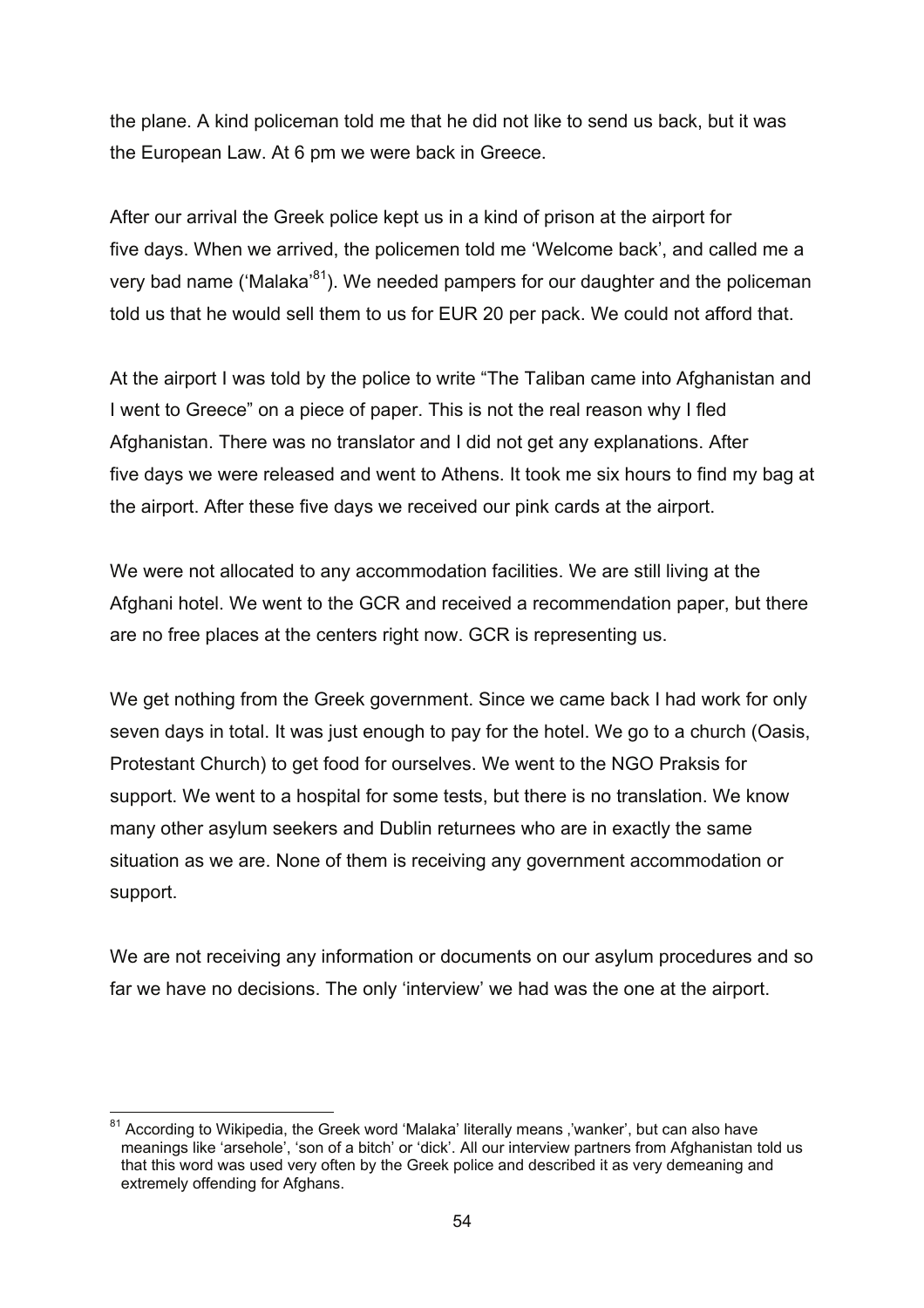### **8. Interview with Mr. C., Asylum Seeker from Afghanistan**

#### **(did not want his name to be published in the report; this interview was conducted at the premises of Caritas Athens)**

I was born in Afghanistan, I am 33 years old. I went to Greece alone. I arrived here the first time four months ago.

I came to Greece by car from Turkey, I stayed in a place (room) for one month. I do not know where that was. I did not contact the police, did not apply for asylum and I was not fingerprinted that time. After this month I went to Austria by truck. We bought a mobile phone in Greece, so the Austrians knew from the receipt that I had been in Greece before. Now my niece is living in Austria and I am here.

I spent approximately 2.5 months in Austria, two of these in detention. I did lodge an appeal against the first negative decision I got from the Austrian 'Bundesasylamt' (Federal Asylum Authority), I was represented by a lawyer.

I was deported back from Austria only 20 days ago (beginning of May 2009). At 7 am the police came to my room and said 'Sorry, but you have to leave Austria'. Then they took me into detention. The next day they took me to Vienna and then to the airport and to Athens.

After three days in the airport jail they gave me the pink card and told me to leave. I was not given any place to stay. Now for 20 days I have been living in the street and in parks. At the airport I was asked to write down why I had left Afghanistan. There was no interview, no translation, no information. I did not even have permanent access to water and they sometimes did not give me food. I went to GCR and they told me to see the police to declare my address, but the police told me to come again after a week. I do not understand why they told me to go to the police and I did not get any accommodation. I am often feeling dizzy and do not get medical treatment.

Yes, I was able to apply for asylum at the airport, but I live in the street. What should I do? I have lunch at Caritas and dinner at another church and then I sleep in the park. I know many other asylum seekers and they are all in this situation. No one I know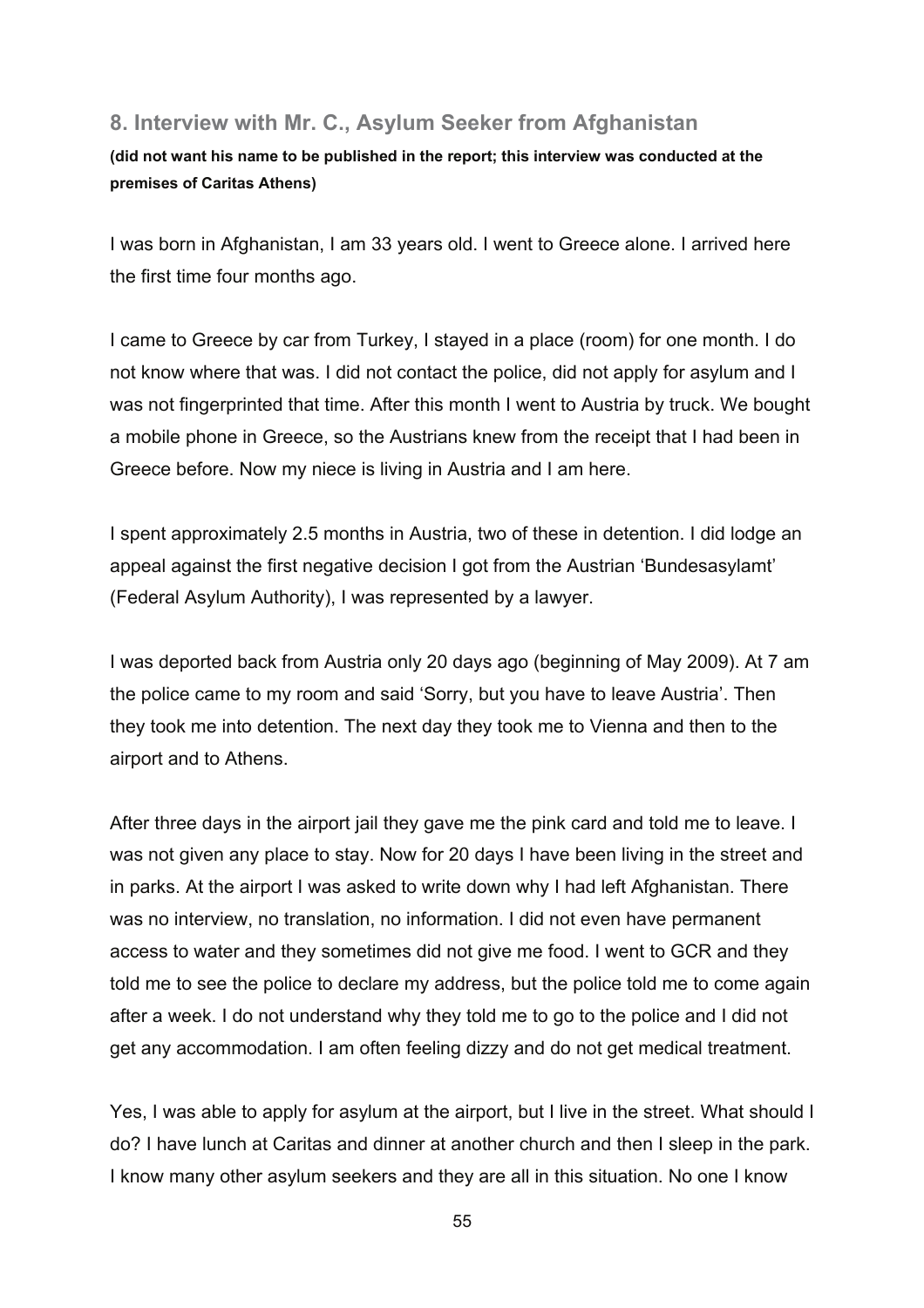has received any accommodation from the government or other government support like food, clothing or health services. The only support we get is provided by some NGOs – but it is not enough.

I do not have a job and I cannot find one. The biggest problem is language. I do not speak Greek. Now because of the economic crisis it is even worse. Now you do not get a job, even if you speak Greek.

I did not experience any physical xenophobic attacks in Greece so far, but the police are often speaking very badly about asylum seekers and calling them very bad names ('Malaka' $82$ ). There is generally a lot of verbal abuse by the police.

During my asylum procedure in Greece I am legally represented by the GCR. So far I did not receive any information on my procedure and I did not receive any decisions or other documents. I never had any interviews with the police or other state authorities about my asylum claim and the reasons for my flight from Afghanistan.

There is no law in Greece.

<sup>1</sup>  $82$  According to Wikipedia, the Greek word 'Malaka' literally means ,'wanker', but can also have meanings like 'arsehole', 'son of a bitch' or 'dick'. All our interview partners from Afghanistan described it as very demeaning and extremely offending for Afghans.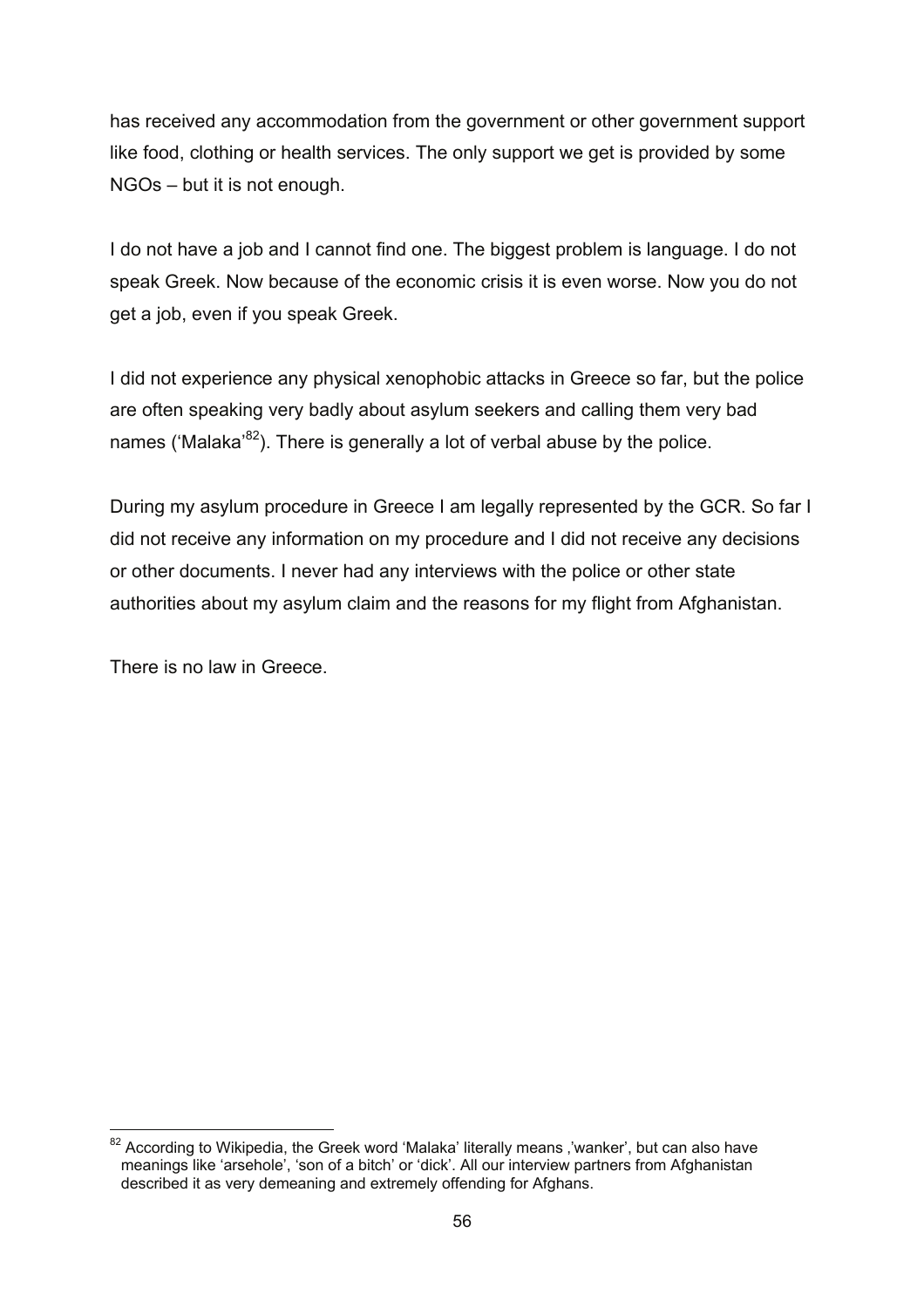# **9. Interview with Mr. D., Asylum Seeker from Afghanistan**

### **(did not want his name to be published in the report; this interview was conducted at the premises of Caritas Athens)**

I was born in Afghanistan, I am about 20 years old. I arrived in Greece together with Mr. E. We both came here for the first time ten months ago.

I arrived at Lesvos/Mytilini and was fingerprinted there. After 16 days in detention at Mytilini I went to Athens, saw the very bad living conditions for asylum seekers here and immediately went on to Austria by truck without even trying to apply for asylum in Greece.

I spent approximately 5.5 months in Austria, 15 days of these in detention. I was accommodated at Traiskirchen. I lodged an appeal against the first negative decision I got from the Austrian 'Bundesasylamt' (Federal Asylum Authority), I was represented by a lawyer from Diakonie.

I was deported back from Austria at the end of March 2009. Mr. E and I both left the Traiskirchen camp to leave Austria and go on to another country. At the 'Westbahnhof' railway station the police caught us and put us into jail where we stayed for 15 days. After that they took us to the airport and to Athens.

After four days in jail at Athens airport and after the fingerprinting they asked me to write down why I had left Afghanistan. Then they gave me the pink card and told me to leave. I went to Athens and to Patra to go to another country again. Then my nose was broken by a policeman at Patra and we went back to Athens again. Here I went to the hospital to get treatment for my nose. A doctor quickly manually corrected my nose without any anesthesia.

Now I am staying at an Afghani hotel for EUR 3 per night. I cannot stay there during the day. My parents send me money from Afghanistan so I can survive here. I did not receive any accommodation from the Greek government and no food, clothing or adequate health care.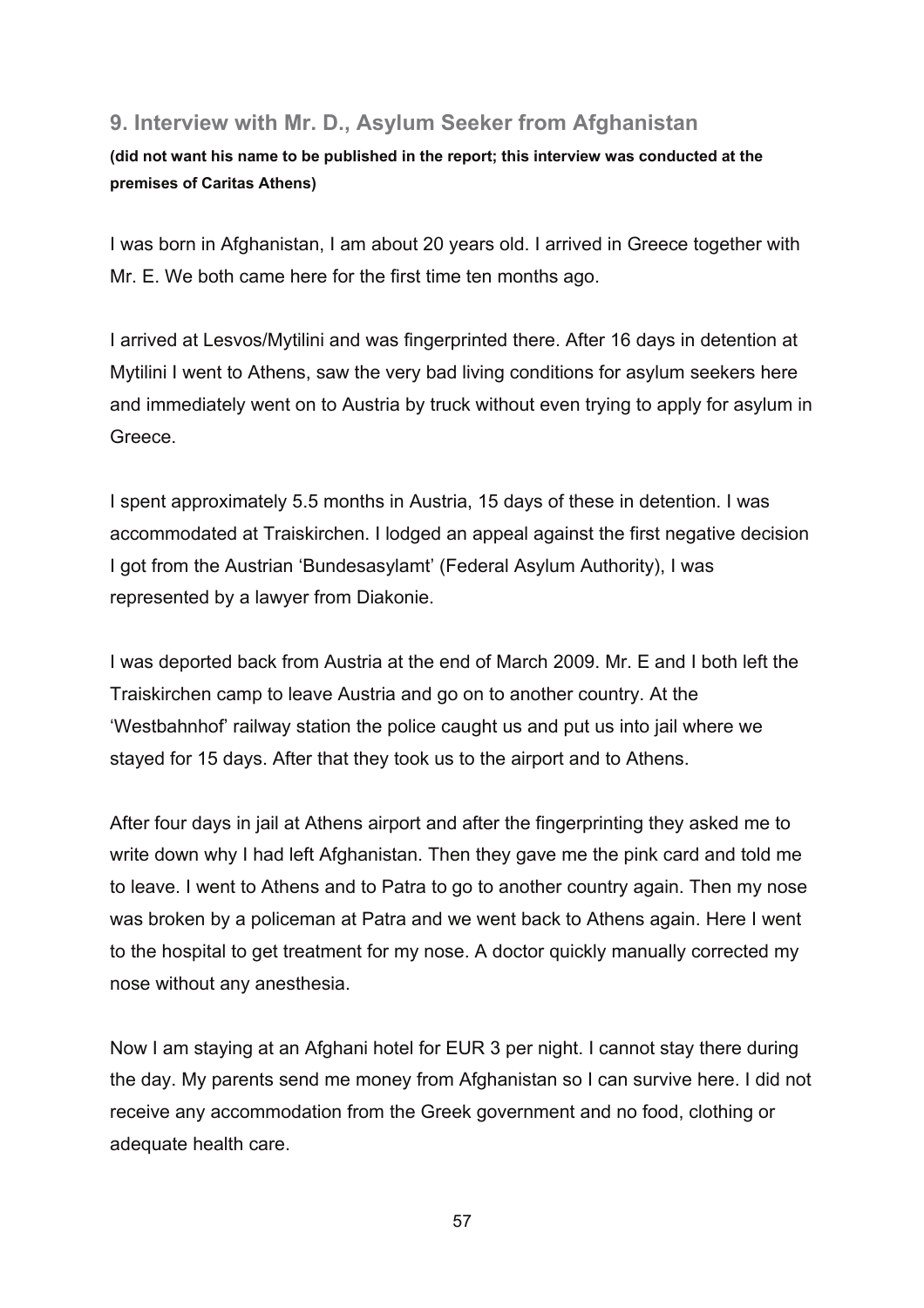All the other asylum seekers I know have the same problems. They also get nothing from the government, no accommodation, no food, no clothing, no health care.

There are not even any jobs now because of the economic crisis. I do not have a job.

I was beaten severely on my nose by a policeman at Patra. My nose was broken and had to be corrected. The police often call us very bad names and insult us.

I regularly visit the GCR, but so far they were not able to help me. At present I have no information about my asylum procedure, I did not receive any decision or documents.

I have not had a proper interview with translation.

Greek law does not protect asylum seekers.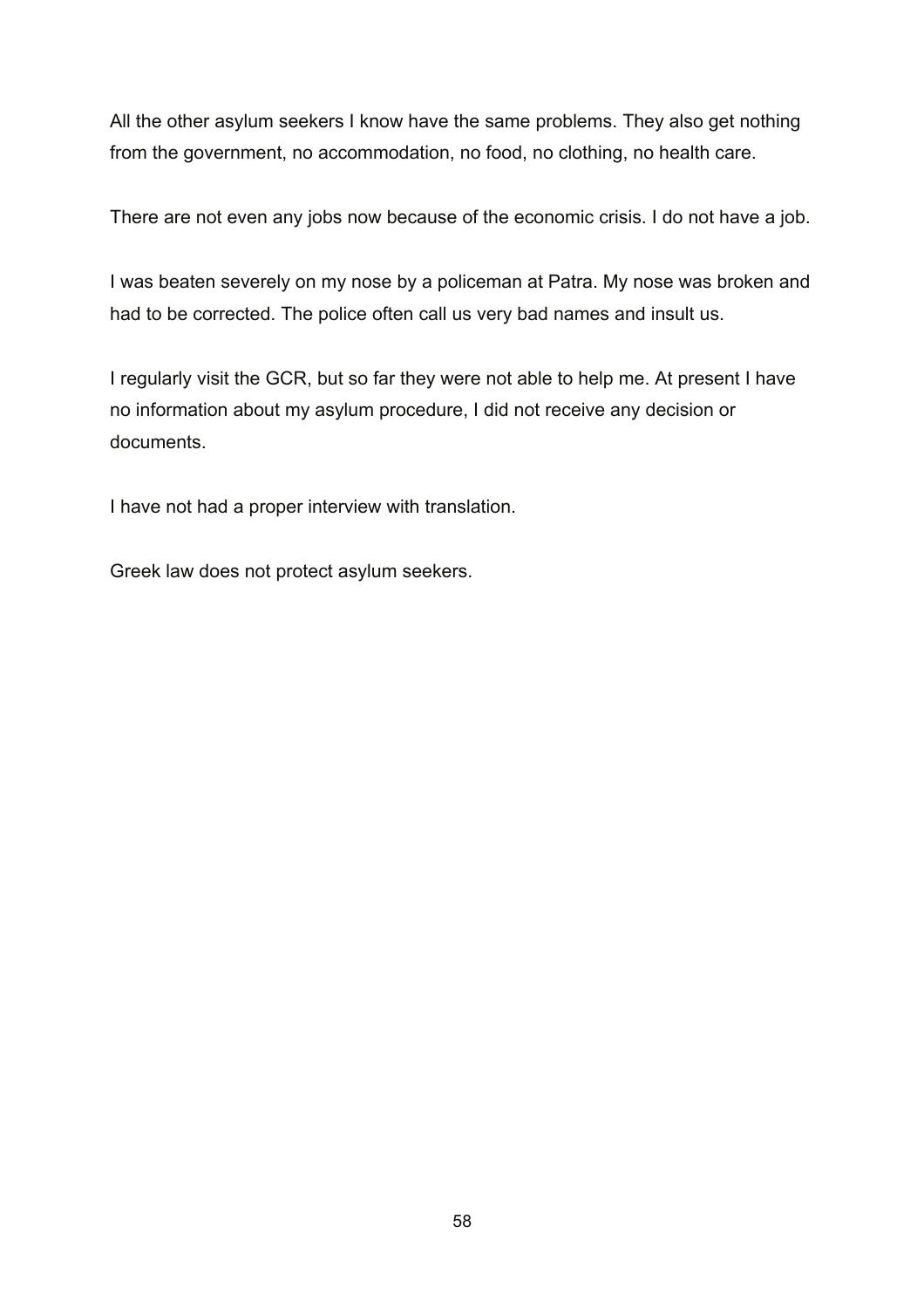### **10. Interview with Mr. E., Asylum Seeker from Afghanistan**

#### **(did not want his name to be published in the report; this interview was conducted at the premises of Caritas Athens)**

I was born in Afghanistan, I am 21 years old. I came to Greece alone, I do not have family members in Greece or in other EU countries. My first arrival in Greece was ten months ago. I arrived together with Mr. D.

I arrived at Lesvos/Mytilini. There I was fingerprinted, kept in detention for about two weeks and then released. I went to Athens. There I sat in a church for some hours, after that some other Afghans asked me to come to Patra with them. From Patra I went to Austria on a truck after about one month without applying for asylum in Greece as the situation for asylum seekers was too bad.

Like Mr. D I stayed in Austria for about 5.5 months. I spent about two weeks in detention.

Yes, I did appeal against the negative decision of the 'Bundesasylamt' (Federal Asylum Authority) in Austria. I was legally represented by someone from Diakonie at Traiskirchen.

I was deported back to Greece at the end of March 2009. I left the Traiskirchen camp together with Mr. D to go to another country by train. We were caught by the police at the railway station (Westbahnhof) and put into prison. After about two weeks in prison we were returned to Greece.

At the Athens airport I was put in jail for four days. The police took my fingerprints and asked me to write down why I had left Afghanistan. There was no interview and no translation. I could not understand anything. Then they gave me the pink card, told me to leave and I went back to Athens.

I have not received any accommodation, food, clothing or other support from the Greek government – just like all the other asylum seekers I know. All we can get is a little support from a few NGOs now and then. Now I am staying at an Afghani hotel. I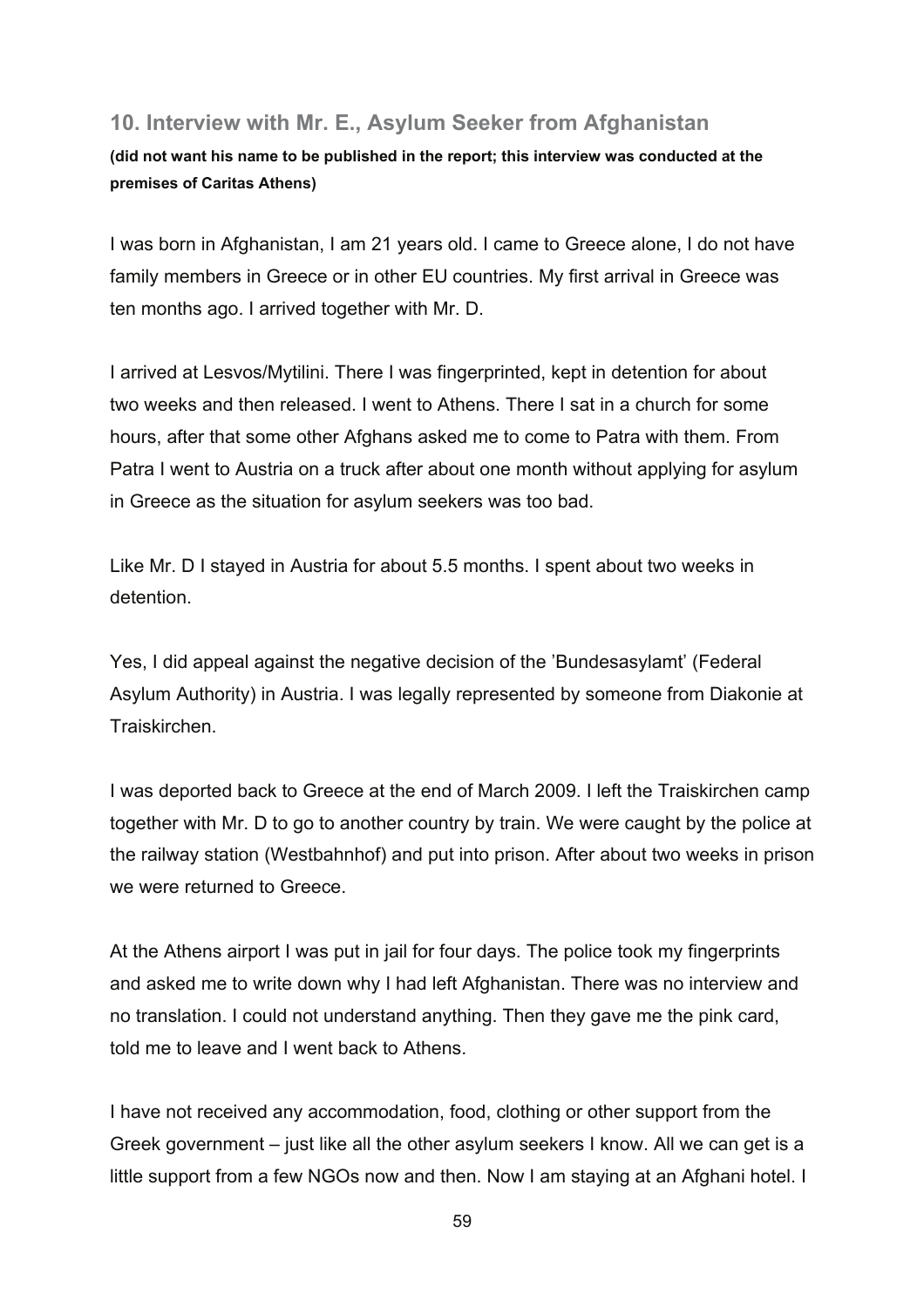have to pay EUR 3 per night. I have to spend the days outside. I pay for the hotel with the money which my parents send me, so I can survive.

No, I do not have a job. There is no work here, especially now due to the economic crisis. Apart from that I do not speak Greek and there is no interpretation anywhere. I find it very hard to understand anything.

So far I have not experienced any physical xenophobic attacks by Greeks or the Greek police. I do not fight the police. But there are a lot of bad words the police is using for asylum seekers.

I tried repeatedly to get help from GCR, but so far unsuccessfully.

I have no information on my asylum procedure, I did not receive any decision or other documents so far. I never had a real interview about my asylum claim and nobody gave me any explanations which I could understand.

The legal situation in Greece is very bad.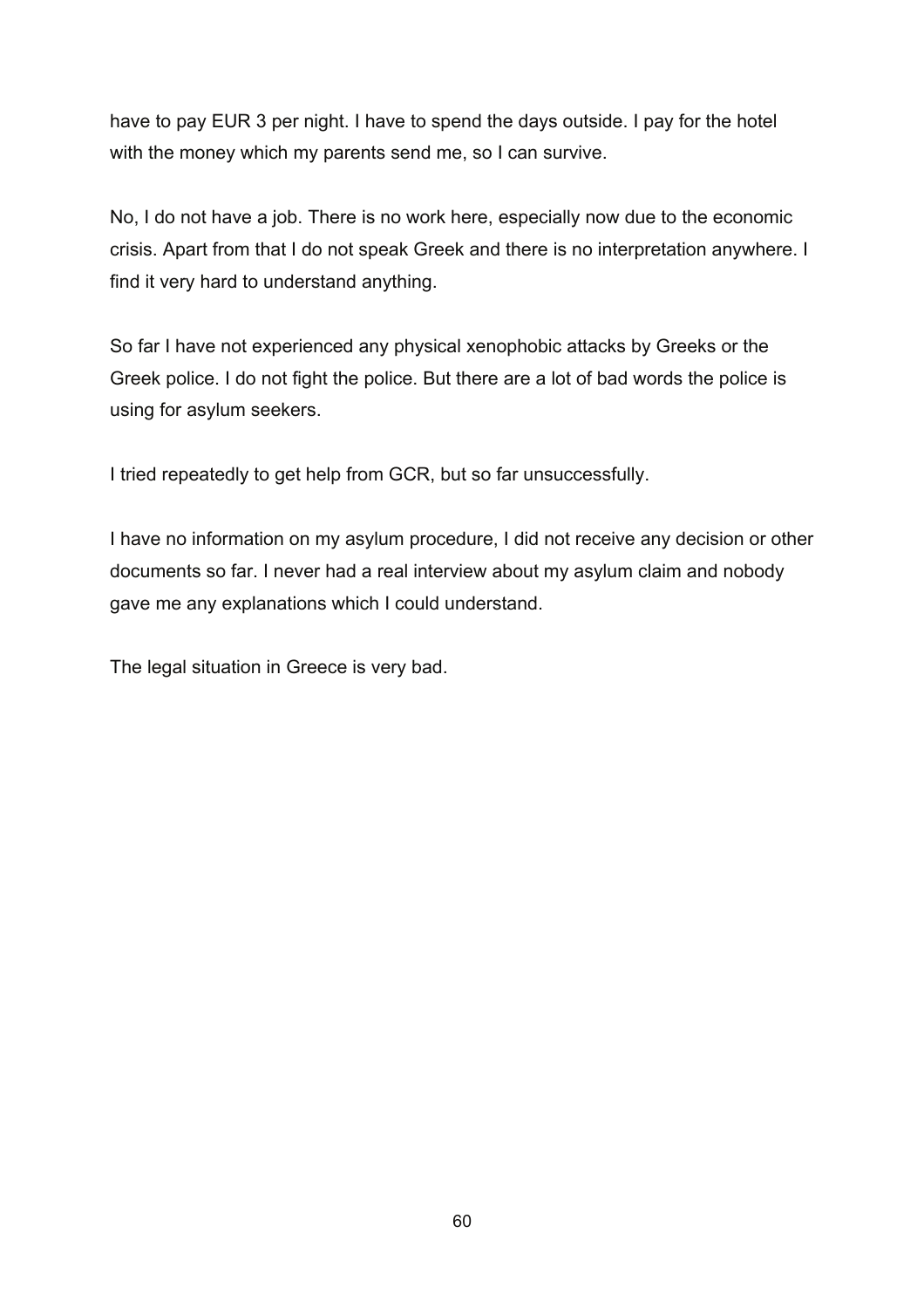## **11. Interview with Family F., Asylum Seekers from Afghanistan**

**(did not want their names to be published in the report; this interview was conducted at the premises of Caritas Athens)** 

I was born in Afghanistan, I am 58 years old. I came to Greece for the first time about 20 months ago together with my wife and two children (17 and 20 years old). Another son (15) is still staying in Austria.

When we first came to Greece we arrived at Lesvos/Mytilini and were fingerprinted there. The Police took us into detention where we had to stay for five days. Afterwards they gave us a white paper and told us that we can stay in Greece for only one month or apply for asylum. Then we went to Athens. When we saw the very difficult situation of the people, that they receive no help, we went to Vienna via plane. We did not try to apply for asylum in Greece then as the situation of asylum seekers is so bad. We were in Greece for about eight months before we went on to Austria.

We stayed in Austria for about six months. I did receive the negative decision of the Austrian 'Bundesasylamt' (Federal Asylum Authority) and lodged an appeal. I was represented by Volkshilfe Linz. But the second decision was also negative.

I was deported back to Greece at the beginning of February 2009. Before that I was in jail in Graz. The police took me to a prison at Vienna airport. After spending one night there they took me to the plane back to Greece.

After my return to Athens airport I asked a policeman for a cigarette, but he had breakfast. Afterwards I asked him again and he lit a cigarette in front of me and smoked it himself. He called me bad words. He even threw a door into my face so that some of my teeth fell out. I went to the police after this and reported him. After spending three days in detention at the airport, I received my pink card and they told me to leave. There was no interview at all. They did not even ask me to write down why I had left Afghanistan. There was no translation either. I did not receive any information, no explanations and no support at all. I went to GCR, but they couldn't help me either. We do not receive any support from the Greek government.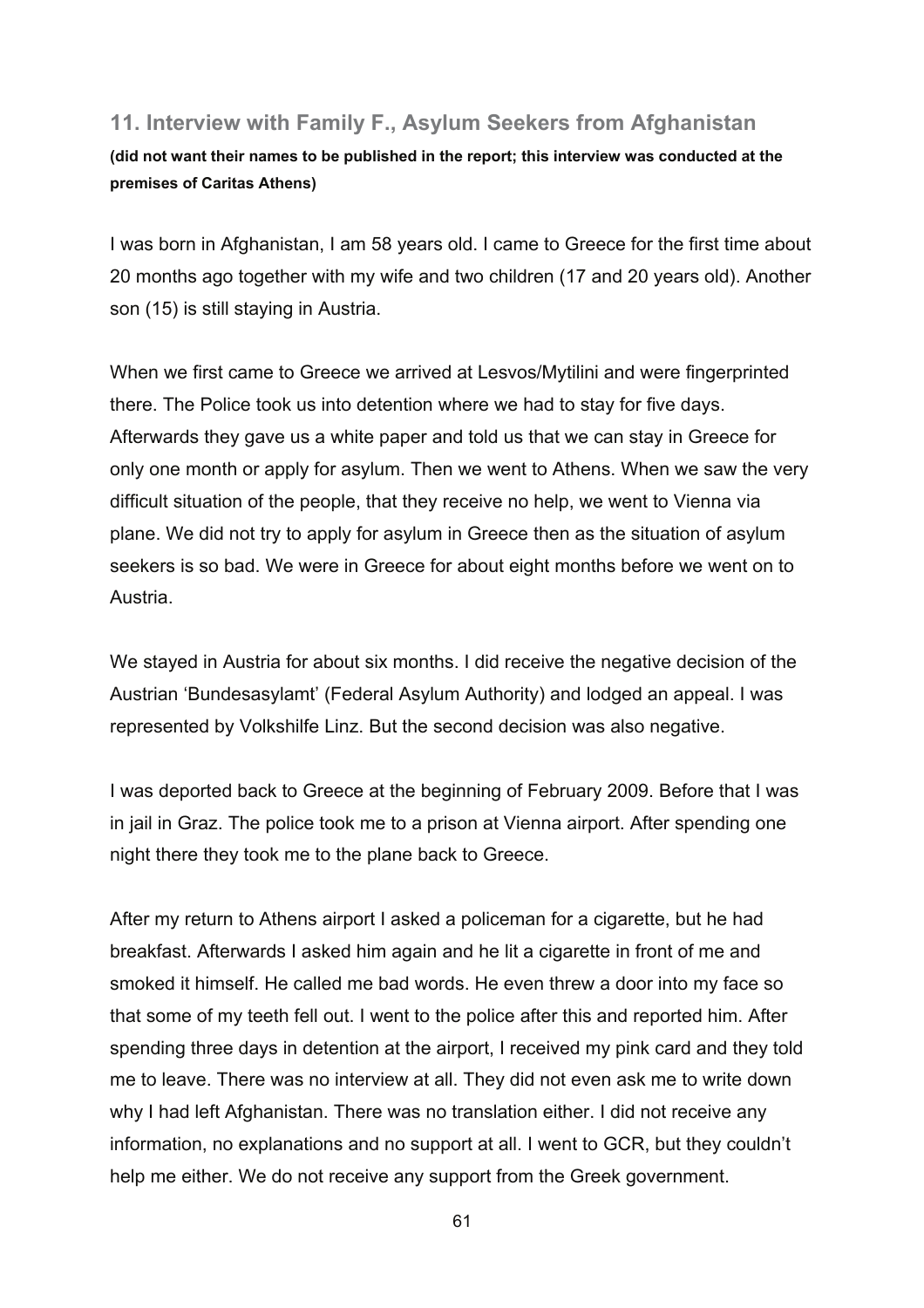I know many other asylum seekers in Athens and they also do not receive any accommodation, food, clothing or other support. So we are sleeping in some Afghani hotel. For one family it costs EUR 200 a month. My family in Afghanistan is sending money to us, so we can survive here. For food we go to some church.

No, I do not have a job.

Our children are not going to school, they have a deportation order, not a pink card. So they cannot go there.

GCR is representing me in the asylum procedure. I have no information about my asylum procedure, no decision and no other documents.

Main reasoning in the decision of the Austrian 'Asylgerichtshof' (Asylum Court):

- 1. Dublin returnees actually do have access to the Greek asylum procedure.
- 2. With regard to Mr. F's claim that in Greece there is no support for asylum seekers it has to be stated that such a situation could not be verified by the Swedish Fact-Finding Mission in April 2008; on the contrary, the reception of adults in Greece is on an acceptable level.
- 3. Since asylum seekers are allowed to work in Greece, Mr. F's claim that he would be facing an existential threat, homelessness or destitution is not credible. Therefore Art. 3 ECHR is not violated.
- 4. Mr. F was not the victim of any assaults.
- 5. Mr. F is not specifically vulnerable.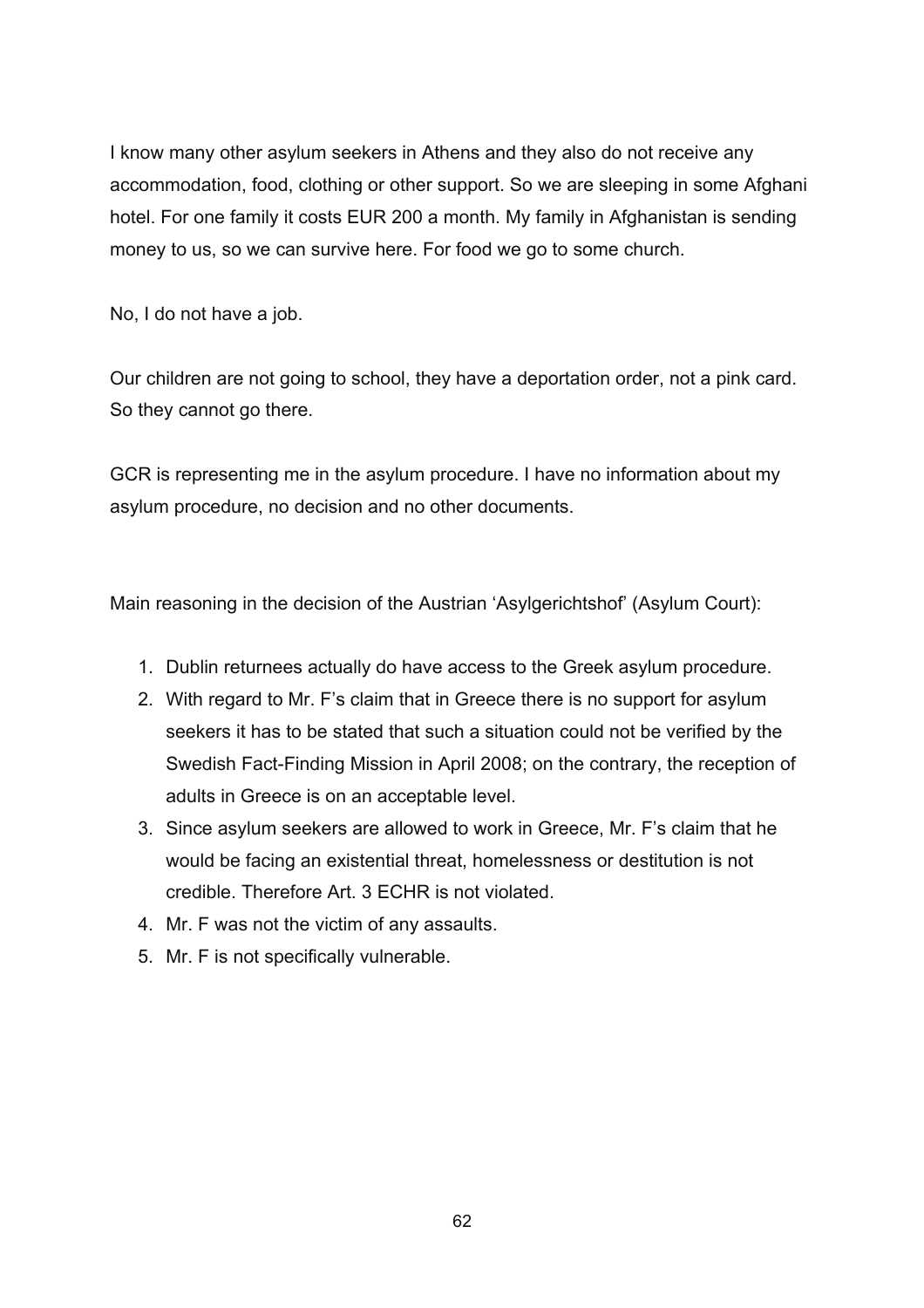# **12. Interview with Family G., Asylum Seekers from Afghanistan**

**(did not want their names to be published in the report; this interview was conducted at the premises of Caritas Athens)** 

I was born in Afghanistan. I am 29 years old. I arrived in Greece for the first time about 20 months ago together with my husband and two children (seven and nine years old).

We arrived at Lesvos/Mytilini, were fingerprinted and kept in detention for four days. After that we received a white paper telling us either to leave Greece within 30 days or to apply for asylum. Then we went to Athens. We lived there for four months. We stayed in a room (4x4 m) which cost us EUR 200 per month. Our daughter stole bananas at the market since we didn't have anything to eat. Afterwards we went by ship to Italy and then to Austria. We did not try to apply for asylum in Greece at first because we saw that the situation was so bad for asylum seekers: no jobs, no government support at all.

We lived in Austria for six months. The children and I were staying at Timmelkamm, my husband at Thalham.

We appealed against the first negative decision. We were represented by Caritas St. Georgen.

We were deported from Austria in July 2008. At 2 or 3 pm six policemen came to our room. My two children and I were brought to the plane.

After our return we had to stay in detention at the airport for two days. Afterwards the police gave us the pink cards and we went to look for our bags. Police asked us without a translator why we had gone to Austria. We had to sign a paper in order that we were allowed to leave. The whole family was together again at the airport in Athens. We went to Petrou Ralli police division for the extension of the pink cards. There the police asked us who had issued our pink cards. In the end they extended the cards. We went to GCR and talked to the social worker. He said that we can try at the church, that they don't have food either and cannot help.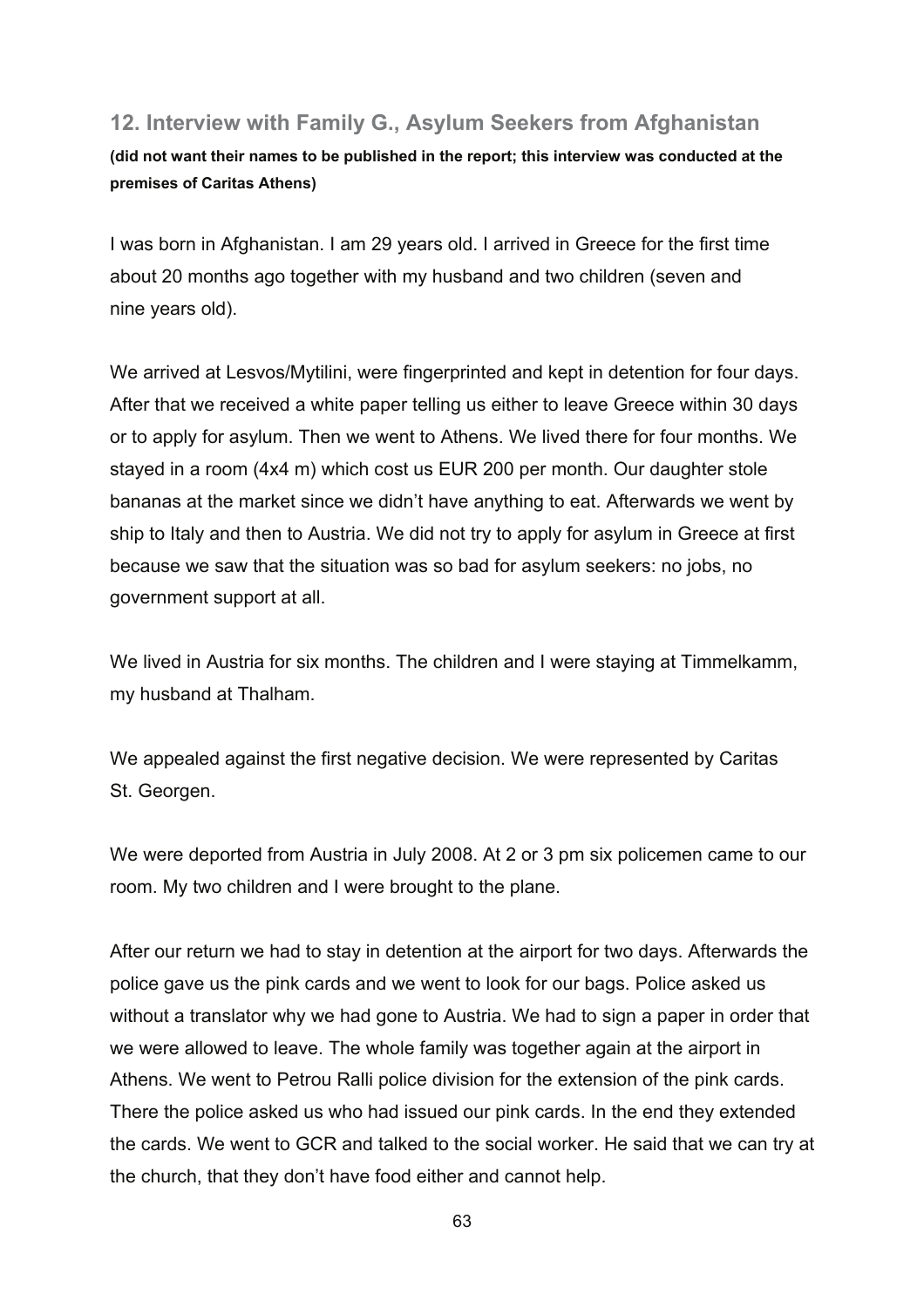It is the same for all other asylum seekers we know. Just like us they do not receive any support from the Greek government. Like many of them we also live in a kind of Afghani hotel. We have to pay EUR 200 per month for sleeping there.

I have no job. My husband regularly goes to a square near Omonia square to look for work. Maybe twice a month he manages to get a small job. For one day of work you receive about EUR 20 to 25. That is not enough. I have to borrow money from other people to survive. My husband is often ill.

I went to GCR four times so far to ask for support. They told me that they are not going to represent us since our pink cards are not valid any more – we do not have a valid address. I never received any information on my asylum procedure. And we never had an interview with the authorities to find out why we had fled Afghanistan.

The school told me that my younger daughter does not understand Greek, so she should not come to school any more. She needs a language course.

Main reasoning in the decision of the Austrian 'Asylgerichtshof' (Asylum Court):

- 1. Dublin returnees actually do have access to the Greek asylum procedure.
- 2. Ms. G did not intend to lodge an asylum application in Greece before she went to Austria and did not explicitly ask the Greek authorities for support as an asylum seeker. Any speculations about her chances to be recognised as a refugee are inappropriate under these circumstances.
- 3. Based on the available reports about the Greek asylum system it is not evident that Ms. G (who is not specifically vulnerable) would be confronted with a hopeless situation due to denial of accommodation after her return to Greece – even if there is criticism of singular cases in this respect.
- 4. It has to be mentioned that all EU member states are obliged to transpose the EU reception directive and therefore there is reason to assume that there is medical support available for asylum seekers in Greece.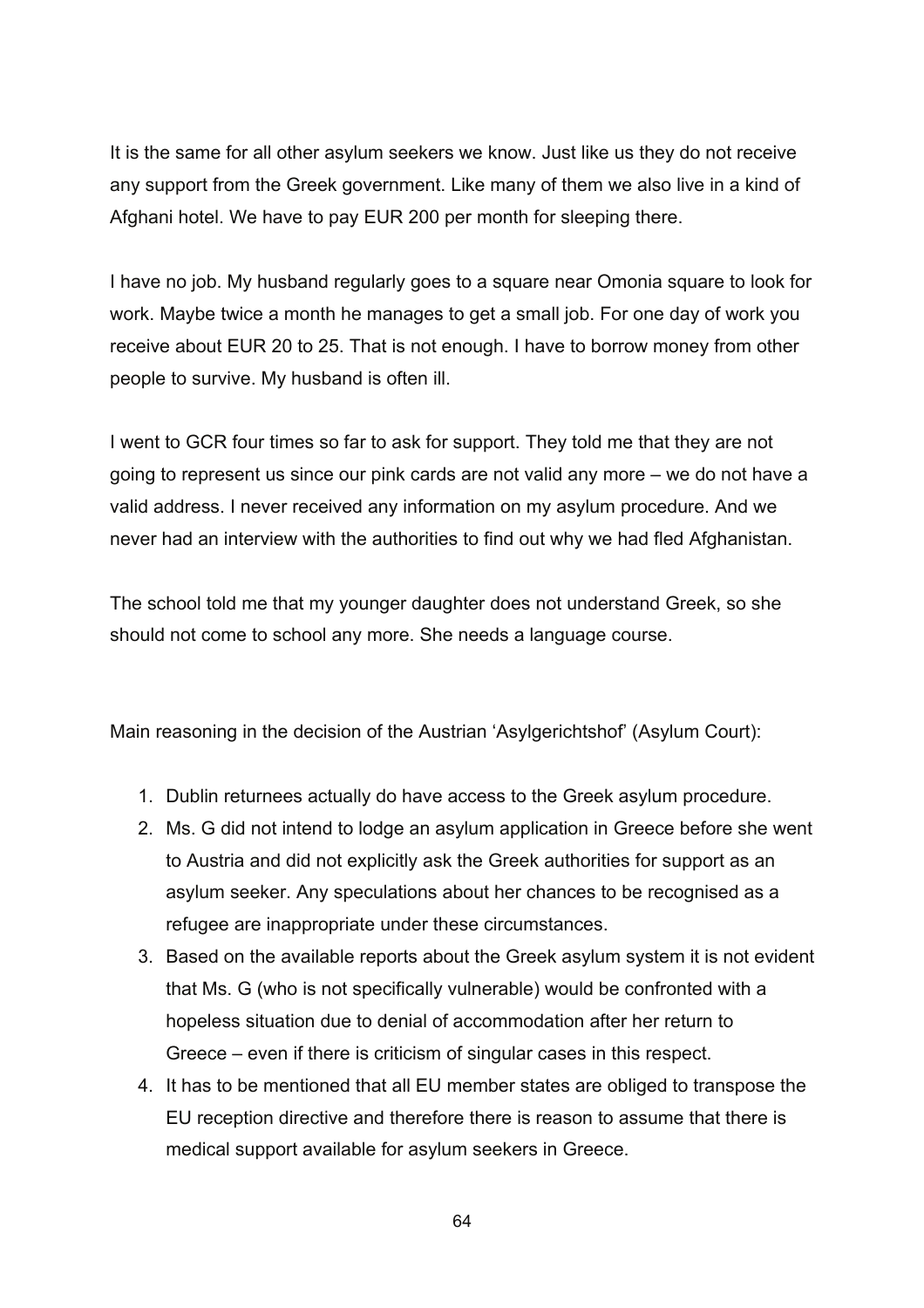# **13. Interview with Family H., Asylum Seekers from Afghanistan**

**(did not want their names to be published in the report; this interview was conducted at the premises of Caritas Athens)** 

We are from Afghanistan. I am 30 years old. I came to Greece about six months ago together with my wife (25), my son (three) and my daughter (school age, was not present during the interview because of an illness).

We first came to the Lesvos/Mytilini detention centre. We stayed there for about one month and were fingerprinted. At Mytilini during the food distribution – sometimes I was a few minutes late and the policeman threw our food on the floor. We felt treated like animals, not humans.

Then we went on to Athens. I tried two or three times to apply for asylum at the Petrou Ralli police division. The police there was beating the migrants. I was not able to lodge an asylum application.

Other people from Afghanistan who had already been staying here for two years told us how bad the situation is. A policeman who was born in an Arabic country told us that not even he gets paid for months sometimes. So because of this very bad situation here we went to Austria. We did not apply for asylum, went to the airport and flew to Vienna in January 2009.

We stayed in Austria for about 3.5 months. We were accommodated at the Thalham centre. When we received the first negative decision we lodged an appeal. Caritas Thalham helped us to write the appeal. There was no translator for our language there. The decision of the Asylum Court was also negative.

We were deported back to Greece at the end of April 2009. We were living in a pension at Bad Vöslau. On Sunday at 7 pm the police came and took me to a prison in Vienna. On Monday 10 am we were taken to the airport. At the airport there are separate jails for the women and the men. We went onto the plane via a separate entrance.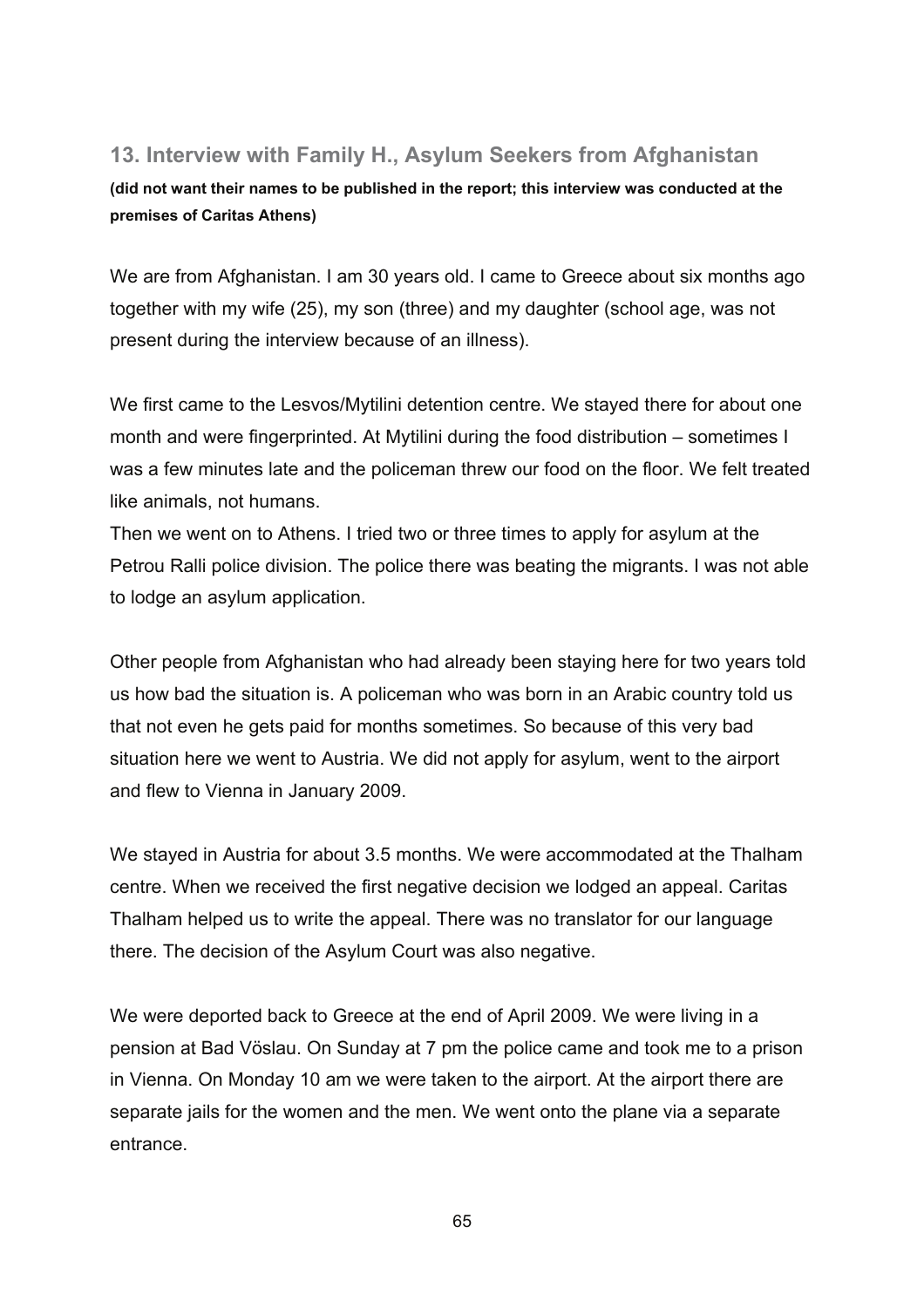After our return to Athens airport we had to stay in prison for five days. We were together. Then the police welcomed us with a bad name ('Welcome back, Malaka'<sup>83</sup>). Then they gave us the pink card and told us to go away. When we asked them what we should do and where we should go they said they don't know. They asked us why we had returned to Greece and not stayed in Austria. We asked for a place to stay and for some money for living, but they just asked: 'Who are you and why have you come back to Greece?'. There was no translator at the airport. We were just given a piece of paper and asked to write down why we had left Afghanistan. They gave us no information, only told us: 'Just take the pink card and leave!' They gave us no food and no money for the bus/taxi. We received no information about NGOs or other possible sources of support. There was an asylum seeker who had been returned from Britain and he asked to be accommodated. The policeman at the airport only told him that if he wanted he could remain in the airport jail for two to three years and then he could leave the country.

We were not given any government accommodation or support. The first two or three days in Athens the whole family was sleeping in a park. Then I met another person from Afghanistan who had been living in Greece for a long time. After six to seven years he is still an asylum seeker and he offered me to stay at his home. Now we are living with this person and will pay for the accommodation when I will have found some work to earn some money. Usually I go to Attiki square in the mornings (5 am – 11 am) to wait for work, but so far I only managed to get work two to three times a month. So we don't have work, money, nothing. Every day we come here to Caritas to get something to eat as we cannot buy anything. We went to GCR to ask for accommodation and more help. Sometimes there is no translator, sometimes there is no social worker present. I heard from other asylum seekers that they have been on the GCR accommodation list for more than a year and are still waiting. We have another appointment with the GCR social worker tomorrow to ask for accommodation.

<sup>1</sup>  $83$  According to Wikipedia, the Greek word 'Malaka' literally means ,'wanker', but can also have meanings like 'arsehole', 'son of a bitch' or 'dick'. All our interview partners from Afghanistan described it as very demeaning and extremely offending for Afghans.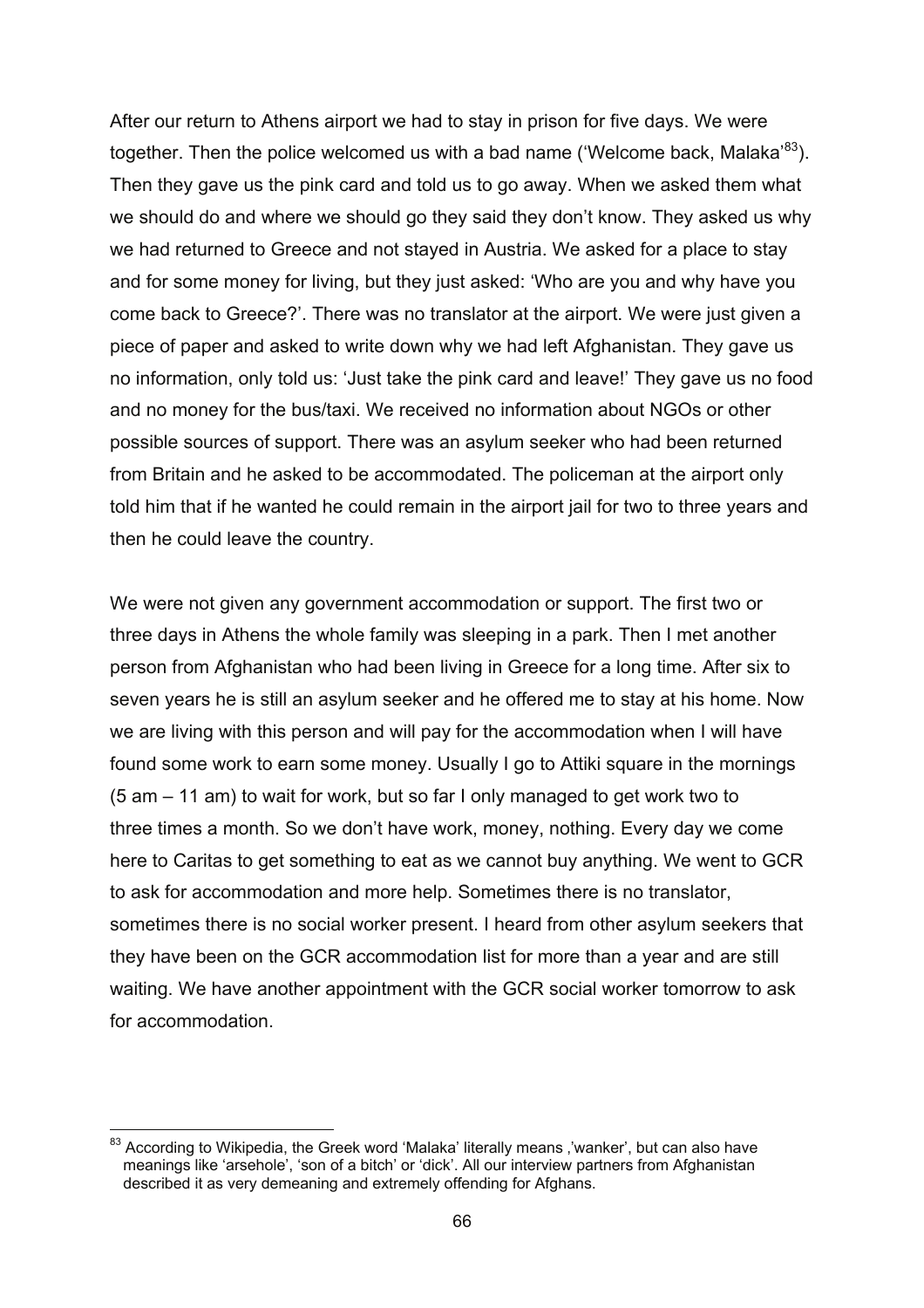We only know about one asylum seeker family who received accommodation in an NGO camp far away from Athens. This camp is in a bad condition. All the other asylum seekers we know are in the same situation that we are in. We don't receive anything from the Greek state.

Our daughter is ill right now. We went to the 'Doctors of the World' for some treatment, but they told us to come again in two days. We do not know where the hospital for children is, we do not know our way around. In Austria asylum seekers are taken care of – here we get nothing. Not even the money for the bus.

No, our daughter is not going to school. We do not have an official address, cannot afford it. Someone offered to sell us such an address for EUR 100.

As for legal representation for our asylum procedure I asked GCR, but have no answer so far. We have no information about our asylum procedure, no decisions, no other documents. There was no interview so far, apart from the one at the airport. And there we did not understand anything as there was no translation. Only a policeman and a lawyer.

Main reasoning in the decision of the Austrian 'Asylgerichtshof' (Asylum Court):

- 1. Mr. H's claim that he was unable to lodge an asylum application in Greece and was sent away by the police is not credible because he did not mention this during his first interview with the Austrian police.
- 2. Dublin returnees actually do have access to the Greek asylum procedure.
- 3. With regard to Mr. H's claim that in Greece there is no support for asylum seekers it has to be stated that such a situation could not be verified by the Swedish Fact-Finding Mission in April 2008; on the contrary, the reception of adults in Greece is on an acceptable level. Every asylum seekers has access to public medical and health support.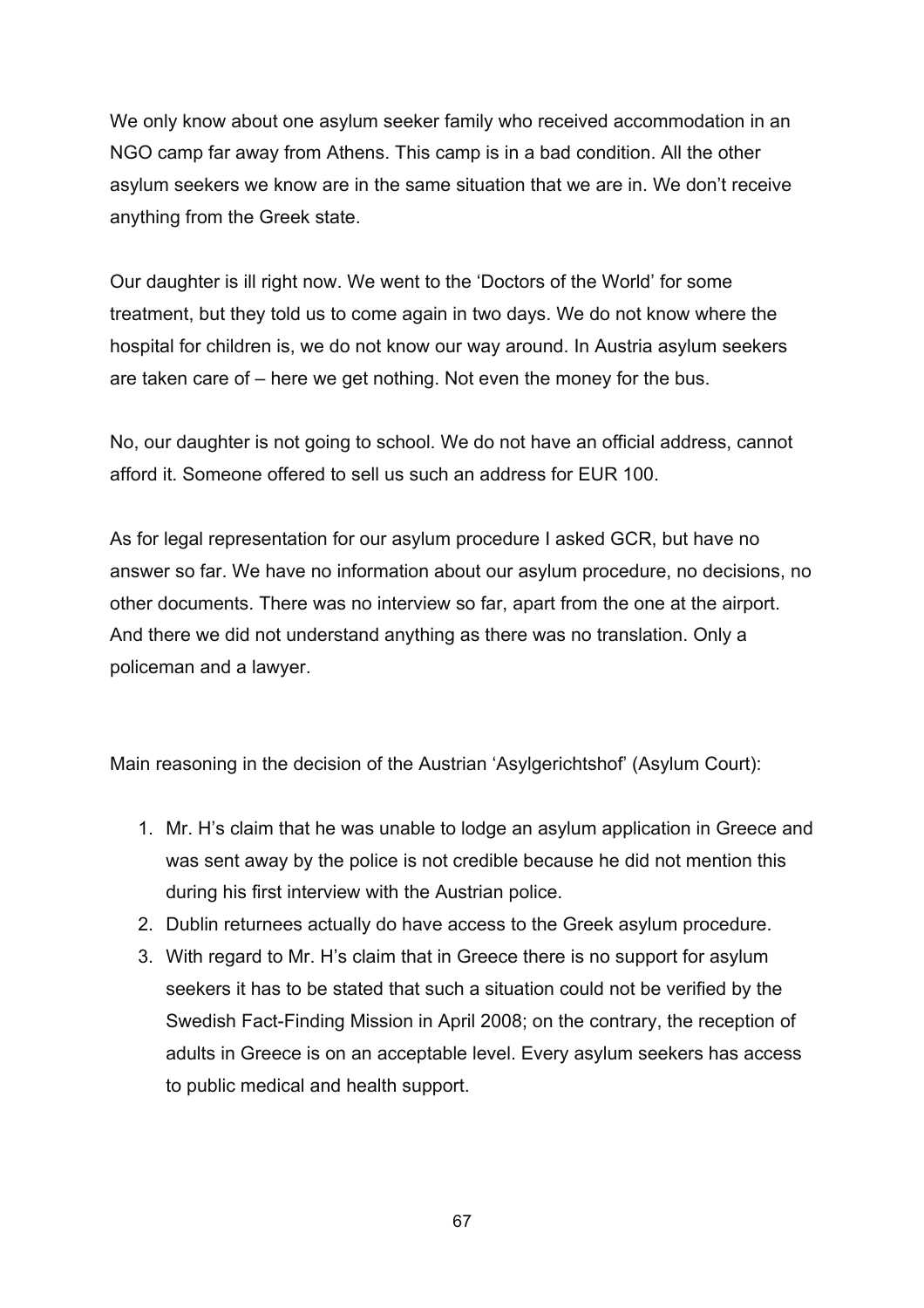- 4. Asylum seekers in Greece are allowed to work, therefore there is no danger of a violation of Art. 3 ECHR with regard to subsistence and accommodation possibilities.
- 5. Mr. H did not lodge an asylum application in Greece before he went to Austria, therefore he denied himself any possibilities of Greek state support as an asylum seeker. Any speculations about his chances to be recognised as a refugee are inappropriate under these circumstances.
- 6. From the available country reports it is not evident that there is an existential threat due to lack of food and accommodation.
- 7. Based on the available reports about the Greek asylum system it is not evident that Mr. H would be confronted with a hopeless situation due to denial of accommodation after his return to Greece – even if there is criticism of singular cases in this respect.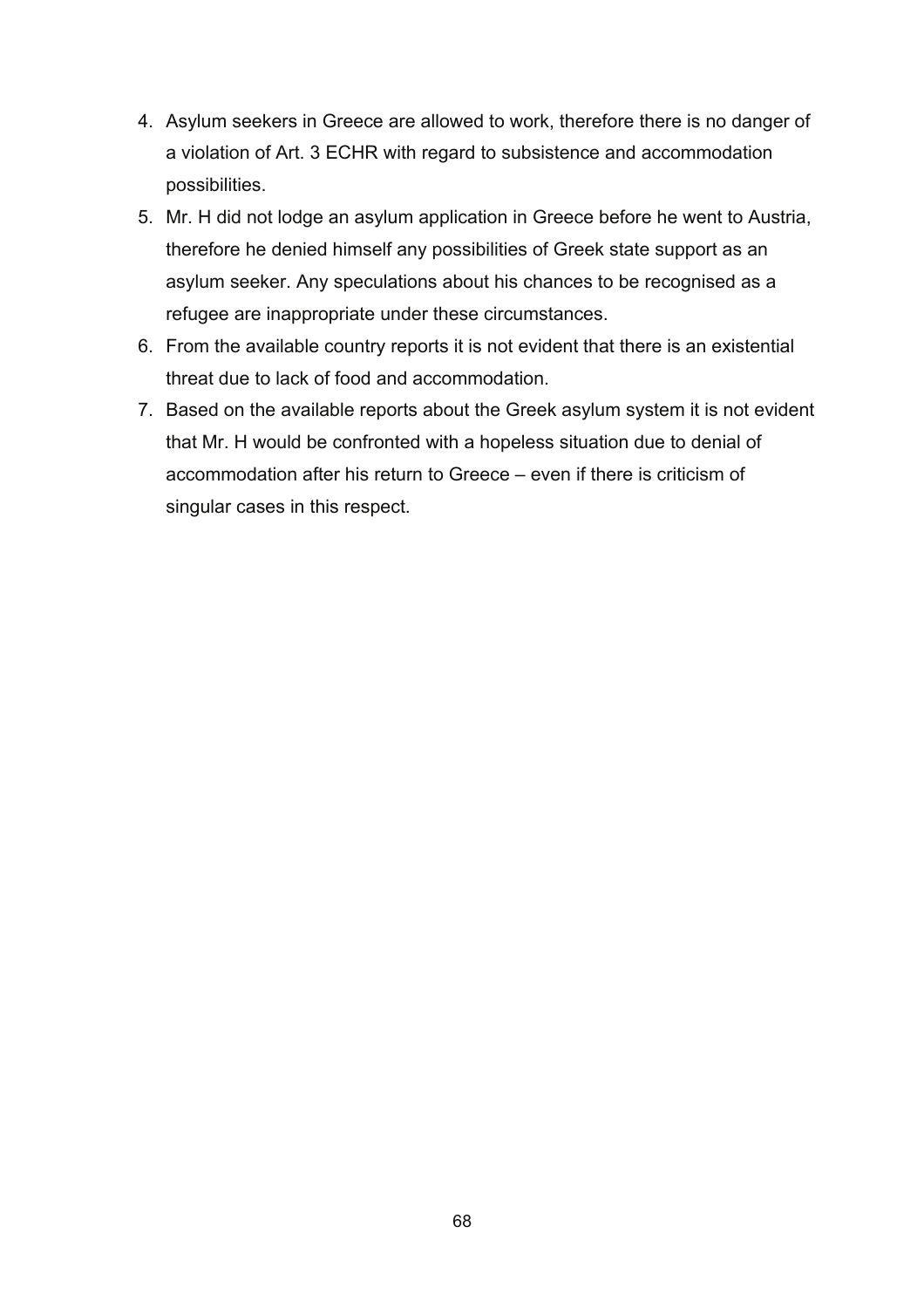### **14. Interview with Mr. I., Asylum Seeker from Afghanistan**

**(did not want his name to be published in the report; this interview was conducted at the Lavrio Asylum Seeker Accommodation Centre of HRC where Mr. I. was accommodated at the time of the interview)** 

I was born in Afghanistan. I am 25 years old. I came to Greece alone, the first time in July 2008.

I travelled via Turkey to the island of Lesvos/Mytilini. There I was fingerprinted, received a paper according to which I should leave the country or lodge an asylum claim. I went to Patra and stayed there for 4.5 months, then went to Italy, then on to Austria.

No, I did not lodge an asylum claim in Greece at that time. I did not want to stay in Greece because the conditions here for asylum seekers are not good. Asylum seekers are in a very bad situation in this country. There is no work and no asylum. Just the pink card which only lasts for six months at a time, then you need another stamp to extend it for another six months.

Even after eight years you only get the temporary pink card. You try to tell them your story and they do not listen, just give you the pink card. You do not get a permanent status and no asylum. Just take a look at the Omonia area and the very bad situation of asylum seekers and migrants there. I saw the situation after my arrival and wanted to leave Greece.

I left Greece in October 2008. I stayed in Austria 4.5 months like a prisoner. When they realized that I had been fingerprinted in Greece they immediately put me into detention where I stayed for 4.5 months. I appealed twice against the decisions of the Austrian asylum authorities. I was represented by Diakonie. But the final decision was negative and so I was deported back to Greece in mid-February 2009.

At Athens airport I was taken off the plane into jail by the police. I was slapped in the face by the police when I wanted to collect my luggage. After four days in jail I received my luggage back, they set me free, gave me the pink card and told me to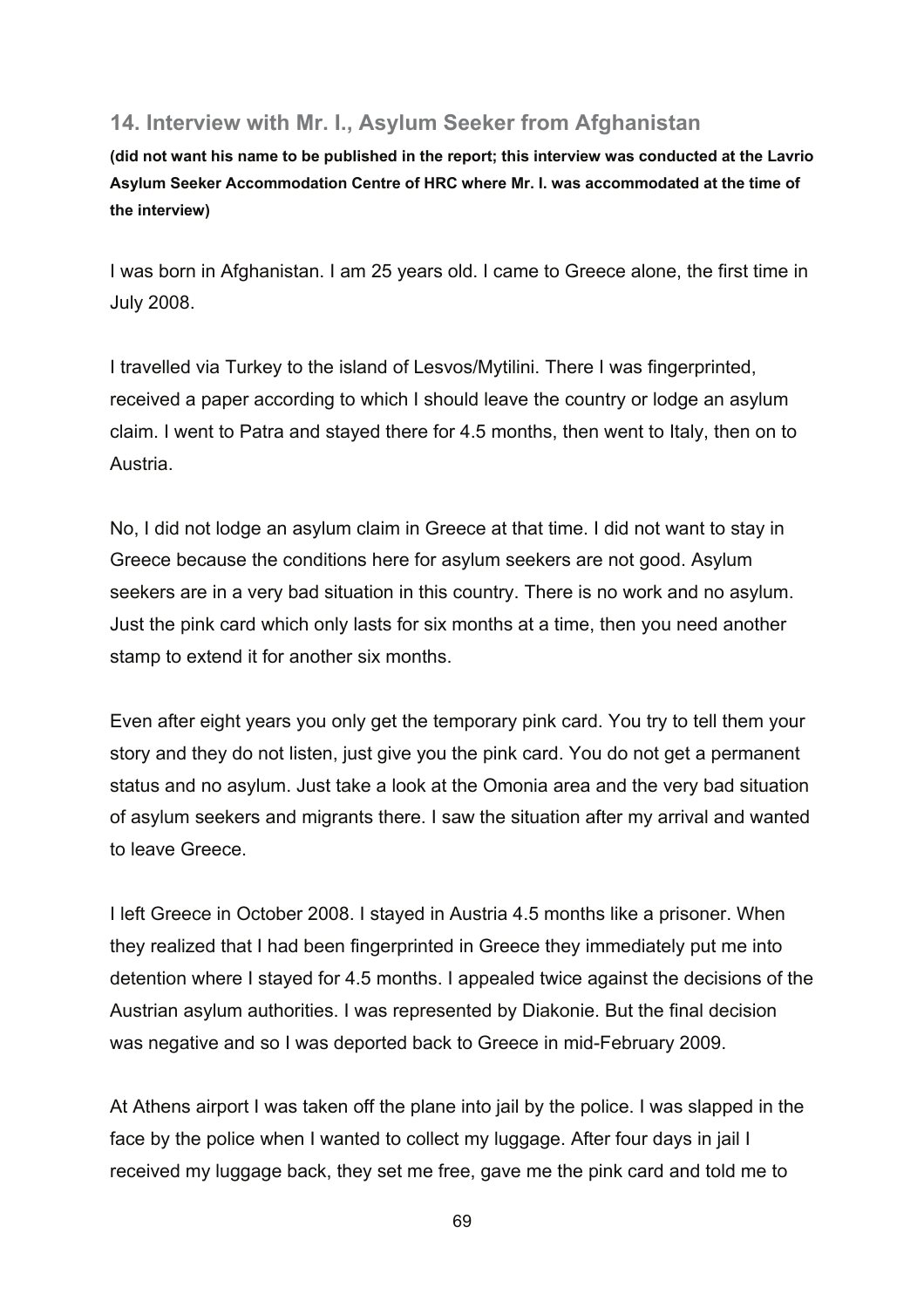leave. There was no interview, just four days in jail. I was asked to write down why I had left Afghanistan. Apart from that they did not ask me any questions. I did not get any information about organizations which might help me find accommodation, a job, etc. After that I went to GCR and asked for a place to stay. They sent me to Lavrio. I went there by bus. After a week of sleeping on the floor I got a bed here.

At the moment Ms. Nadia Zioga from GCR is taking care of my asylum claim. She is representing me. I receive information about my case from GCR. So far I did not receive any decisions. Many asylum seekers spend many years in Greece without any decisions.

No, I do not have any work. I asked the social worker many times to help me find a job, but no chance.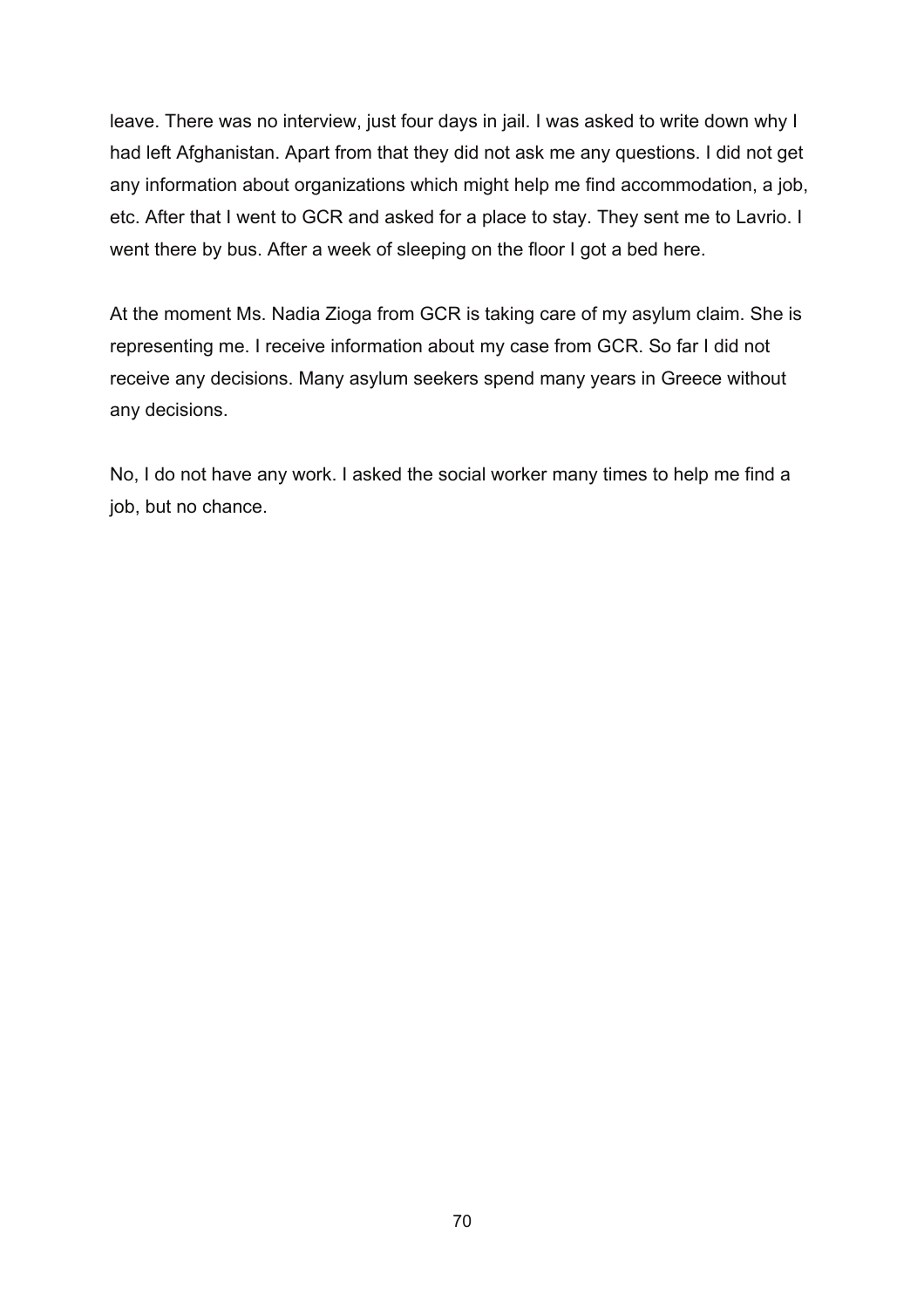# **15. Interview with Mr. J., Asylum Seeker from Afghanistan**

**(did not want his name to be published in the report; this interview was conducted at the premises of Caritas Athens)** 

I am 29 years old. I was born in Afghanistan. I arrived in Greece alone in October 2007.

My first arrival was very difficult. I came to Lesvos/Mytilini. There I stayed six or seven days in the detention centre and was fingerprinted. I received a paper which told me to leave Greece within 30 days or apply for asylum. Then I went to Athens and tried to apply for asylum at Petrou Ralli street. There was an interpreter from Iran, but the police did not take note of my story. They told me to come back another day. I tried for one month, ran out of money, went to Patra and tried to leave Greece. At Petrou Ralli street about 250 persons were waiting every day, I don't know how many managed to get inside.

I left Greece because there is no accommodation here, no job, nothing, no money, no chance to apply for asylum. At the Patra police station I was beaten and lost one tooth (shows us the missing tooth).

I arrived in Austria at the end of April 2008 and stayed at Traiskirchen for 5.5 months. I was represented by a lawyer.

I was deported from Austria to Greece in October 2008. The police came at four or five in the morning, took me to a prison where I stayed for one night; the next day I was sent back to Athens. At the airport in Austria I was told that I have to go back to Greece; there I would be accommodated, learn the language, etc.

The Greek police welcomed me with a very bad word ('Welcome Malaka!' 84). I stayed at the airport in detention for three days. There was no translation, the policeman only spoke English, I did not understand him. The interview only contained

<sup>1</sup>  $84$  According to Wikipedia, the Greek word 'Malaka' literally means ,'wanker', but can also have meanings like 'arsehole', 'son of a bitch' or 'dick'. All our interview partners from Afghanistan described it as very demeaning and extremely offending for Afghans.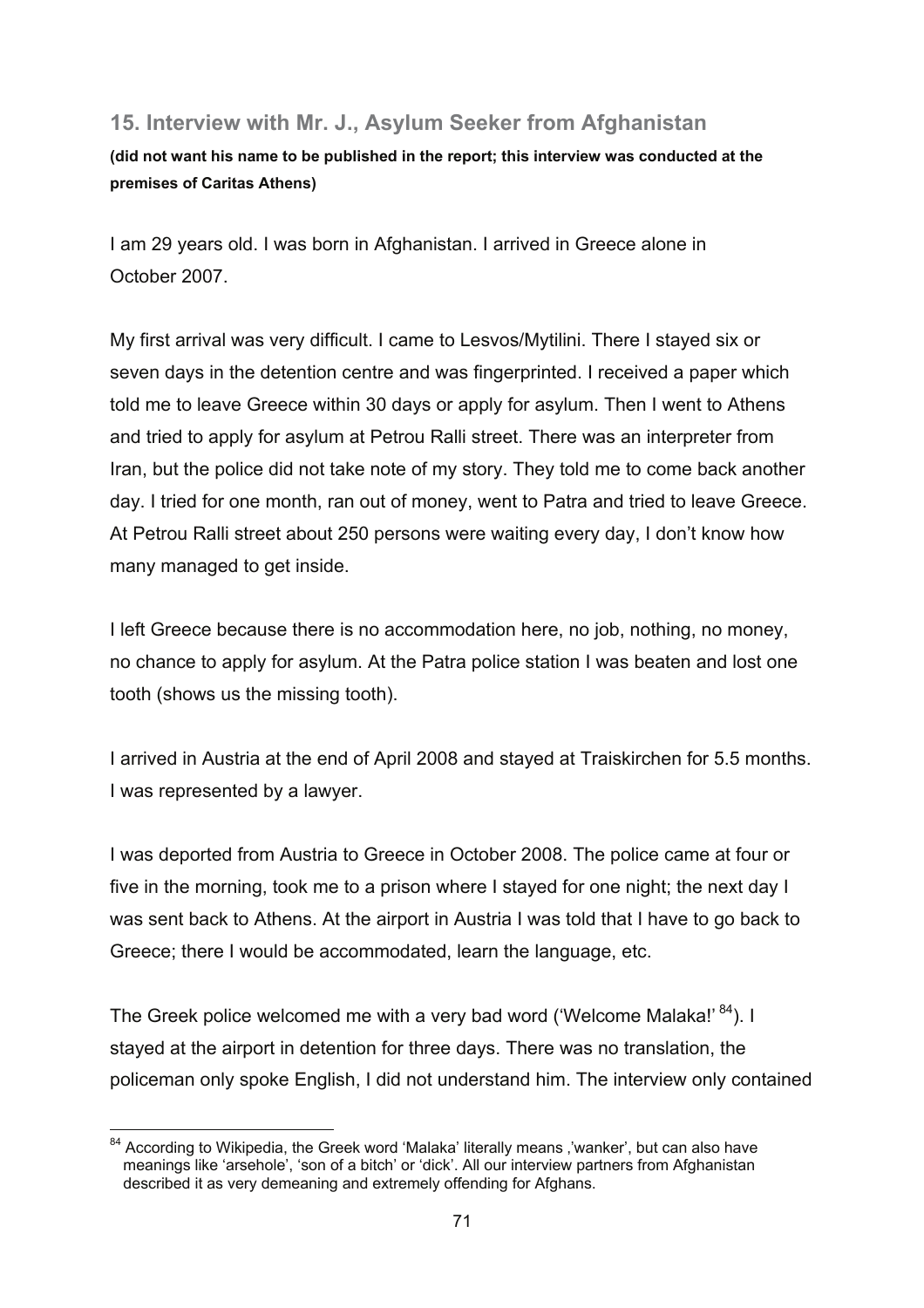the words 'Taliban' and 'Afghanistan'. They took my fingerprints and I had to sign a paper I did not understand. Then they gave me the pink card, told me to leave and called me some other bad names. Then I went to the bus, went to Syntagma station, stayed there in a park for one night. After that I went to Omonia, met another Afghan man, asked for the Attiki station. I live near a church in Patra now, I have a sleeping bag and sleep outside. I do not get any accommodation from the Greek government, no food, clothing, nothing at all. I did not need medical services so far. The church supports me. The Greek communist party sends relief goods to asylum seekers at Patra.

I know quite many other asylum seekers, none of them did get accommodation or anything else from the government. I went to GCR and the social worker told me that they could not do anything for me. They could not tell me why this is so much different from Austria.

Greek persons are beating me sometimes. Most asylum seekers have experienced some kind of verbal and physical violence by the police or the secret police at Patra; A friend of mine was deported to Turkey although he had a pink card.

No, I do not have a job. I do not speak Greek. I do not have a work permit.

I am not represented in my asylum procedure and I do not know the status of my claim. I have not received any information or documents about it.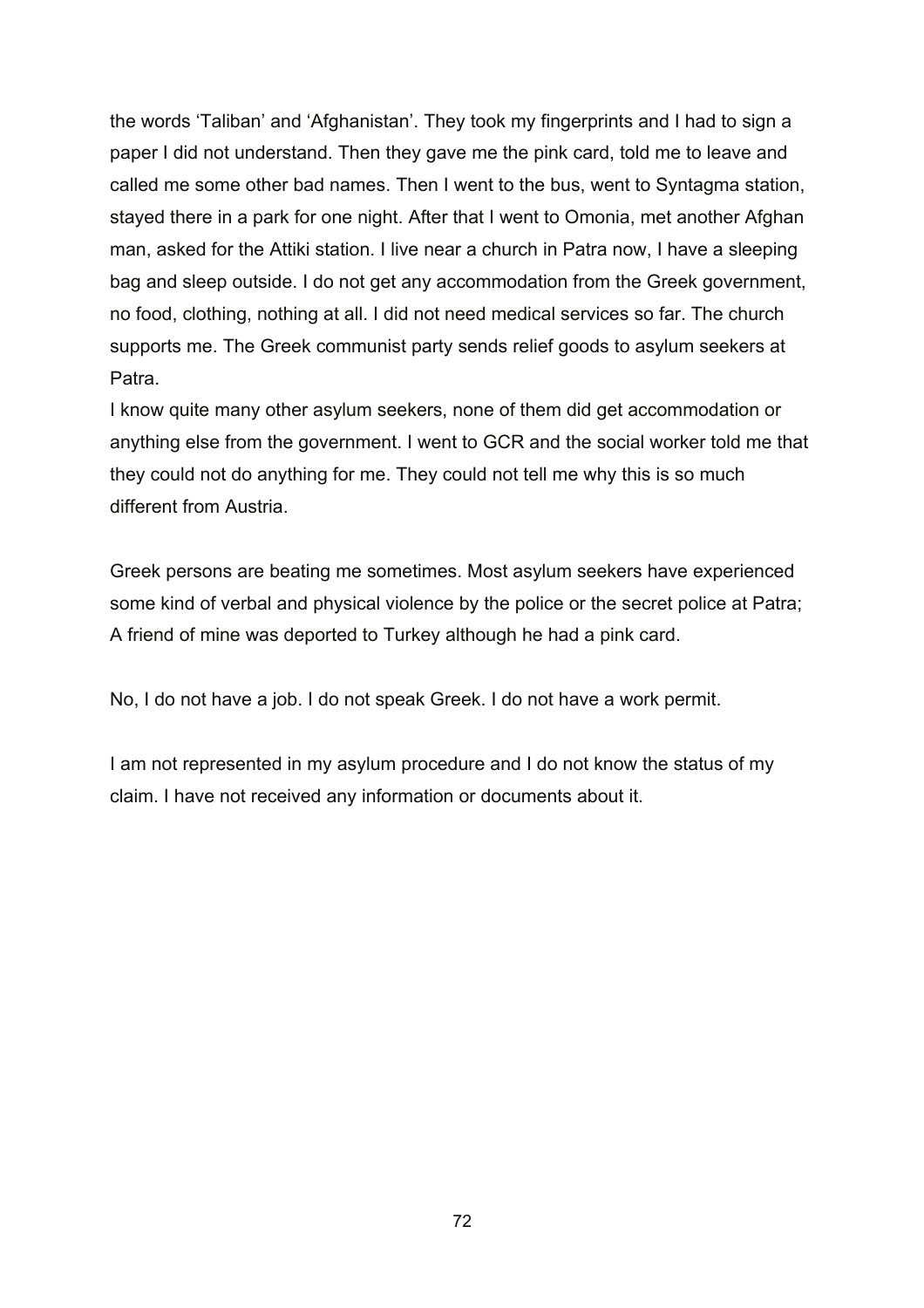### **16. Interview with Mr. K., Asylum Seeker from Afghanistan**

**(did not want his name to be published in the report; this interview was conducted at the premises of Caritas Athens)** 

I am 22 years old and I come from Afghanistan. I travelled to Greece alone about 20 months ago.

I arrived in Greece on a life boat from Turkey and reached an island. At the Lesvos/Mytilini camp I was fingerprinted and told that there was no asylum for me here and that I had to leave. I stayed in detention for two to three days there; then I went to Athens, to Patra and then to Austria. I did not apply for asylum.

I was arrested by the police on the way to Patra and held for 3.5 months in prison. Then I was arrested for another two to three months. They told me that I would go to prison again if they caught me again. In prison we were beaten and given electric shocks when we started to shout. We have no home, no support, no food, no money, no asylum. This is why I left Greece and went to Austria.

I stayed in Austria for about five months. First at a prison at Linz, then two days at Thalham and then near Freistadt.

I lodged appeals against the negative decisions of the Austrian asylum authorities. Caritas Linz represented me. I do not have the decision of Austrian the Asylum Court, but it was negative. So I was deported to Greece in September 2008. The police came to my room at 2 am, took me to the police station of Windhag, then to Freistadt. There was an interpreter who told me that I had to return to Greece as I had been fingerprinted there. Then I went to Linz, Vienna and onto the plane to Athens.

At Athens airport the police took my fingerprints. When my hand moved slightly during the procedure they beat me. I was held in detention for three days. Then I received the pink card. There was no interview at all, they just told me to leave. I went straight to Patra. Now I live in Patra. I live in damaged apartments during winter and now in a makeshift camp. Till now I have nothing. So far I was not detained.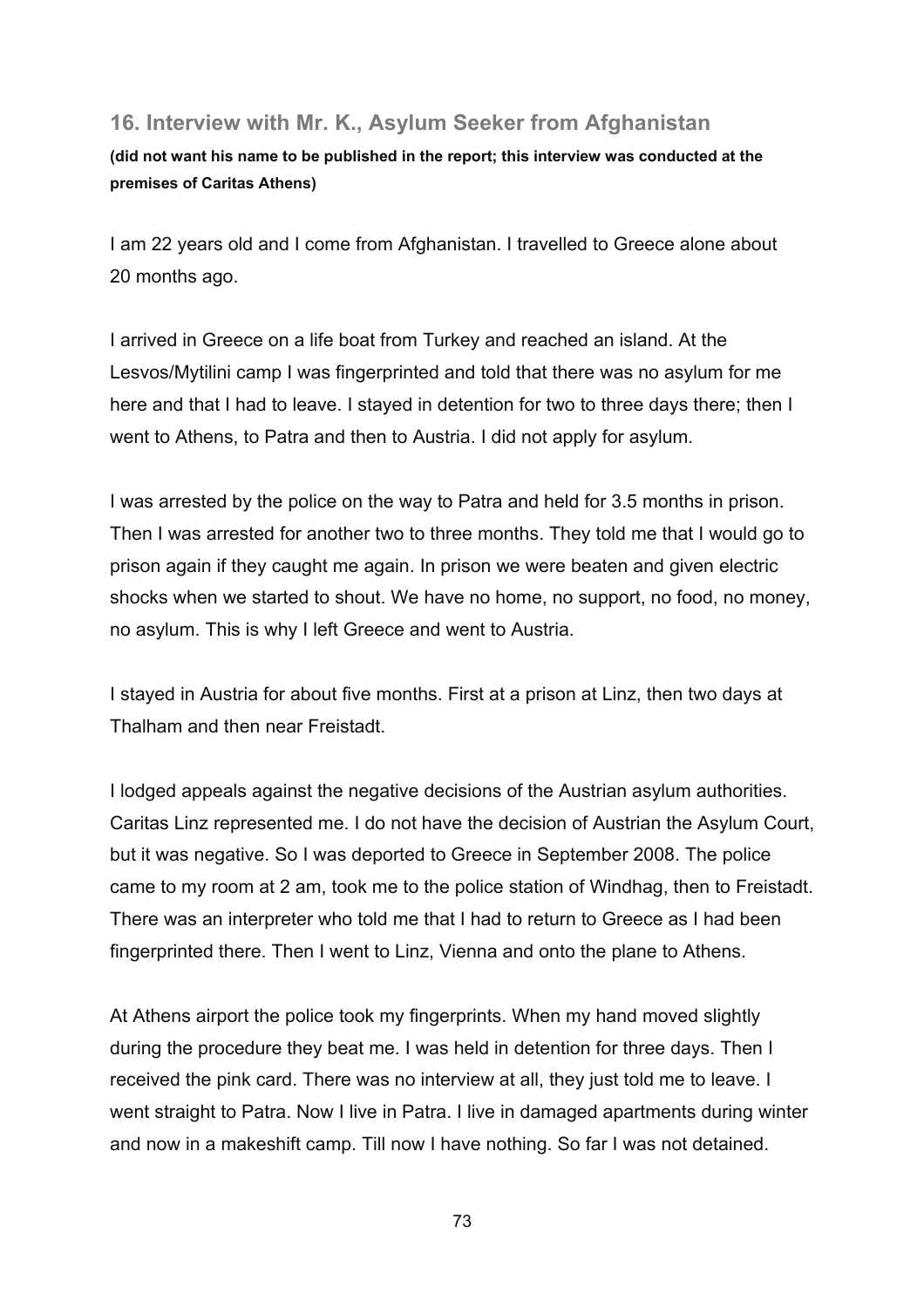When I tried to extend my pink card when it expired after six months, the police just sent me away.

I did not receive any accommodation from the government. I did not get any other support either. I just get nothing from the Greek state. All other asylum seekers I know have the same problem. They get nothing either.

No, I do not have a job. My pink card is expired and I cannot extend it as I do not have an official address.

I receive some help from the church and I also got some relief goods from the Greek communist party at Patra.

As for medical services I would need some, but I do not dare to visit the hospital as my pink card is expired.

Sometimes there is violence against asylum seekers which is caused by Greek nationalists who want to keep Greece for the Greeks.

No, I do not have a legal representative for my asylum procedure. I do not have any information about it, no decision, no documents, nothing.

Main reasoning in the decision of the Austrian 'Asylgerichtshof' (Asylum Court):

- 1. Mr. K's claim that he was denied the right to lodge an asylum claim in Greece is not understandable – especially since this claim was only made in very general and unsubstantiated terms.
- 2. Dublin returnees actually do have access to the Greek asylum procedure.
- 3. Since Mr. K did not lodge an asylum application in Greece before he went to Austria, the Greek state was not obliged to support him as an asylum seeker. Any speculations about his chances for recognition or subsidiary protection seem inappropriate under these circumstances.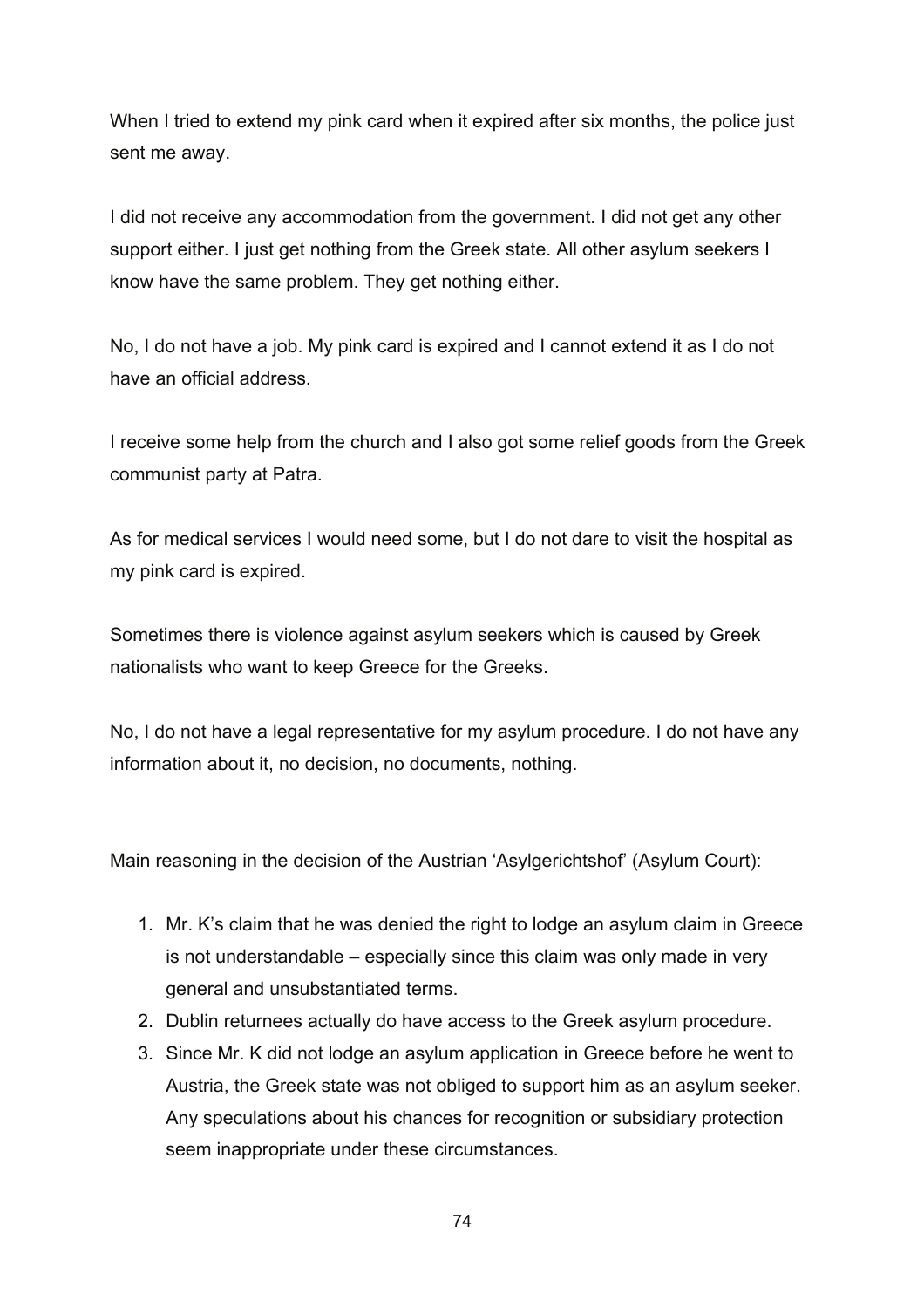- 4. Mr. K did not explicitly ask the Greek authorities for support.
- 5. According to the jurisprudence of the European Court for Human Rights there is no systematic and notorious violation of fundamental Human Rights in Greece. All EU countries are regarded as safe countries for third country nationals.
- 6. Based on the available reports about the Greek asylum system it is not evident that Mr. K (who is not specifically vulnerable) would be confronted with a hopeless situation due to denial of accommodation after his return to Greece – even if there is criticism of singular cases in this respect.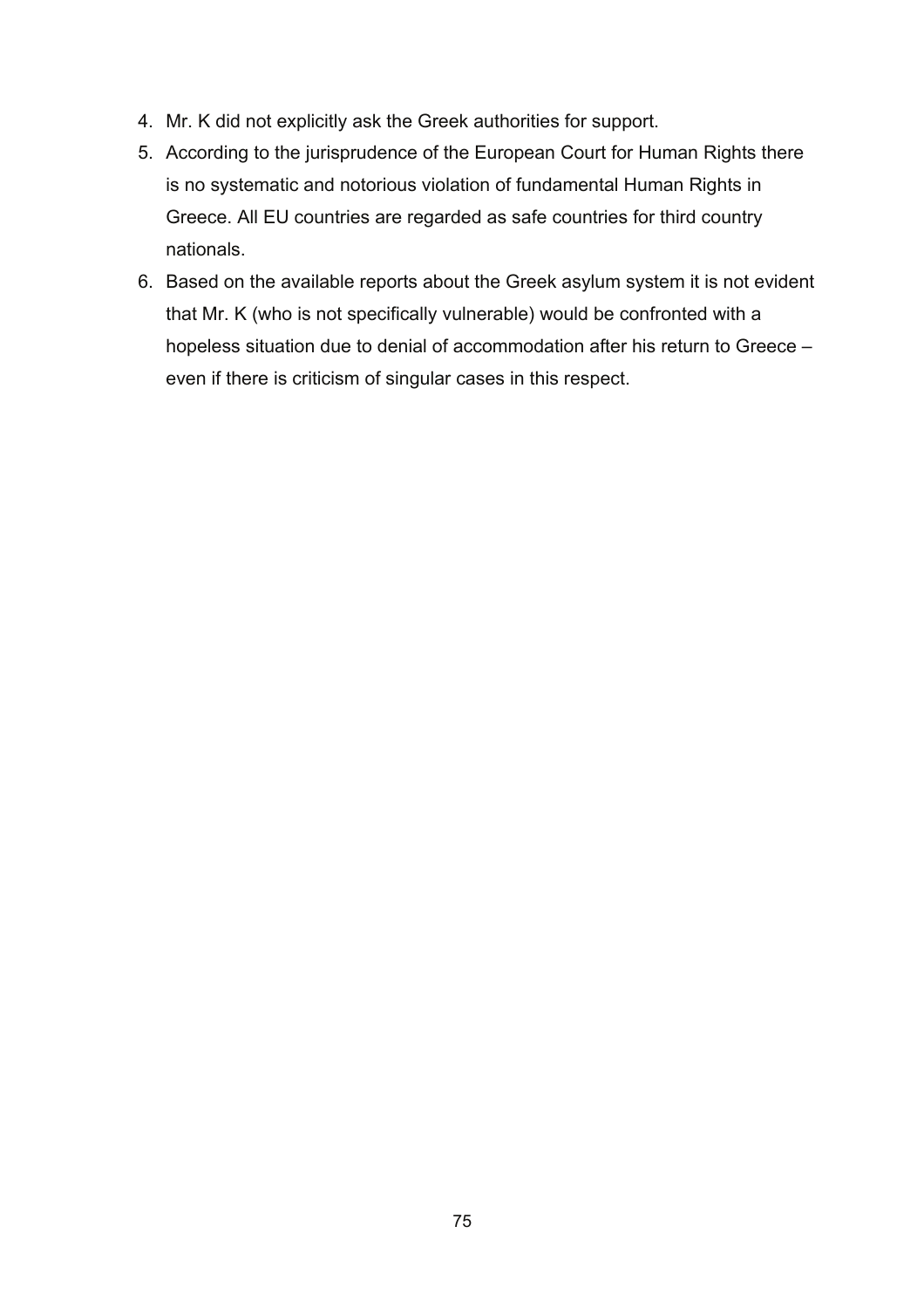## **17. Interview with Mr. L., Asylum Seeker from Afghanistan**

**(did not want his name to be published in the report; this interview was conducted at the premises of Caritas Athens)** 

I am 24 years old. I was born in Afghanistan and travelled to Greece alone. I arrived here for the fist time about 1.5 years ago.

I arrived at the centre in Lesvos/Mytilini. There I was detained for some days, fingerprinted and released with a paper saying that I should leave Greece within 30 days or apply for asylum. I went on to Athens, then to Patra and on to Austria. I did not apply for asylum as there are no facilities here, no jobs, no food, no shelter. And they told me that there would be no asylum for me.

I stayed in Austria for about three months. First at Villach police station, then at Thalham. I was legally represented by Diakonie. They also wrote my appeal. The final decision was negative. I do not have it.

I was deported from Austria back to Greece at the end of September 2008. The police came to my room at 4 am and arrested me. I spent one night at Vöcklabruck police station, then they took me to Vienna and the plane.

At Athens airport I showed my papers (Laissez-Passer) to the police, but they told me that they cannot accept me. There was no interview, nothing. I was just sent away. They did not give me a pink card. I still have no pink card and no asylum procedure either. I am an illegal person. I have not tried to approach GCR so far. I live at Corinthos with my friends. I did not get anything from the government. No, I do not know any asylum seekers who did receive accommodation or other support from the Greek government.

I do not have a job. I do not speak Greek and I have no pink card or work permit. My friend helps me so I can survive.

I tried to get medical help at a hospital, but they refused to treat me.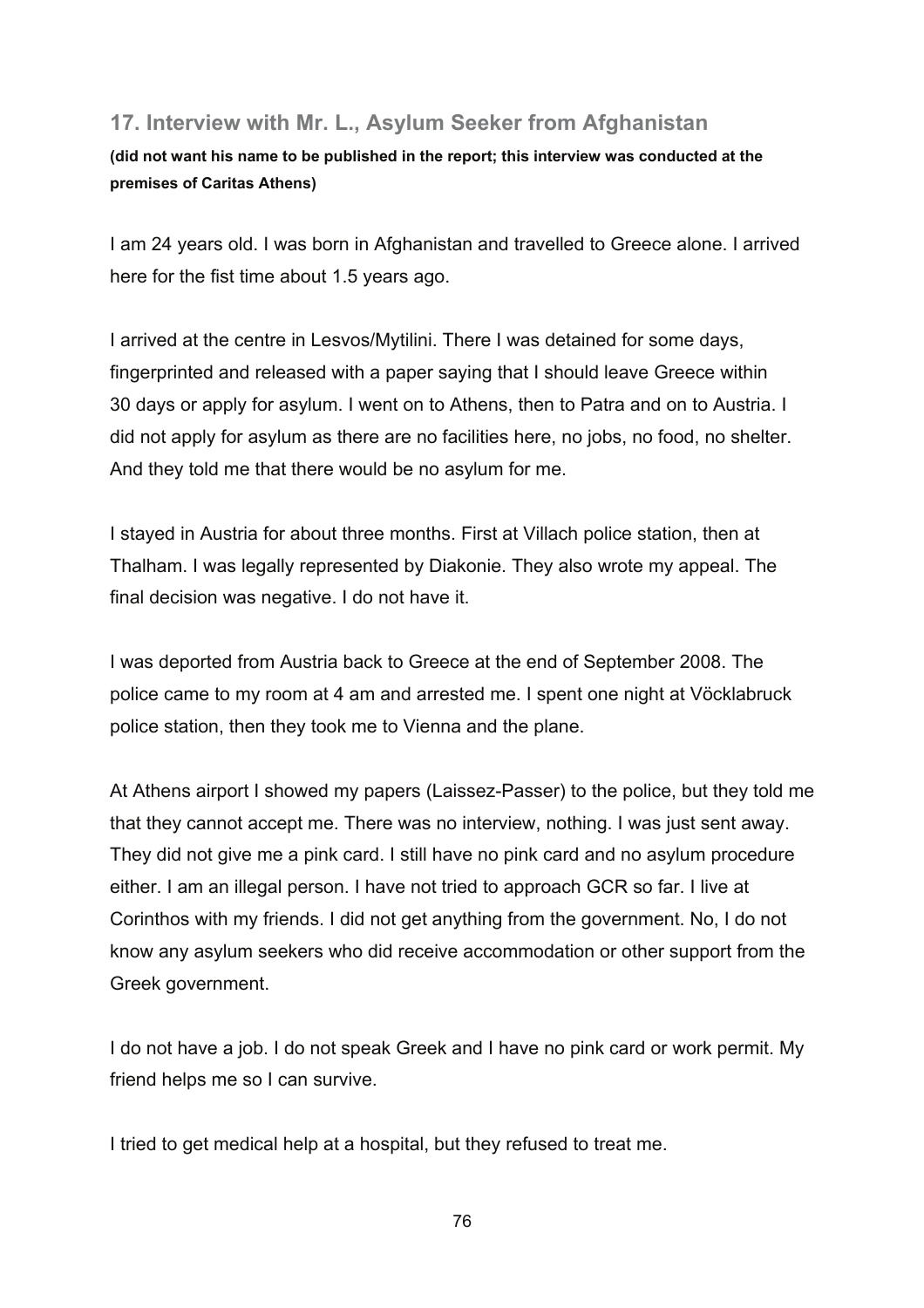I do not have an asylum procedure in Greece as they did not give me a pink card at the airport.

Main reasoning in the decision of the Austrian 'Asylgerichtshof' (Asylum Court):

- 1. Dublin returnees actually do have access to the Greek asylum procedure.
- 2. Since Mr. L did not lodge an asylum application in Greece before he went to Austria, any speculations about his chances for recognition or subsidiary protection seem inappropriate under these circumstances.
- 3. Based on the available reports about the Greek asylum system it is not evident that Mr. L (who is not specifically vulnerable) would be confronted with a hopeless situation due to denial of accommodation after his return to Greece – even if there is criticism of singular cases in this respect.
- 4. Greece is a member of the EU and a constitutional state which obeys the rule of law. Therefore there is no compelling reason to apply Art. 3 (2) of the Dublin Regulation and open an asylum procedure in Austria.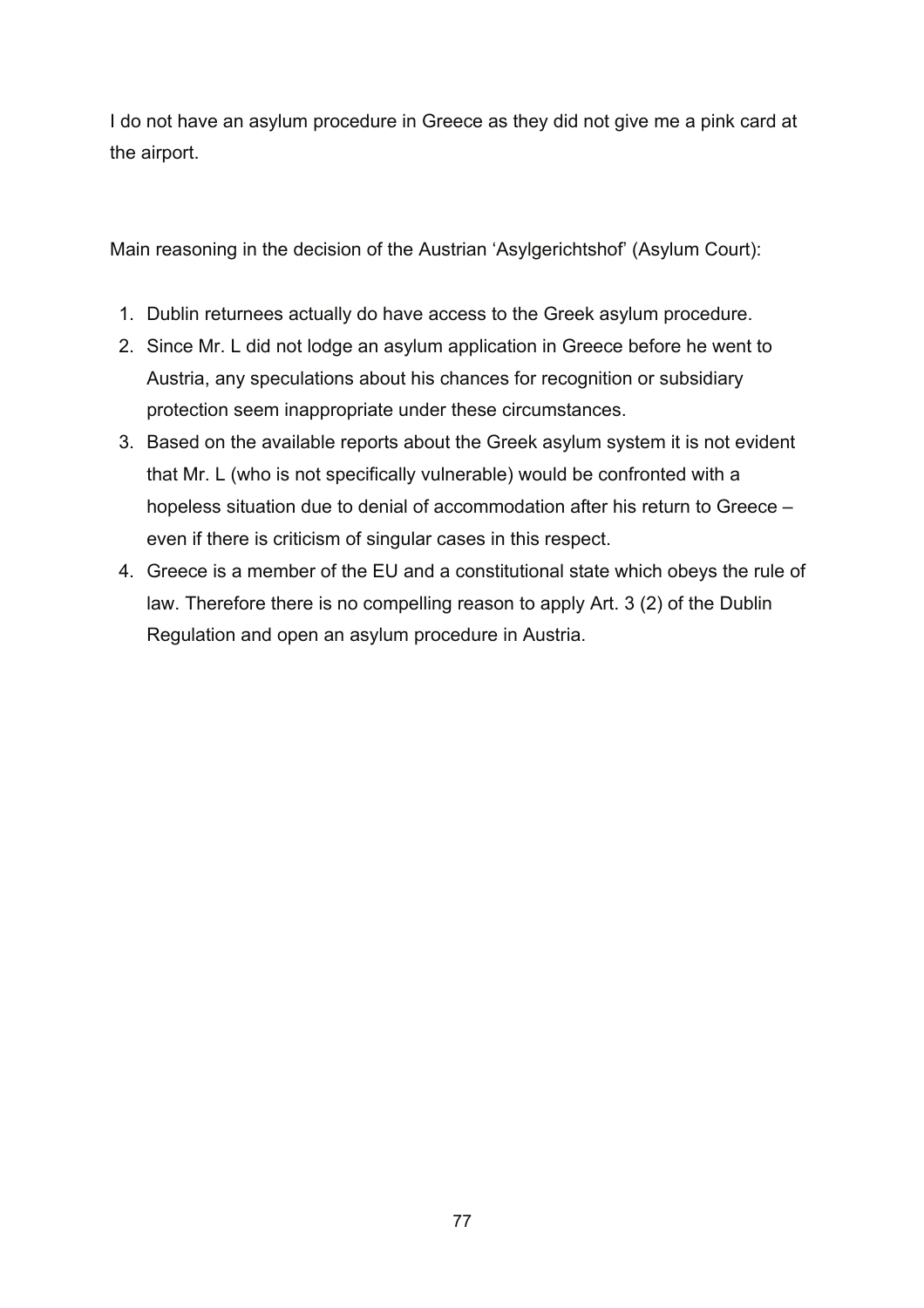#### **18. Interview with Mr. M., Asylum Seeker from Afghanistan**

#### **(did not want his name to be published in the report; this interview was conducted at the premises of Caritas Athens)**

I am about 22 years old. I am from Afghanistan. I arrived in Greece nine months ago.

When I came to Greece I was very confused because I was expecting much better treatment in a European country. But life in other European countries is far better than here. I arrived at Lesvos/Mytilini, the police took my fingerprints and put me into detention for twelve days. I got a paper there from the police, but lost it. Then I went to Athens and further to Patra. I did not go to Petrou Ralli street and did not apply for asylum. There is no housing here, no social services, nothing. Therefore I did not want to stay here, but go to another country.

I arrived in Austria in November 2008. I stayed at Traiskirchen for about 3.5 months. I was legally represented by Diakonie. They wrote my appeal against the negative decision of the 'Bundesasylamt' (Federal Asylum Authority). I was deported back to Greece at the end of February 2009. The police came at about four to five a.m. to my room and took me away. I stayed in a jail for 24 hours, then I was taken to the airport. There I stayed for two hours, then I was taken on a plane to Athens.

When I arrived at Athens airport there were two non-uniformed policemen. They took me to a prison at the airport where I stayed for four days. I was fingerprinted, got my pink card and was released. There was no interview as there was no translator, I did not receive any further papers. I got my luggage back only one month later at the airport.

I do not know anything about my asylum procedure here in Greece. I have an appointment at the GCR for an interview on October  $12<sup>th</sup>$  2009. I think I have to go back to Afghanistan, there is nothing here for me. My wife and my child are still there, I want to see them again.

No, I have not been given any government accommodation. The GCR social worker told me that there is no place to stay for me. I am living in the Attiki area, in a room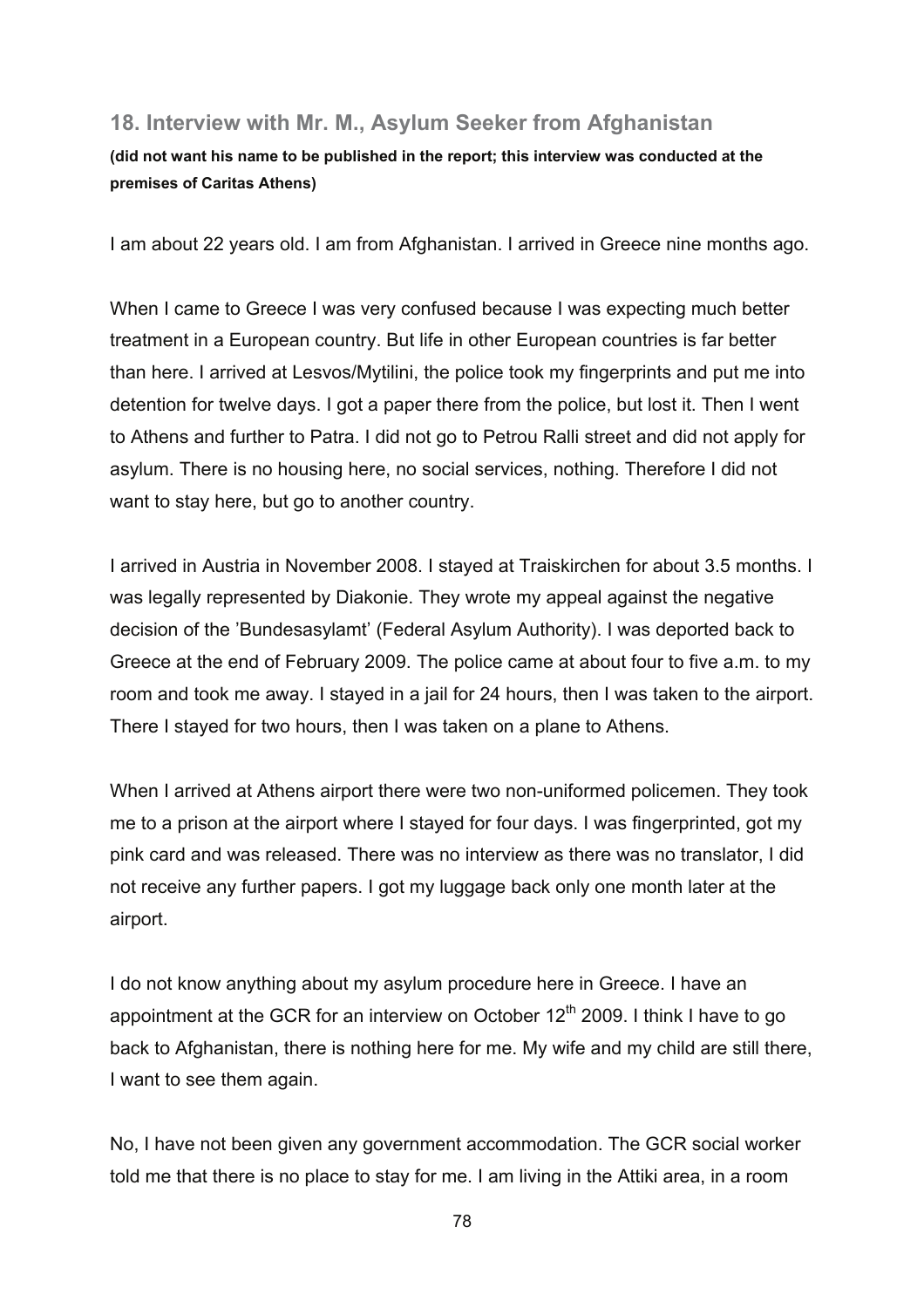together with eight persons. There is another room in that house with seven persons. All 15 are migrants and do not have work. I have to pay EUR 150 for one month. My family sends me some money so I can survive. I do not even have illegal work. Once I got hired by someone in a square in Athens to do some work. He promised to pay me on the second day, but then he did not pay me anything. I tried to get help from the police, they just told me: 'Go away Malaka!  $85$ '.

I do not know any asylum seekers who are accommodated in a government centre. They all have to look after themselves.

As for health care, I am sick sometimes, but I don't go to the hospital. After some time it gets better by itself. I do not go to the hospital as I do not speak Greek, I do not have any money for the bus, I am confused and do not find my way to the hospital.

GCR is representing me in the asylum procedure. I already received the first negative decision and went to the GCR for the appeal. I received the first instance decision when I went to Petrou Ralli street to declare my address. So far I never had any interview with the police about my asylum claim.

Main reasoning in the decision of the Austrian 'Asylgerichtshof' (Asylum Court):

- 1. Dublin returnees actually do have access to the Greek asylum procedure.
- 2. Since Mr. M did not lodge an asylum application in Greece before he went to Austria, any speculations about his chances for recognition or subsidiary protection seem inappropriate under these circumstances.
- 3. Based on the available reports about the Greek asylum system it is not evident that Mr. M (who is not specifically vulnerable) would be confronted with a hopeless situation due to denial of accommodation after his return to Greece – even if there is criticism of singular cases in this respect.

<sup>1</sup>  $85$  According to Wikipedia, the Greek word 'Malaka' literally means ,'wanker', but can also have meanings like 'arsehole', 'son of a bitch' or 'dick'. All our interview partners from Afghanistan described it as very demeaning and extremely offending for Afghans.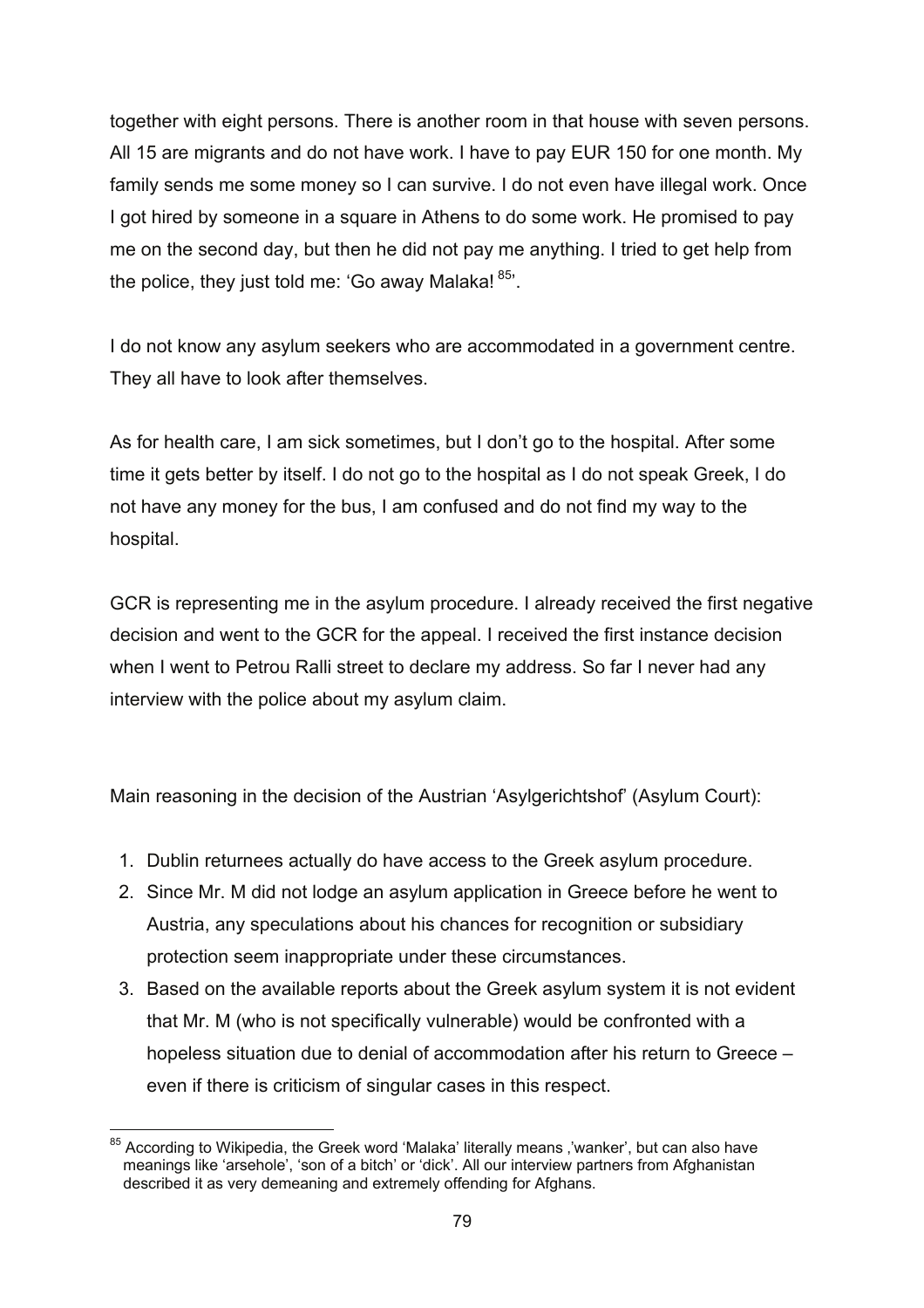4. Mr. M's claim that accommodation and support for asylum seekers in Greece are very bad is not credible since he did not lodge an asylum application in Greece and therefore cannot know about the accommodation situation of asylum. seekers in Greece. His claim that he knows this because he has seen how asylum seekers are living there is insufficient.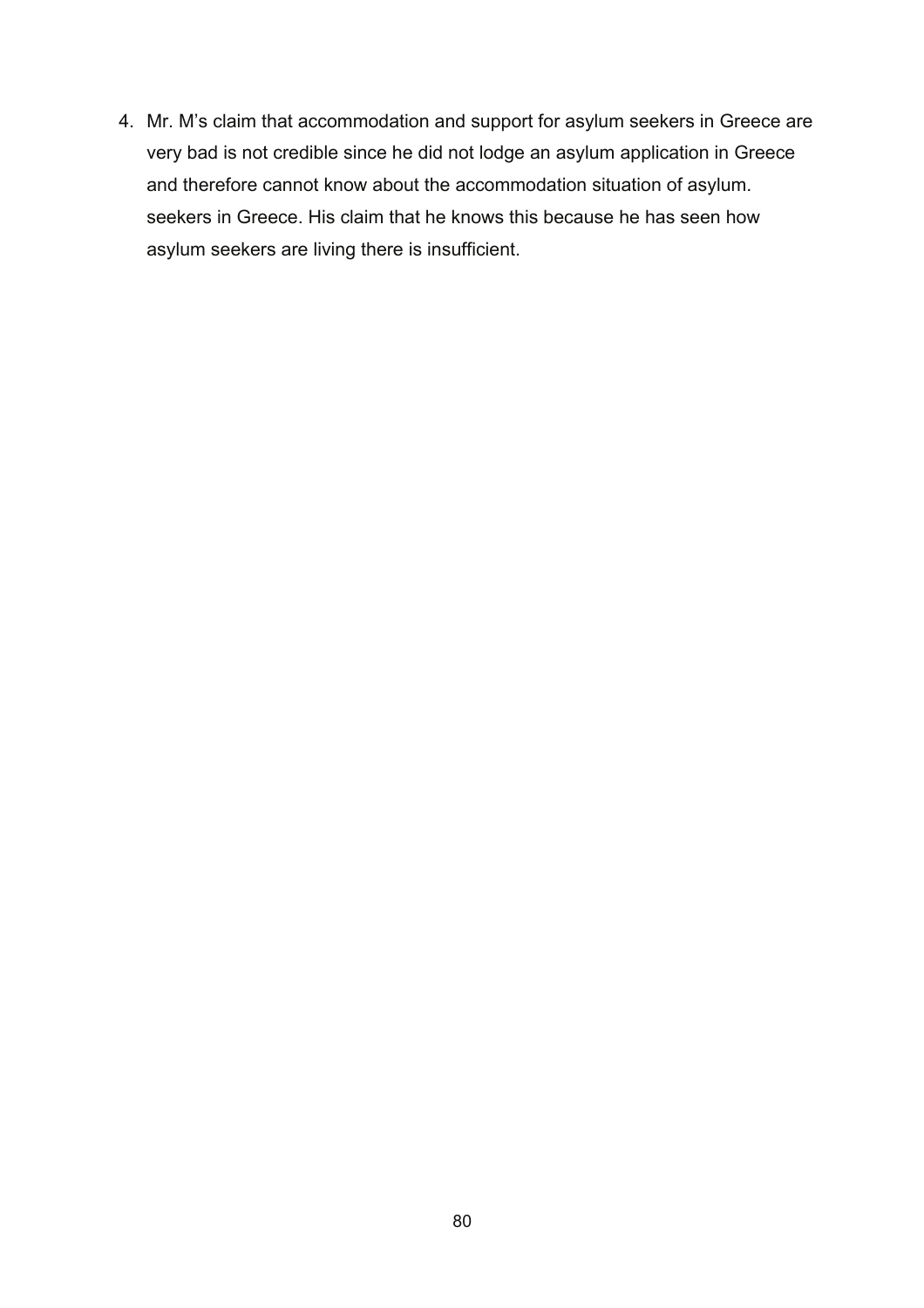### **19. Interview with Family N., Asylum Seekers from Afghanistan**

**(did not want their names to be published in the report; this interview was conducted at the premises of Caritas Athens)** 

We are from Afghanistan. I am 40 years old. I came here together with my wife (34), my daughter (15) and my son (seven). We came to Greece the first time five or six months ago.

We arrived at Lesvos/Mytilini. We stayed at a large building with 200 or 300 persons, all families. Then we were fingerprinted and went to Athens. Life is very difficult here, we are living together with some friends. For one month it costs EUR 200. There is no government accommodation. Generally, up to ten asylum seekers are living in a small room in Greece.

When we came here the first time we did not apply for asylum. Someone who we were living with the first time already had a pink card and was living under very bad conditions. So we thought that an application would be useless and not improve our situation. This was the reason to go to Austria. There were no prospects in Greece. We stayed in Greece for one month and 20 days before we travelled to Austria.

We went to Austria six months ago, stayed there for four months.

We lodged an appeal against the first negative decision in Austria. We were represented by a lawyer and had contact with Diakonie. We had very bad interpretation during our procedure. Our lawyer received the negative decision of the Asylum Court after our return to Greece.

We were deported at the end of March 2009. At 5 am the police came into our room, I tried to speak with them and tell them that we did not want to go back. The police told us that it was ok as Greece was the country of first arrival. We stayed at Traiskirchen. It was very beautiful there. The police were very kind. They took us into detention for about 24 hours, then we were taken on the plane.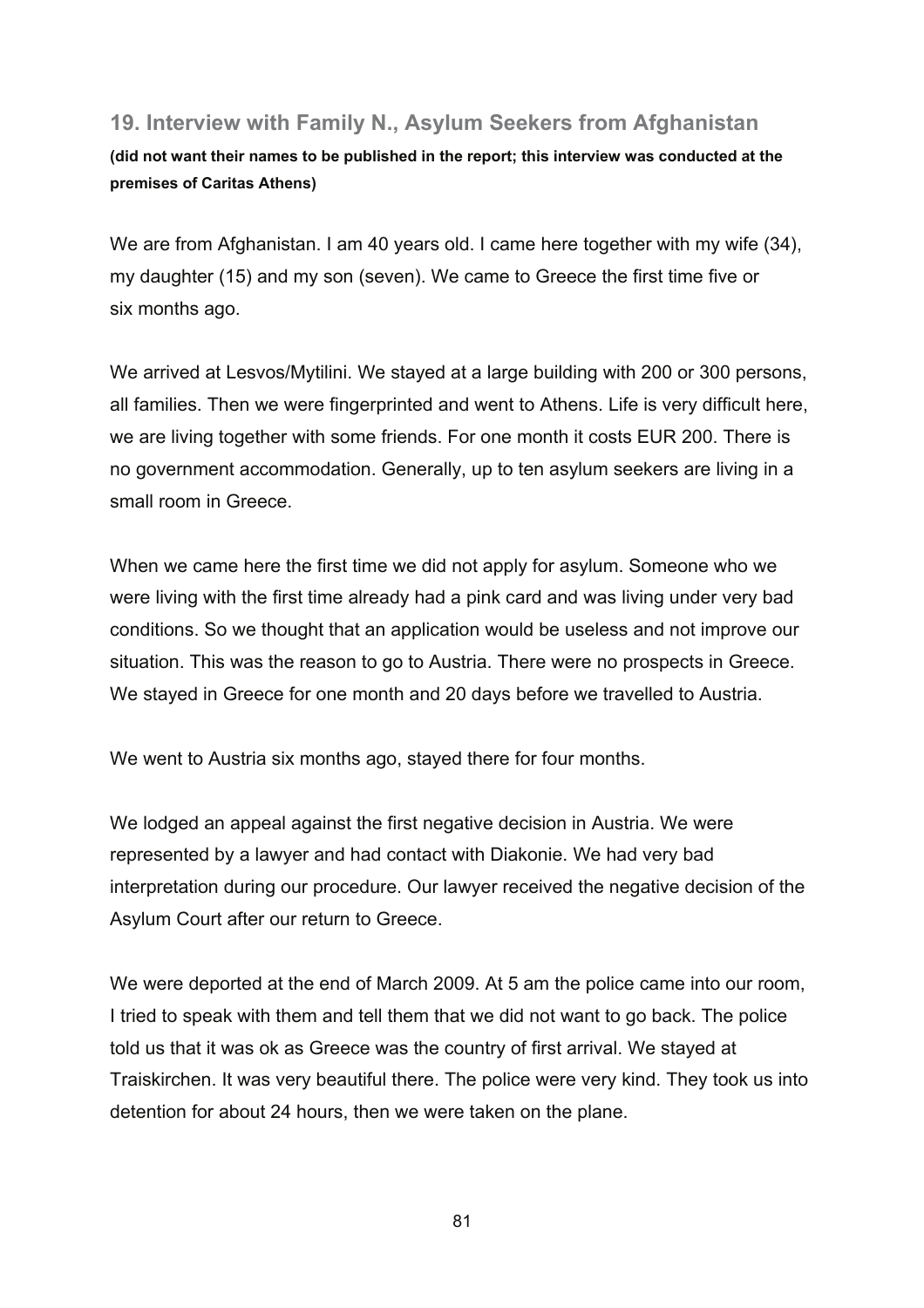After our arrival at Athens airport we were detained at the airport for four days. We did not get any food during the first day. The police treated us very badly. There was no interview at the airport. After the four days we got the pink card, nothing else. I had to search for my bag for five hours. They just told us to leave, did not offer any accommodation. Then we went to GCR and spoke to Ms. Nadia Zioga. We have no accommodation – we were told by GCR that we could wait for one month, two months – or forever.

We know many other asylum seekers. No one received accommodation or anything else. They all are in the same very bad situation. We are living under very bad circumstances here. Near zero.

I do not have any work. We have a work permit, but there is no work. Nothing. We are borrowing money, some people help me. Sometimes we go windshield cleaning in the streets, but that is not allowed.

My wife has an allergy problem, but the doctors of the NGO 'Praksis' do not understand her. There is no government health support whatsoever.

No, our children are not going to school. They do not speak Greek. Anyway, they have to wait for the next school year to start. We came here for the children, so the children have a better life.

GCR is representing us in our asylum procedure. We are not getting any information about our procedure.

The pink card is no good at all.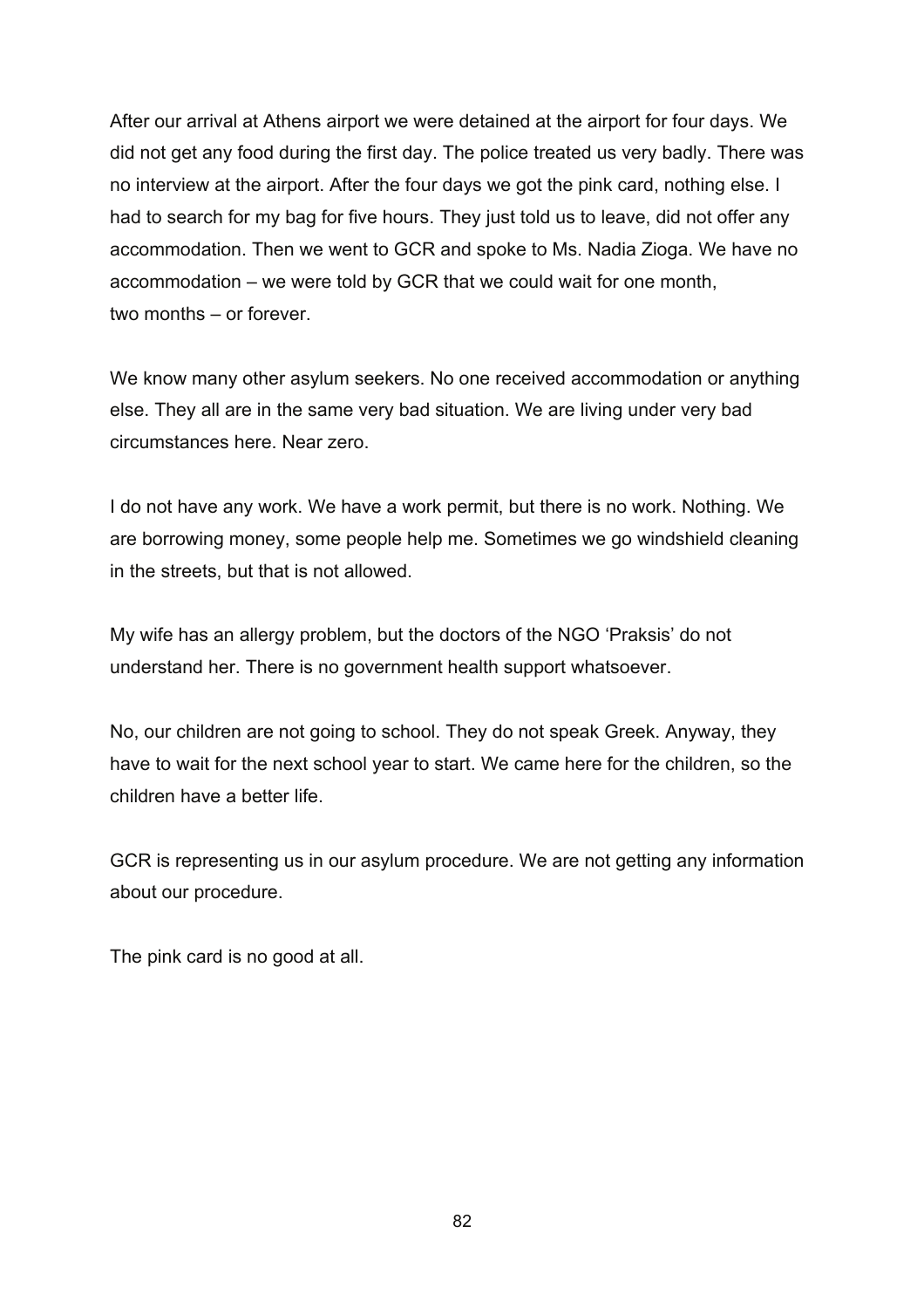# **V. ON SITE VISITS**

**1. Visit at the Athens Police Aliens Division at Petrou Ralli Street, Saturday, May 23rd 2009, 8.45 am:**

The Mission Team visited the Petrou Ralli Police Facility together with Mrs. Maria Begoña Castiella Kalliga (Caritas Athens) and an Afghan asylum seeker who works as a volunteer interpreter for Caritas Athens.

At the time of our visit, there were about 50 to 60 people waiting outside the premises of the police facility. Some were queuing with their asylum application forms next to the entrance, some were waiting on the other side of the street. The situation was quiet and seemed rather organised.

After about five minutes the people with the documents were allowed to enter the premises and went into the adjacent building. One of the police officers told us that these people had come to see the first instance asylum authorities after having received an appointment some time earlier.

We were further told that there regularly is a long queue at the gates of the facility Friday night to Saturday morning. At the time we arrived, this was not the case.

Every week (Friday-Saturday) about 350 persons are allowed into the premises to lodge their asylum application and receive an appointment for an interview one to two weeks later. Those who fail to receive an appointment have to queue again.<sup>86</sup>

According to Mrs. Begoña Castiella Kalliga, when migrants lodge their asylum application, they are given a so-called 'pink card'. This card entitles them to work legally and (at least in theory) enjoy the same rights as Greek citizens. This pink card

<sup>1</sup> <sup>86</sup> See interviews with Ms. Kalliopi Stefanaki, UNHCR Greece and Mrs. Maria Begoña Castiella Kalliga, Caritas Athens.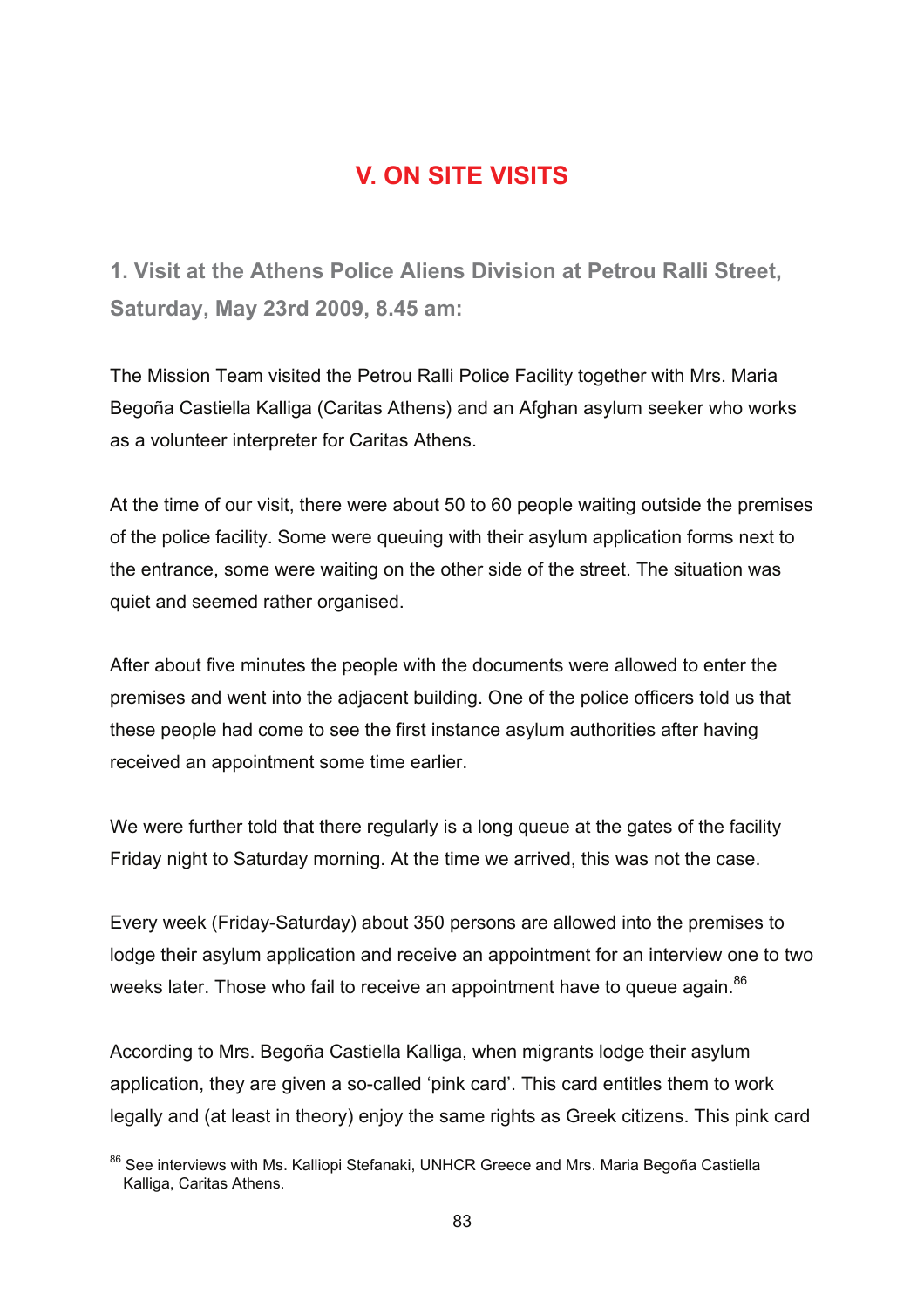has to be renewed at a police aliens division every six months. If their asylum claim is approved, refugees are given a so-called 'white card'. This card is valid for five years and certifies the refugee status.

We approached Mr. O., a young man from Iraq (Baghdad) who was waiting outside the gate and asked him a few questions about his asylum procedure. He told us that he had arrived in Greece 1.5 years ago. After about five months he had managed to lodge his asylum application after queuing twice at Petrou Ralli street. Then he received his pink card which allows him to work legally.

He further told us that he had had an interview with the Greek police at the Omonia police station. The interview had lasted 20 minutes and was conducted with an interpreter. The treatment he had received from the police so far had been 'ok'.

Regarding his socio-economic situation, he told the Mission Team that he does not receive any accommodation from the state. Neither does he receive pocket money or any other material or financial support. He is allowed to work legally, but has only had a job for three months per year, on average. He is living together with two friends and contributes as much as he can to the rent.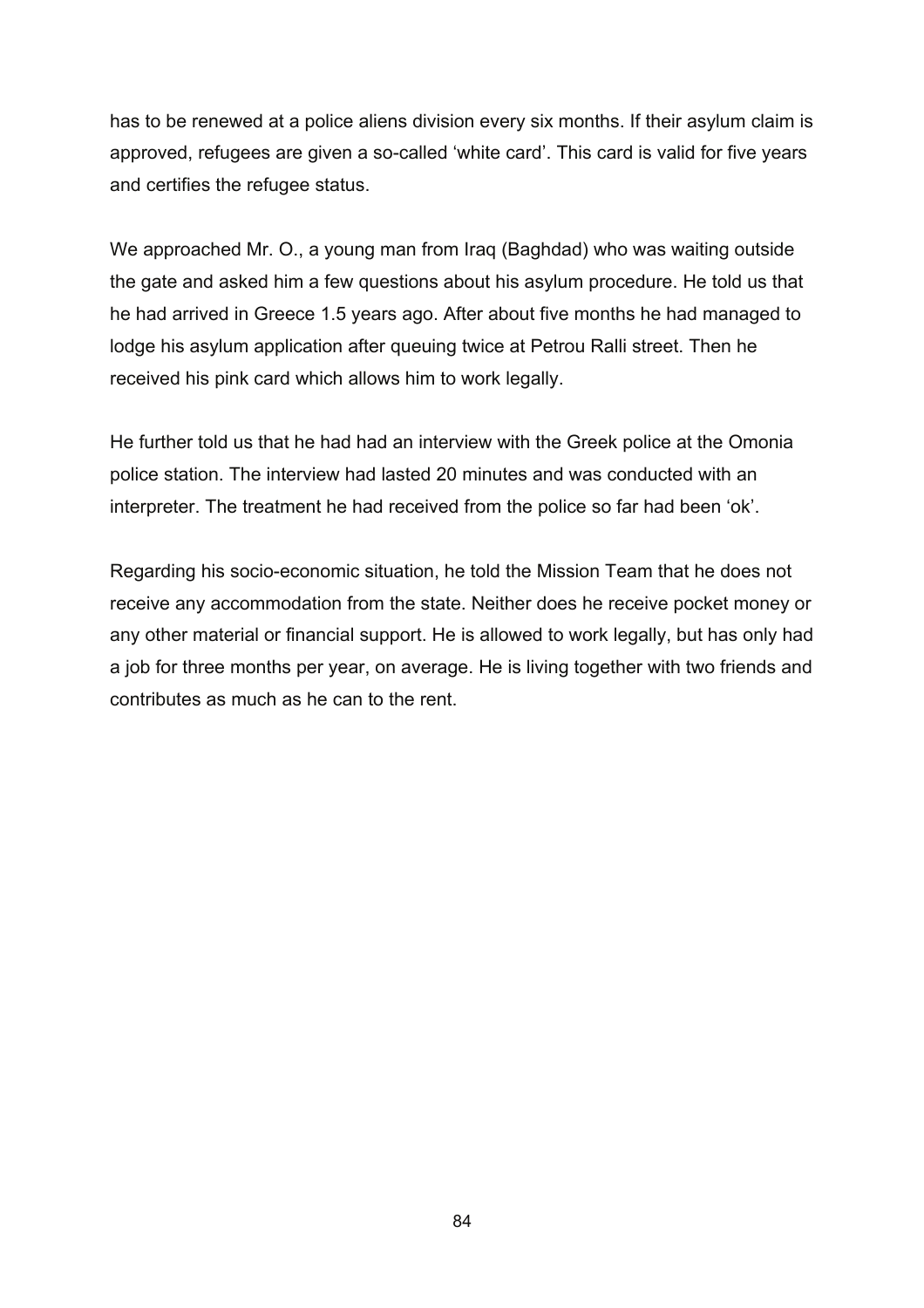# **2. Visit of the Hellenic Red Cross Lavrio Refugee Reception Centre (HRC/LRRC)**

The LRRC is situated about 1.5 - 2 hours car drive to the Southeast of Athens, in a small town near the seaside. It consists of three buildings, which are inhabited by about 100 asylum seekers each. Two of these buildings are located around a central courtyard. The third building is located about 20 metres further down the street, between one of the two other buildings and the nearby police station.

In the central courtyard, next to the entrance there is an administrative building which contains the offices of the Director and the Vice Director of the Centre. On the other side of the courtyard there are the offices of the HRC Social Workers. We also saw a classroom which is used for language classes and other training.

In one of the buildings we saw a large common room for Kurdish asylum seekers containing a library, a small café and a TV corner. The asylum seekers had extensively decorated the walls with posters. In the same building there is a small surgery which is operated by a doctor. At the time of our visit it was quite busy with patients.

The Centre also contains a large cafeteria where the food for the asylum seekers is prepared. According to Ms. Danae Christophorides, Vice Director of the Centre, most asylum seekers eat their food inside their rooms.

An Afghan family invited us into their room at the Lavrio Centre. They were accommodated in the third building of the Centre. From the outside this building gave the impression of being in urgent need of repair. The inside looked much better and seemed to have been refurbished some time ago. We took a brief look at the washrooms and toilet facilities on the first floor which seemed to be in order.

The room for a family of four persons was a square of about 4x4 metres with one window in the wall opposite the door. One corner of the room had been detached with bed sheets and other fabrics to serve as a private sleeping area for the family.